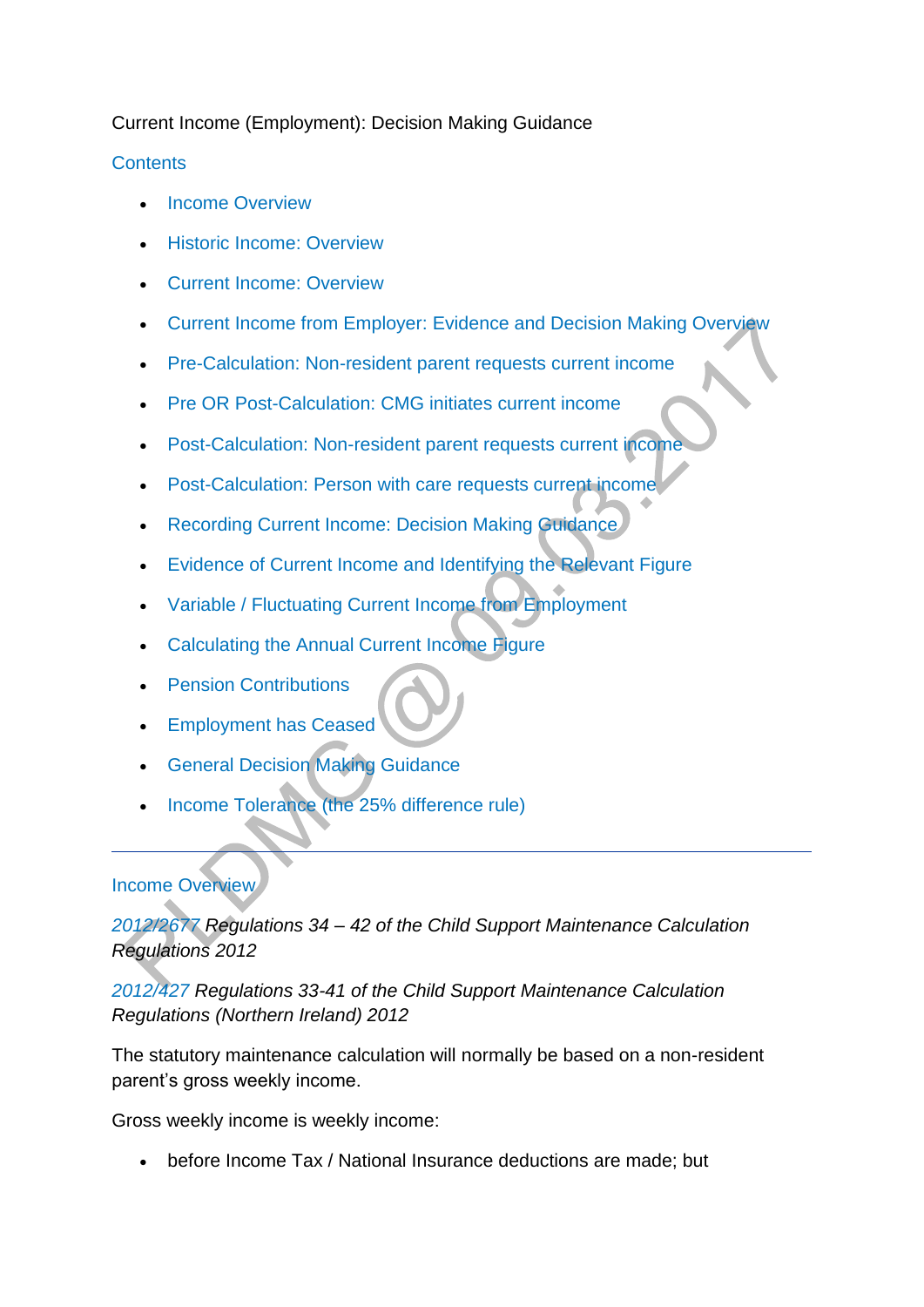after occupational / personal pension scheme contributions are deducted.

Gross weekly income can consist of:

- employment income;
- trading income;
- income from occupational or personal pensions;
- taxable social security benefits (which are: Income Support, Jobseeker's Allowance, Incapacity Benefit and contributory Employment and Support Allowance).

NOTE: Tax Credits do NOT count as gross weekly income, because they are not taxable.

Gross weekly income for child support purposes will be based on either:

- historic Income information; or
- current Income information.

Adjusting income figures

In many cases an income figure given to CMG by:

- HMRC;
- the non-resident parent;
- the non-resident parent's employer; or
- a third party eg client representative;

can be used to make the maintenance calculation straightaway. However, there are a range of factors which may result in the income figure being adjusted before it is used to calculate the non-resident parent's maintenance liability.

Income adjustments may be required if:

- the non-resident parent has a relevant other child;
- the non-resident parent is making contributions to a pension scheme;
- the non-resident parent has costs associated with converting income paid in another currency into sterling;
- a successful application for a variation has been made;
- income evidence includes payments which are not taxable.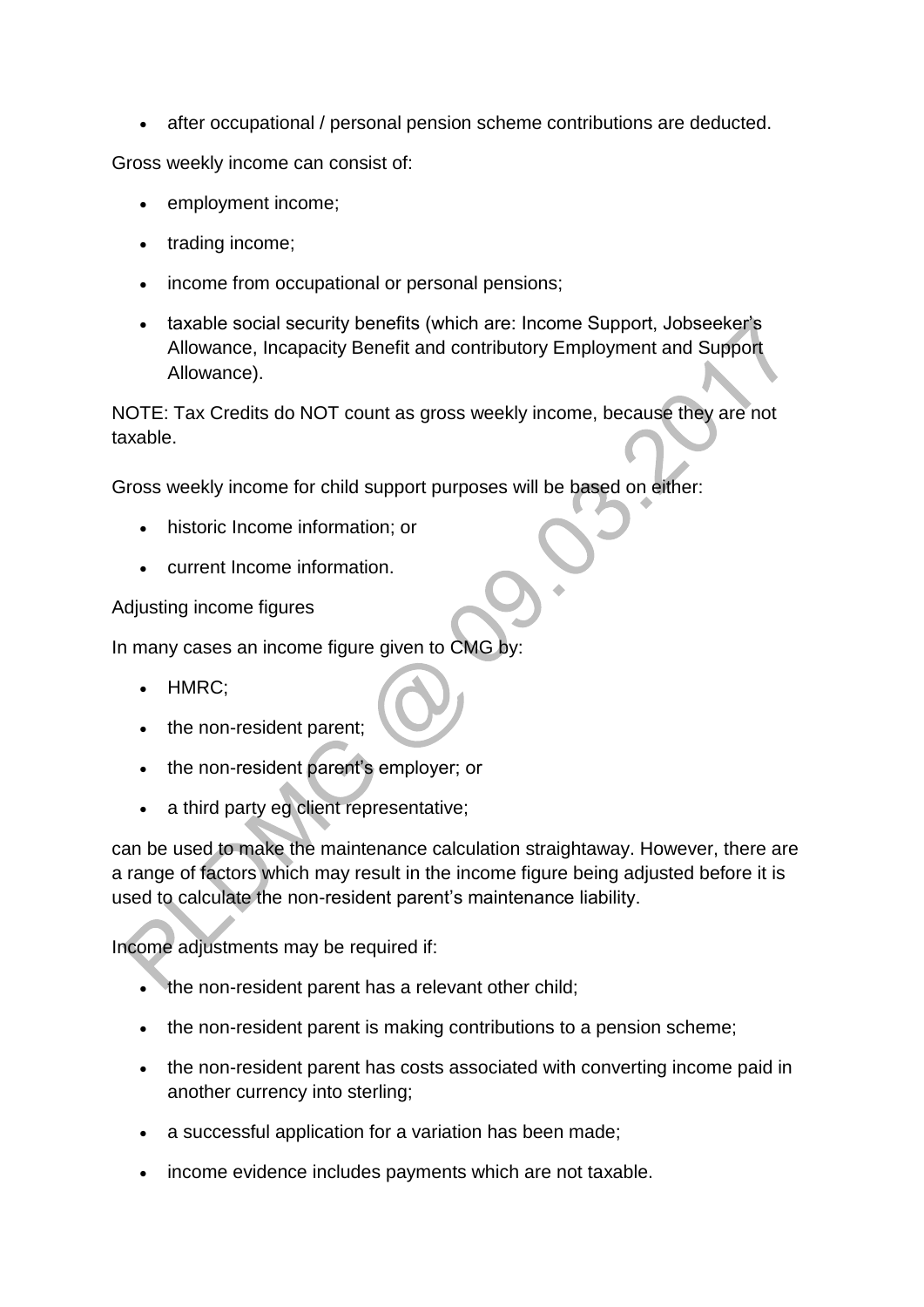NOTE: the income figure would not need to be adjusted to reflect Shared Care. In these circumstances, the maintenance liability is adjusted, rather than the nonresident parent's income.

### Salary Sacrifice

A Salary Sacrifice happens when an employee takes a reduction in their contracted pay in return for a non-cash benefit from their employer, such as child care vouchers, the purchase of a bicycle etc. For example, a person who is contracted to be paid £2000 per month opts for a salary sacrifice of £300 per month. Their contract of employment is amended to reflect that they are only due to receive £1700 per month.

In many cases salary sacrifices don't show on an NRP's payslip because the employer has already made the adjustment to their initial gross salary. On some payslips however this will be shown as a deduction from their gross salary, making it appear to be a deduction from their gross earnings. When calculating the nonresident parent's gross income from payslips, where an NRP declares a salary sacrifice that is not shown on his payslip we would assume that the sacrifice had already been taken into account by the employer when calculating the initial gross income figure, unless the NRP can provide evidence to the contrary. If the salary sacrifice is shown as a deduction on a payslip, we should be using reduced gross income figure.

Historic or Current Income?

# *[2012/2677](http://www.legislation.gov.uk/uksi/2012/2677) Regulation 34(2) of the Child Support (Maintenance Calculation) Regulations 2012*

The maintenance calculation will be based on either historic or current income, never both. As a general rule, CMG will aim to use historic income data obtained directly from HMRC, as this provides a reliable and efficient source of income information.

# [Return to Contents](http://np-cmg-sharepoint.link2.gpn.gov.uk/sites/policy-law-and-decision-making-guidance/Pages/Calculations/General/Current-income-employed.aspx?ControlMode=Edit&DisplayMode=Design)

# [Historic Income: Overview](http://np-cmg-sharepoint.link2.gpn.gov.uk/sites/policy-law-and-decision-making-guidance/Pages/Calculations/General/Current-income-employed.aspx)

*[2012/2677](http://www.legislation.gov.uk/uksi/2012/2677) Regulations 4, 35 and 36 of the Child Support Maintenance Calculation Regulations 2012*

# *[2012/427 R](http://www.legislation.gov.uk/nisr/2012/427/contents/made)egulations 3, 34 and 35 of the Child Support Maintenance Calculation Regulations (Northern Ireland) 2012*

Historic income figures will be obtained from HMRC and will have come from information from the following: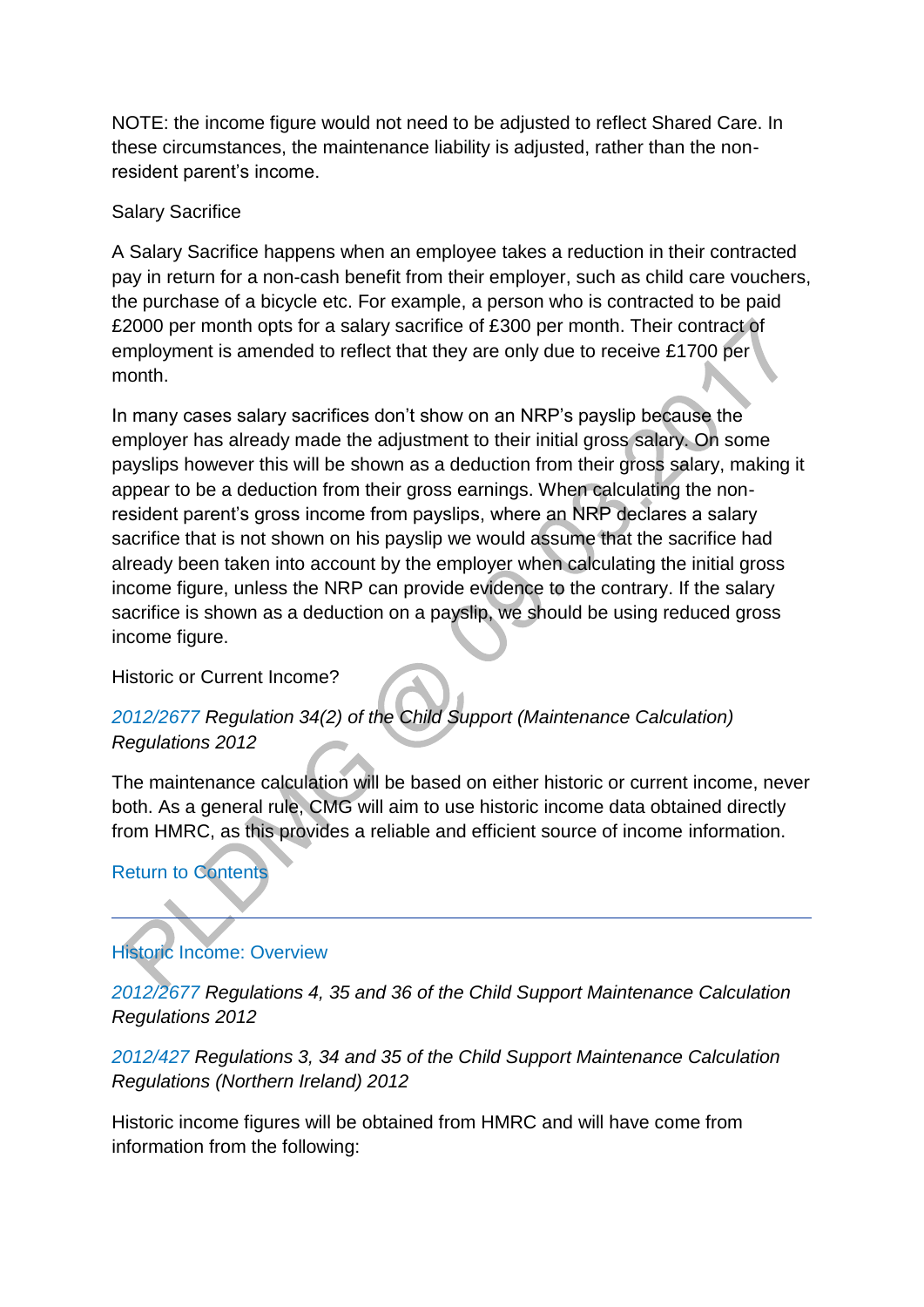- Self assessment returns completed by individual tax payers; or
- Pay As You Earn (PAYE) returns completed by employers; or
- Jobcentre Plus (in relation to taxable benefits, which are Jobseeker's Allowance, Incapacity Benefit and contributory Employment and Support Allowance.

In many cases, the non-resident parent's income will not change significantly during the financial year. Historic income will therefore often be close enough to the income the non-resident parent is actually receiving.

What is Historic Income?

Historic Income is based on information supplied by HMRC. HMRC will provide details about the non-resident parent's taxable income for the "latest available tax year". This is the most recent complete tax year that HMRC consider they have full information for. We refer to this income as "historic", because it will only be collated and supplied by HMRC after the end of the tax year that it refers to. REMEMBER: tax years run from 6 April – 5 April.

IMPORTANT NOTE: if clients ask how we calculate historic income, you should explain that we obtain income figures based on information that a client, their employer or another third party (such as an accountant) has given to HMRC. However, we should not give any impression that historic income has been fully checked or approved by HMRC.

Why do we use Historic Income?

Using figures that have already been supplied to HMRC supports the objective of more transparent calculations. The figures will be more meaningful to non-resident parents and the process of obtaining income information will be streamlined. It also reduces the opportunities for non-resident parents to supply inaccurate information or no information at all.

# Requesting Historic Income Details from HMRC

When a new application for child maintenance is received, a request will automatically be made for the non-resident parent's historic income details from HMRC. Further requests will also be made:

- at each Annual Review; and
- when an application is made for an Additional Income Variation.

Following a request for income details, HMRC will provide a response electronically.

HMRC Information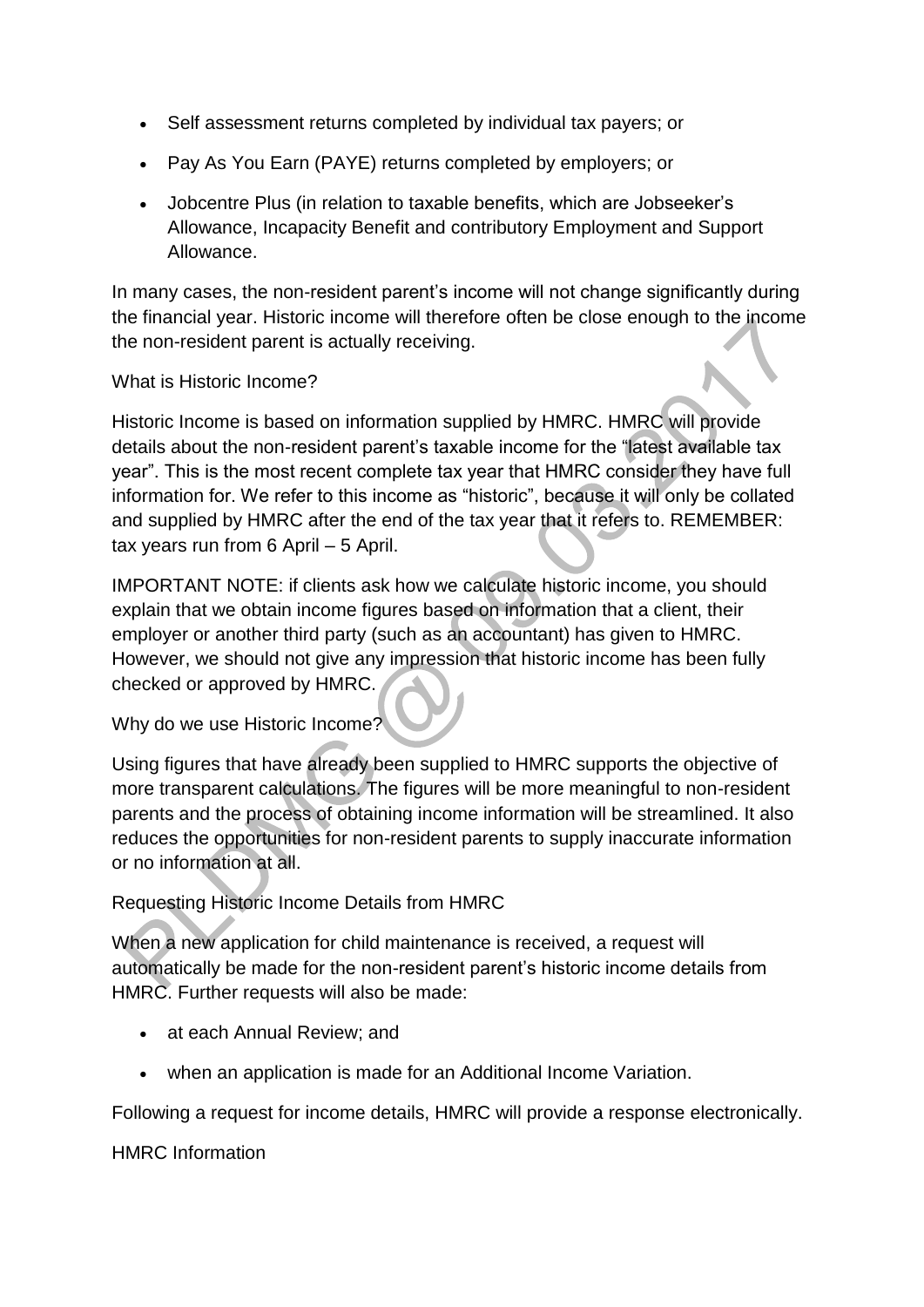If HMRC hold income information for any of the last six years, they will provide CMG with:

- a single historic income figure, including a nil figure (if applicable), for the latest available tax year;
- confirmation of the tax year that the figure relates to; and
- confirmation of whether the figure came from a PAYE or self assessment return.

REMEMBER: the information provided by HMRC is sensitive data. Details of the information provided by HMRC should not be given to any party other than the nonresident parent. Persons with care can be informed of the historic income figure that the maintenance calculation is based on, but cannot receive any additional information, such as a breakdown of the income figure or details of the employment that it relates to.

What is the latest available tax year?

The latest available tax year is the most recent complete tax year that HMRC consider they hold full income details for. This may not be the actual most recent tax year, as HMRC may not have all of the information for this year. In these circumstances HMRC will look back through their records and provide a figure (which may be a nil figure) for the most recent tax year that they have full details for. As HMRC retain income details for six years, the latest available tax year may be up to six years ago.

If HMRC has no details for any of the last six tax years, they will report that there are "no income details held".

What types of income are included in the Historic Income figure?

The historic income figure provided by HMRC will include any income from the following types that is subject to income tax:

- employment income: this will include any additional amounts for taxable benefits in kind, such as the private use of a company car;
- trading (Taxable) income from self-employment (also known as the annual profits figure);
- income from occupation or personal pension schemes;
- the following Social Security benefits, to the extent that they are taxable: Incapacity Benefit; Contributory Employment and Support Allowance; Jobseeker's Allowance.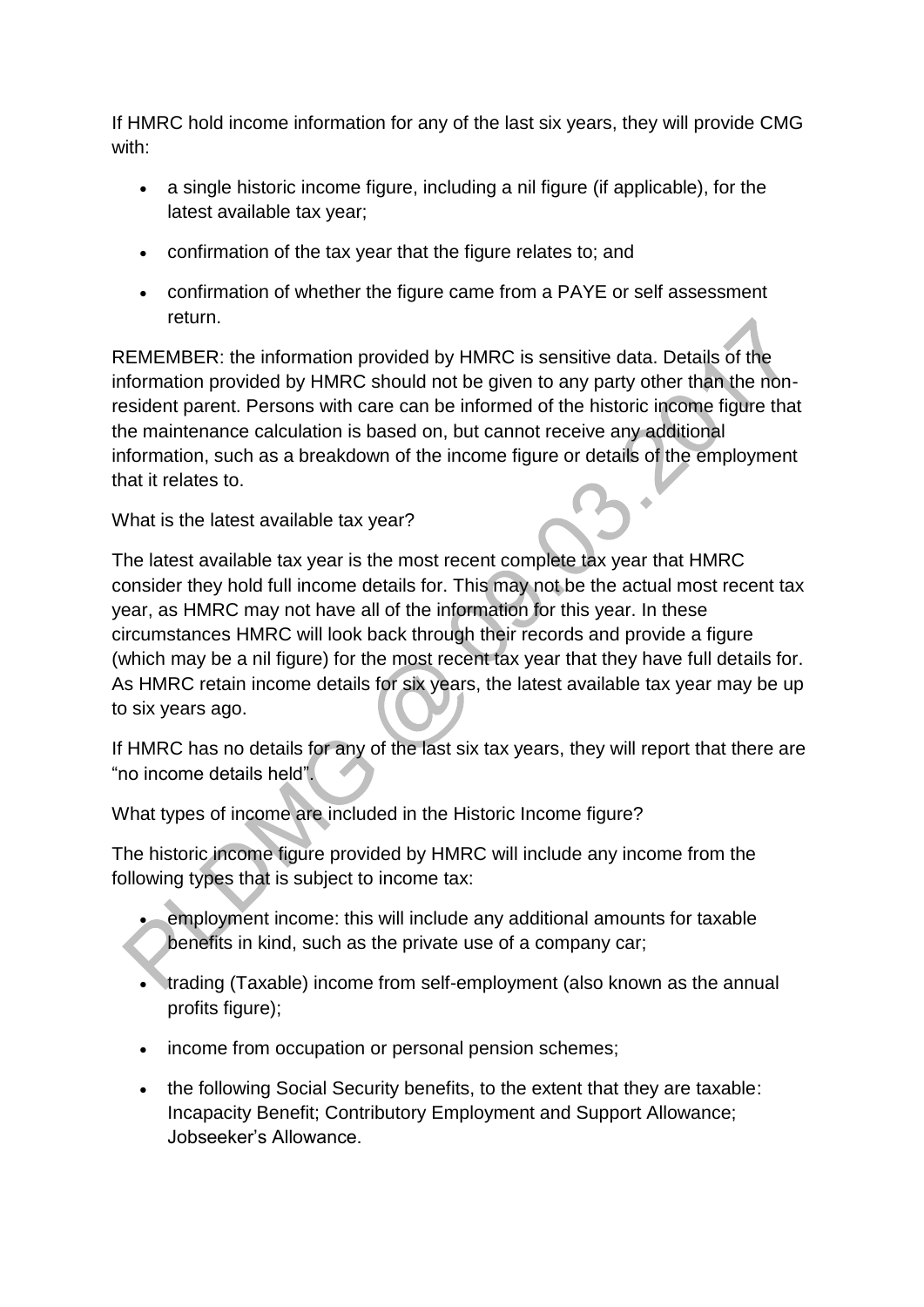The above types of income can be broadly classified as "Earned" income. "Unearned" income (for example: income from property and savings or dividend income) although taxable, is not included in the main calculation and will not be included in the historic income figure. These types of income can be considered under a Variation, if requested by the person with care or non-resident parent. Refer to the section on Variations for further information.

NOTE: the terms "Earned" and "Unearned" income are not used by HMRC, who use terms such as "employment income", "trading income" etc.

Where a non-resident parent has income from gambling activities (e.g. a professional poker player), that income cannot be taken into account for the purposes of Child Support either in the main calculation or under variations. This is because this source of income is not declared to HMRC.

Historic Income and Pension Contributions

As a general rule, contributions made by a non-resident parent to a registered occupational or personal pension scheme should be deducted from the historic income figure before it is used in the maintenance calculation. This is because either the contributions themselves or the earnings from which they are paid qualify for income tax relief.

Where the non-resident parent makes payments to an employee pension scheme, this adjustment will already have been made (by the employer in their return to HMRC) in the historic income figure provided. Where this applies no further adjustment should be made to the historic income figure for these contributions.

However, contributions to a private pension scheme can be deducted from the historic income figure if made for the same tax year. Refer to the Decision Making Guidance for advice on cases where a non-resident parent states their pension contributions have not been deducted from the historic income figure.

Historic Income Figure Disputes

If a non-resident parent queries a historic income figure, then you should explain that the figure supplied by HMRC will have come from a self assessment or PAYE return. For the latter, the employer should have given the non-resident parent a P45 or P60 showing the same taxable income figure as on the PAYE system.

CMG can request a breakdown of the income figure provided by HMRC if a nonresident parent challenges it. HMRC will then break down the figure into the following categories:

- employment income figure;
- trading income figure: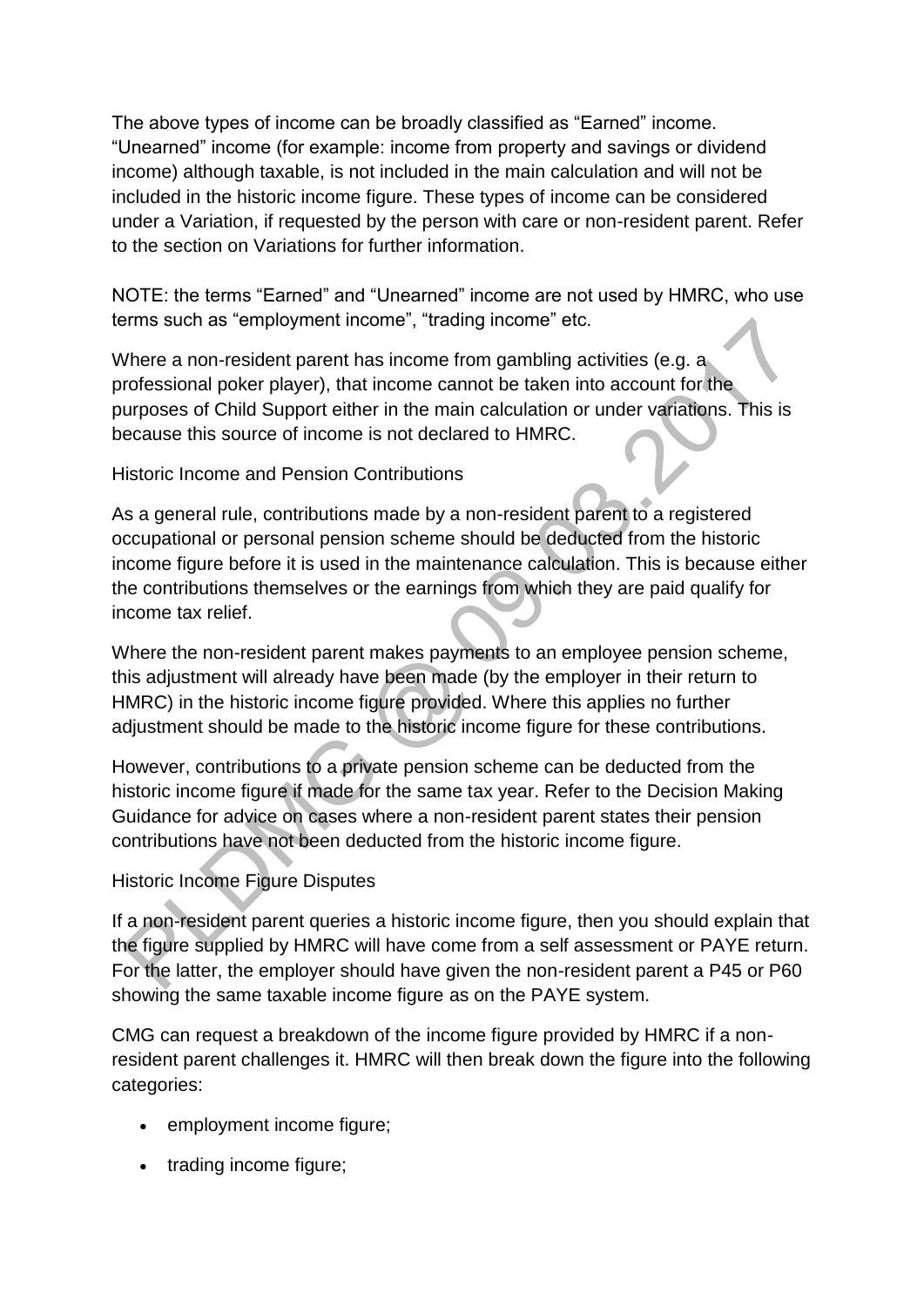- taxable pension income figure;
- taxable state benefits income figure.

HMRC will not provide any further breakdown within each income category. For example: if the non resident parent worked for two different employers in the same tax year, HMRC would not provide separate employment income figures for each job.

HMRC's breakdown can be given to the non-resident parent, but cannot be given to the person with care. If a person with care challenges the HMRC figure, they should be asked to provide full details of why they think the figure is wrong. You should then only provide them with sufficient information to answer their dispute:

### Example

A person with care may believe that the figure does not include the non-resident parent's self employed income. You can then confirm whether the breakdown includes self employed income, but should not provide any additional details regarding the amount or type of self employed income that has been included.

Post Maintenance Calculation Changes to Historic Income

# *[2012/2677](http://www.legislation.gov.uk/uksi/2012/2677) Regulation 14(f) of the Child Support Maintenance Calculation Regulations 2012*

In a minority of cases, the historic income figure may be adjusted by HMRC after it has been sent to CMG. This will usually arise because HMRC has spotted an error, or a taxpayer has supplied additional information.

Because most changes will be relatively small, HMRC will not routinely inform CMG of the revised amount. Changes will therefore usually only come to light if the nonresident parent queries the HMRC figure and a breakdown is requested. If the historic income figure has changed, the breakdown will reflect the new figure.

Where a caseworker becomes aware that the HMRC figure has been amended in these circumstances, any calculation using the previously supplied figure for the tax year in question should be revised.

### [Return to Contents](http://np-cmg-sharepoint.link2.gpn.gov.uk/sites/policy-law-and-decision-making-guidance/Pages/Calculations/General/Current-income-employed.aspx#con)

### [Current Income Employed: Overview](http://np-cmg-sharepoint.link2.gpn.gov.uk/sites/policy-law-and-decision-making-guidance/Pages/Calculations/General/Current-income-employed.aspx)

*[2012/2677](http://www.legislation.gov.uk/uksi/2012/2677) Regulation 34(2) of the Child Support Maintenance Calculation Regulations 2012*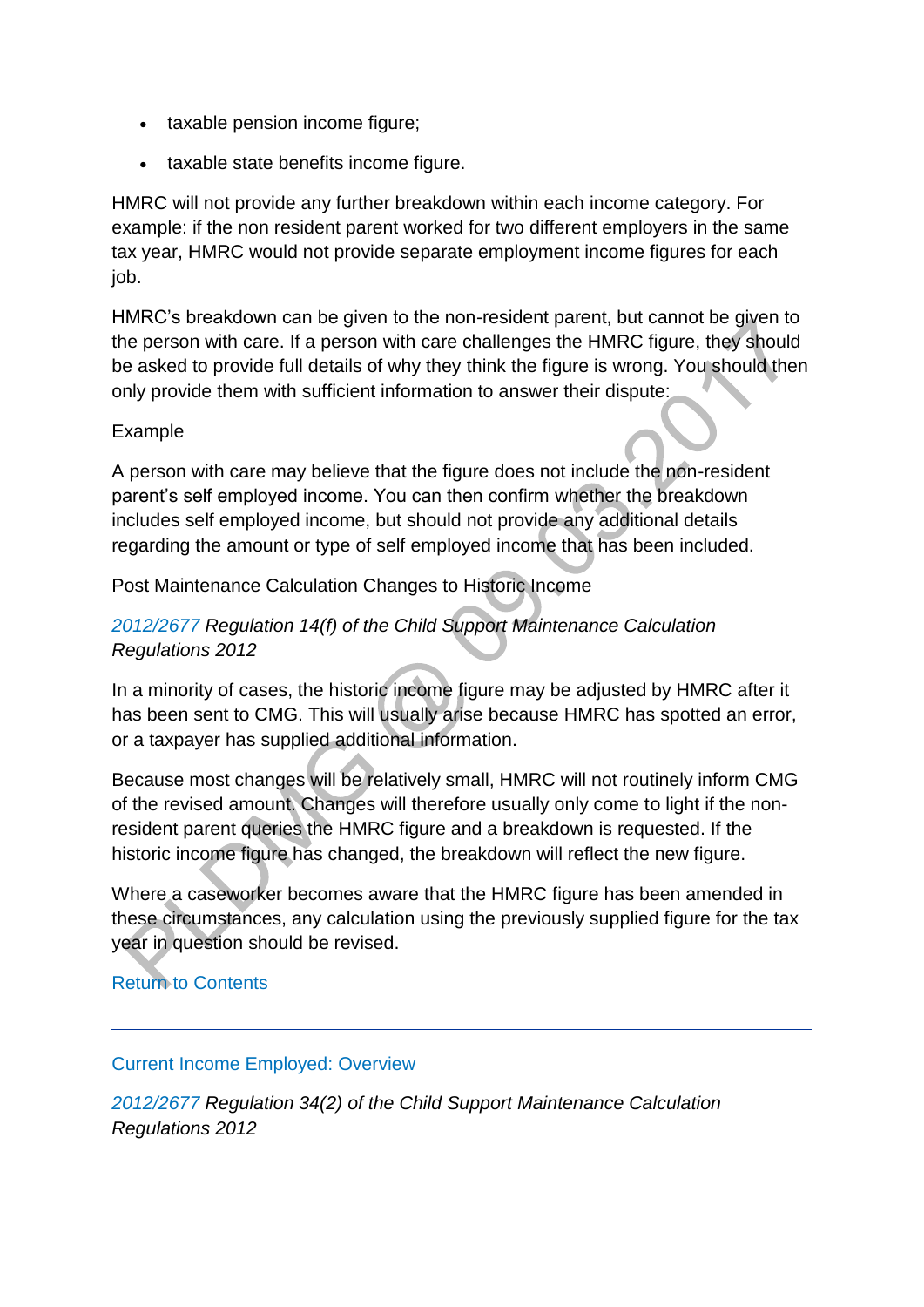*[2012/427 R](http://www.legislation.gov.uk/nisr/2012/427/contents/made)egulation 33(2) of the Maintenance Calculation (Northern Ireland) Regulations 2012*

*[2013/1517 R](http://www.legislation.gov.uk/uksi/2013/1517/contents/made)egulation 8 (2) of the Child Support (Miscellaneous Amendments) Regulations 2013* 

Current Income will only be considered if:

- CMG for whatever reason is unable to request HMRC information;
- HMRC are unable to provide Historic Income details; or
- a party to the calculation reports that the income the non-resident parent is receiving now is at least 25% different to the Historic Income figure.

When will current income from employment be considered?

#### **Pre-Calculation:**

 a non-resident parent asks for current income to be considered because they state their actual income is at least 25% different to the historic income figure provided in their provisional calculation;

or

 CMG initiates consideration of current income because HMRC have no historic income details.

### **Post Calculation:**

• the non-resident parent or person with care asks for current income to be considered because they believe the non-resident parent's actual income is at least 25% different to the historic or current income figure being used in the maintenance calculation.

### REMEMBER:

- if a non-resident parent is receiving earned income from a number of different sources, they must show their overall current (earned) income;
- there must also be some indication that the non-resident parent's income is likely to remain at the current income amount for at least the next twelve weeks. Refer to the Policy Note below.

### **Policy Note: Current Income and Short Term Changes**

*[2012/2677](http://www.legislation.gov.uk/uksi/2012/2677) Regulation 38(2) of the Child Support (Maintenance Calculation) Regulations 2012*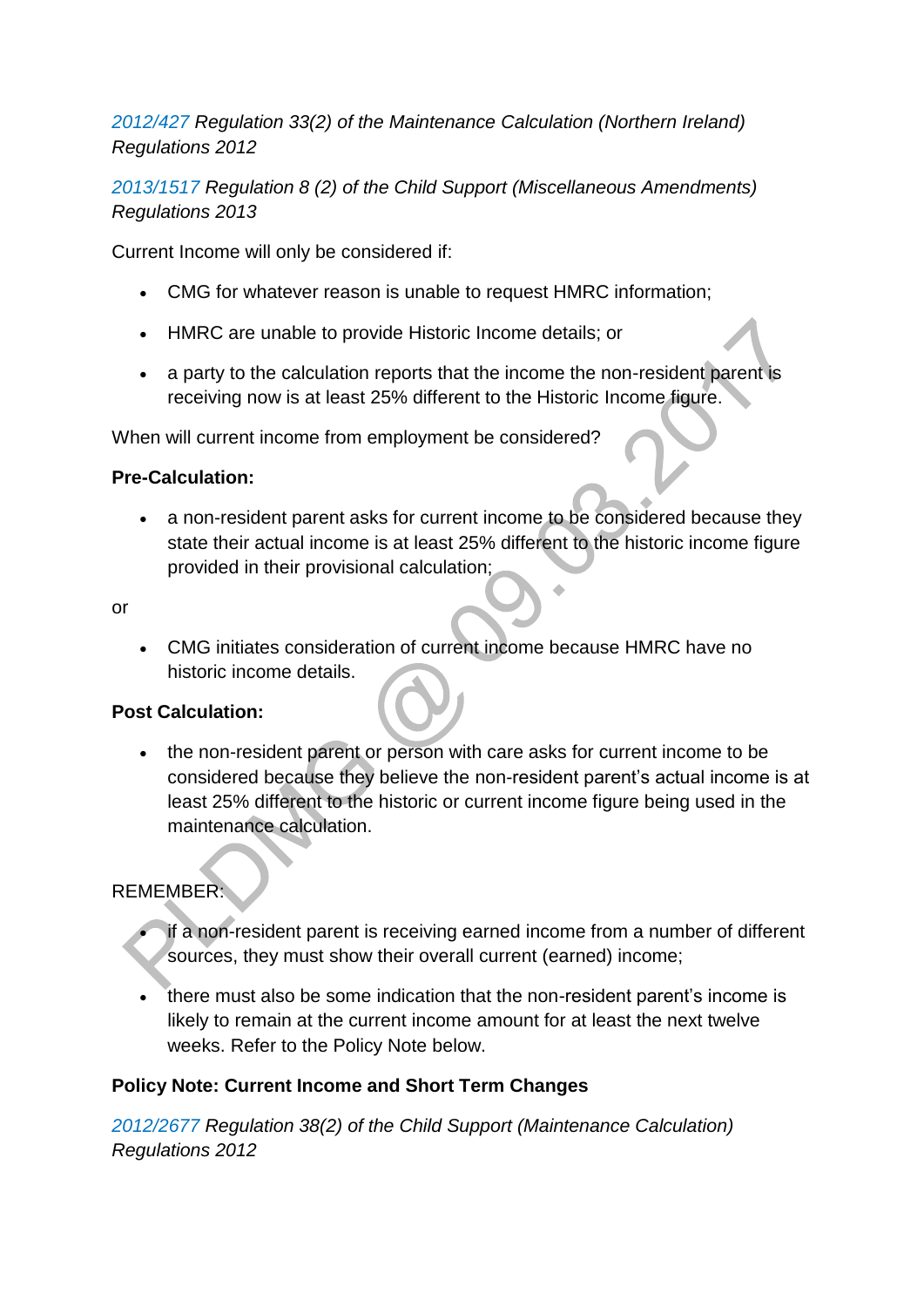# *[2012/427 R](http://www.legislation.gov.uk/nisr/2012/427/contents/made)egulation 37(2) Child Support (Maintenance Calculation) Regulations (Northern Ireland) 2012*

CMG will not consider using current income to reflect short term changes in the nonresident's income. This is because we need to:

- ensure a regular and more stable flow of maintenance to children;
- avoid the administrative burden that actioning these types of changes would create; and
- persuade more parents to wait for the annual review of income.

Examples of short term changes include:

- temporary promotions;
- temporary sickness; and
- non-permanent changes to working patterns (such as short time working or moving from daytime to night-time working) or seasonal work.

The Policy position is a change should be regarded as short term if it is not expected to last for more than 12 weeks.

Note: a change will not be considered unless it breaches the 25% tolerance.

What is 'Current Income'?

Current Income is based on income that a non-resident parent is actually receiving at the time the relevant maintenance calculation is completed.

### REMEMBER:

Current income means either:

- the income that a non-resident parent is receiving now and for the foreseeable future if there is a settled pattern. In this situation what is relevant is whether the income the non-resident parent is receiving now, and for the foreseeable future, is at least 25% different to the historic income figure; or
- if there is no settled pattern (for example because wages fluctuate greatly from one period to the next), the wages/payments made over a period preceding the effective date that allows a reasonable average weekly figure to be applied.

The income types that are taken into account as current income are broadly the same as for historic income, so include:

• employment income: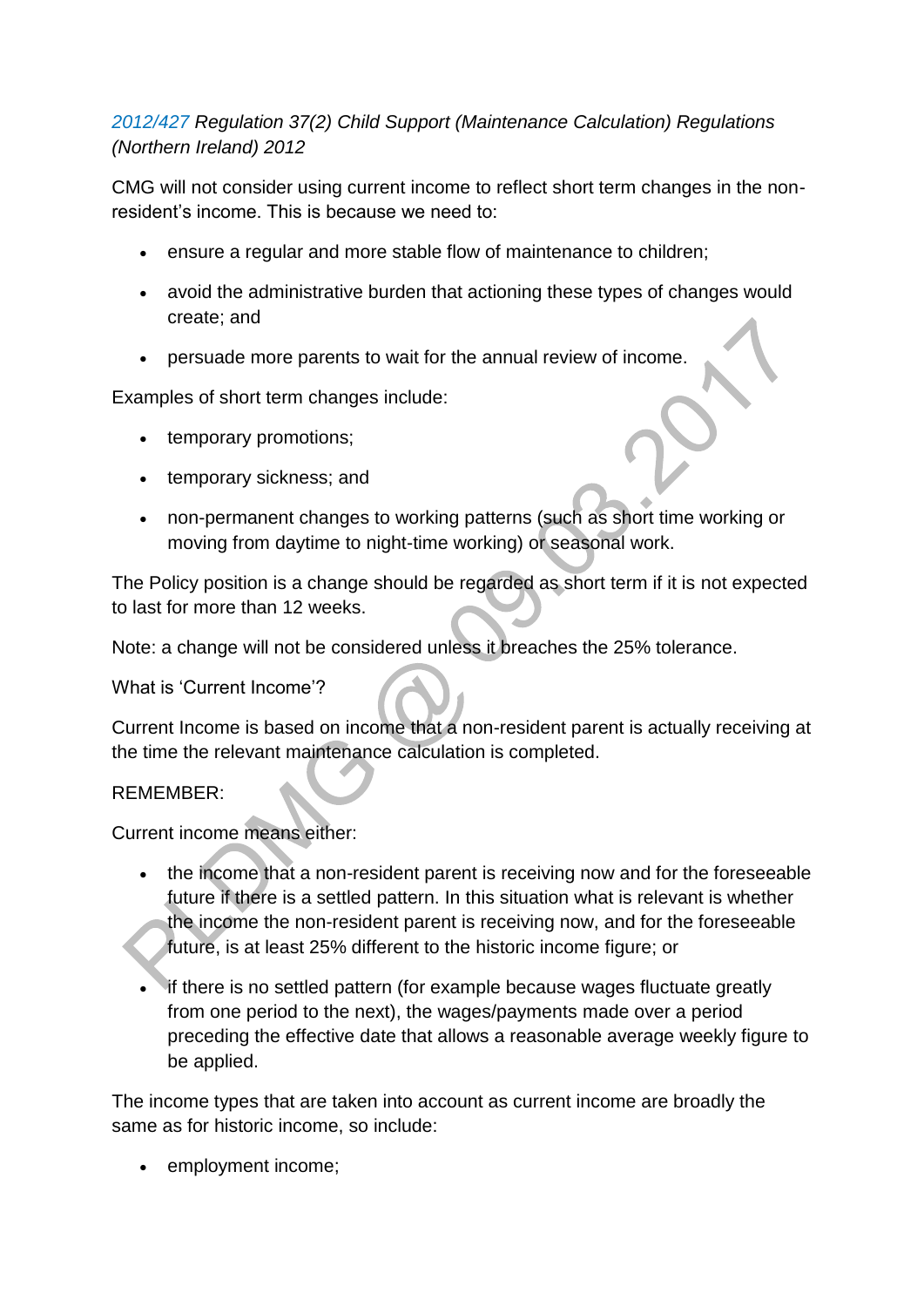- trading income; and
- any taxable pension income.

The figure used for a Current Income calculation will be the non-resident parent's taxable income figure from any / all these sources. It is essential to use taxable income details, as these are the details used for historic income purposes and we need to ensure that the same types of payments are included when deciding if current income is 25+% different.

The remainder of this guidance deals with identifying a non-resident parent's current income from employment.

You should refer to the separate Decision Making Guidance sections for further advice on:

Current Income from Self employment (trading) Current Income from a Taxable Pension

# [Return to Contents](http://np-cmg-sharepoint.link2.gpn.gov.uk/sites/policy-law-and-decision-making-guidance/Pages/Calculations/General/Current-income-employed.aspx#con)

# [Current Income from Employment: Evidence and Decision Making Overview](http://np-cmg-sharepoint.link2.gpn.gov.uk/sites/policy-law-and-decision-making-guidance/Pages/Calculations/General/Current-income-employed.aspx?ControlMode=Edit&DisplayMode=Design)

When will current income from employment be considered?

### **Pre-Calculation**:

- a non-resident parent asks for current income to be considered because they state their actual income is at least 25% different to the historic income figure provided in their provisional calculation; or
- CMG initiates consideration of current income because HMRC have no historic income details.

# **Post Calculation**:

 the non-resident parent or person with care asks for current income to be considered and they can demonstrate the non-resident parent's actual income is at least 25% different to the historic or current income figure being used in the maintenance calculation.

You may need to consider current income from employment in a range of different scenarios. Although the way we identify and calculate current income is always the same, the process can vary slightly depending on:

why current income is being considered;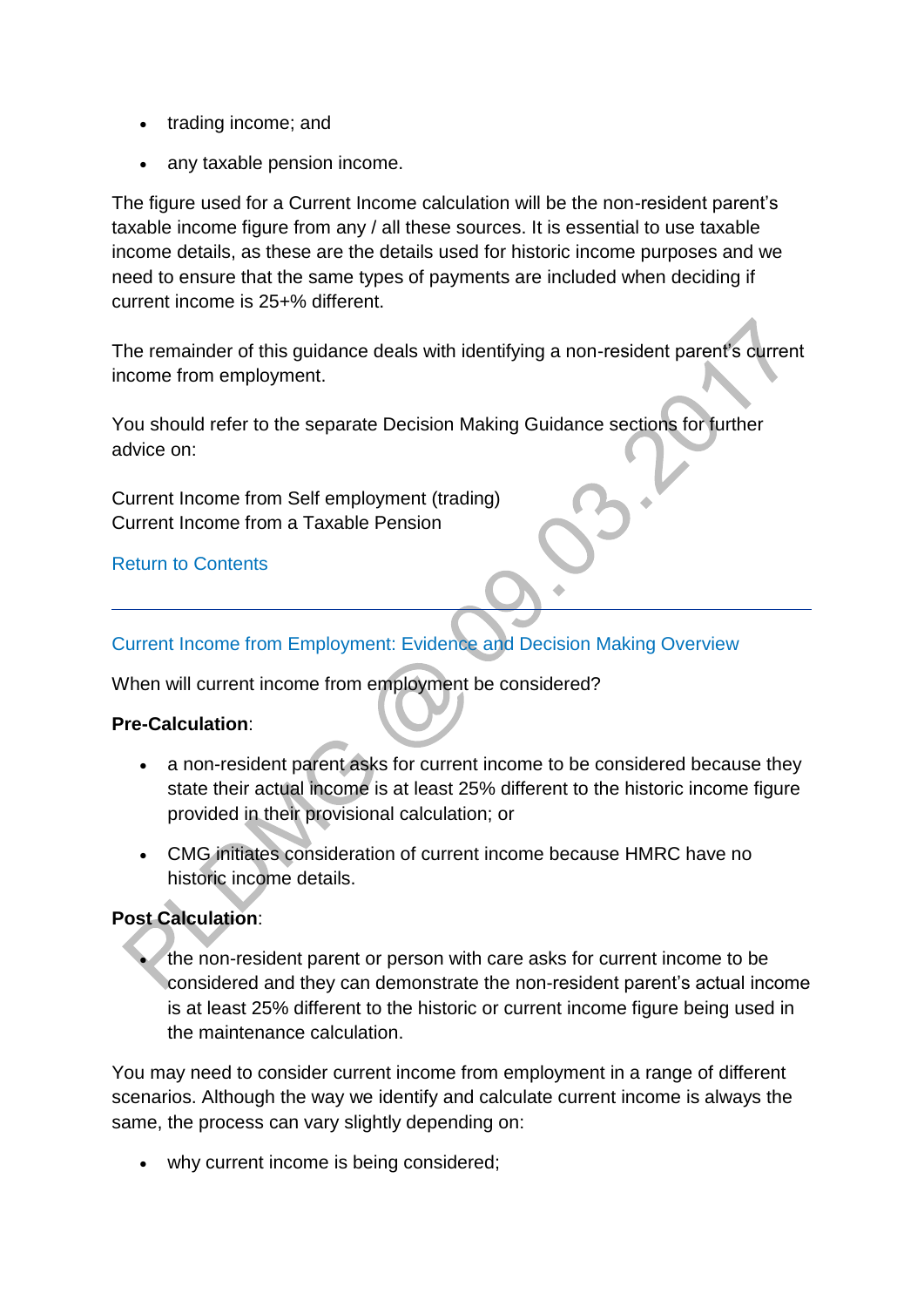- whether the non-resident parent provides acceptable evidence of their current income; and
- whether the evidence provided shows that the non-resident parent's current income is at least 25% different to any historic / current income figure already being used in the maintenance calculation.

Use the links below for an overview of the steps you will need to follow in each of the potential Current Income scenarios.

[Pre-calculation: non-resident parent requests current income](http://np-cmg-sharepoint.link2.gpn.gov.uk/sites/policy-law-and-decision-making-guidance/Pages/Calculations/General/Current-income-employed.aspx#5)

[Pre / Post calculation: CMG initiates current income](http://np-cmg-sharepoint.link2.gpn.gov.uk/sites/policy-law-and-decision-making-guidance/Pages/Calculations/General/Current-income-employed.aspx#6)

[Post Calculation: non-resident parent requests current income](http://np-cmg-sharepoint.link2.gpn.gov.uk/sites/policy-law-and-decision-making-guidance/Pages/Calculations/General/Current-income-employed.aspx#7)

[Post Calculation: person with care requests current income](http://np-cmg-sharepoint.link2.gpn.gov.uk/sites/policy-law-and-decision-making-guidance/Pages/Calculations/General/Current-income-employed.aspx#8) 

[Return to Contents](http://np-cmg-sharepoint.link2.gpn.gov.uk/sites/policy-law-and-decision-making-guidance/Pages/Calculations/General/Current-income-employed.aspx#con)

### [Pre-Calculation: non-resident parent requests current income](http://np-cmg-sharepoint.link2.gpn.gov.uk/sites/policy-law-and-decision-making-guidance/Pages/Calculations/General/Current-income-employed.aspx?ControlMode=Edit&DisplayMode=Design)

Non-resident parent requests current income (pre-calculation)

If at the initial application stage, HMRC have provided a Historic Income figure, the non-resident parent will be sent a Provisional Calculation before the full maintenance calculation is completed (with exception to a non-resident parent application).

This is an informal notification that gives the non-resident parent an indication of what their maintenance liability will be if it is based on historic income. The nonresident parent will also have the opportunity to tell us if their current income is at least 25% different to the historic income figure. NOTE: this can be either an increase or decrease in current income. If HMRC have provided a historic income figure, verbal evidence can be accepted of the 25 % increase in current income. See [Non-resident parent reports a 25% increase in income.](http://np-cmg-sharepoint.link2.gpn.gov.uk/sites/policy-law-and-decision-making-guidance/Pages/Calculations/General/Current-income-employed.aspx#25%)

# REMEMBER:

 current income means the income that a non-resident parent is receiving now and for the foreseeable future if there is a settled pattern. In this situation, we would not consider current income to reflect other previously unreported changes to income that have happened between the last historic income data period and ''now''. What is relevant is whether the income the non-resident parent is receiving now, and for the foreseeable future, at least 25% different to the historic income figure;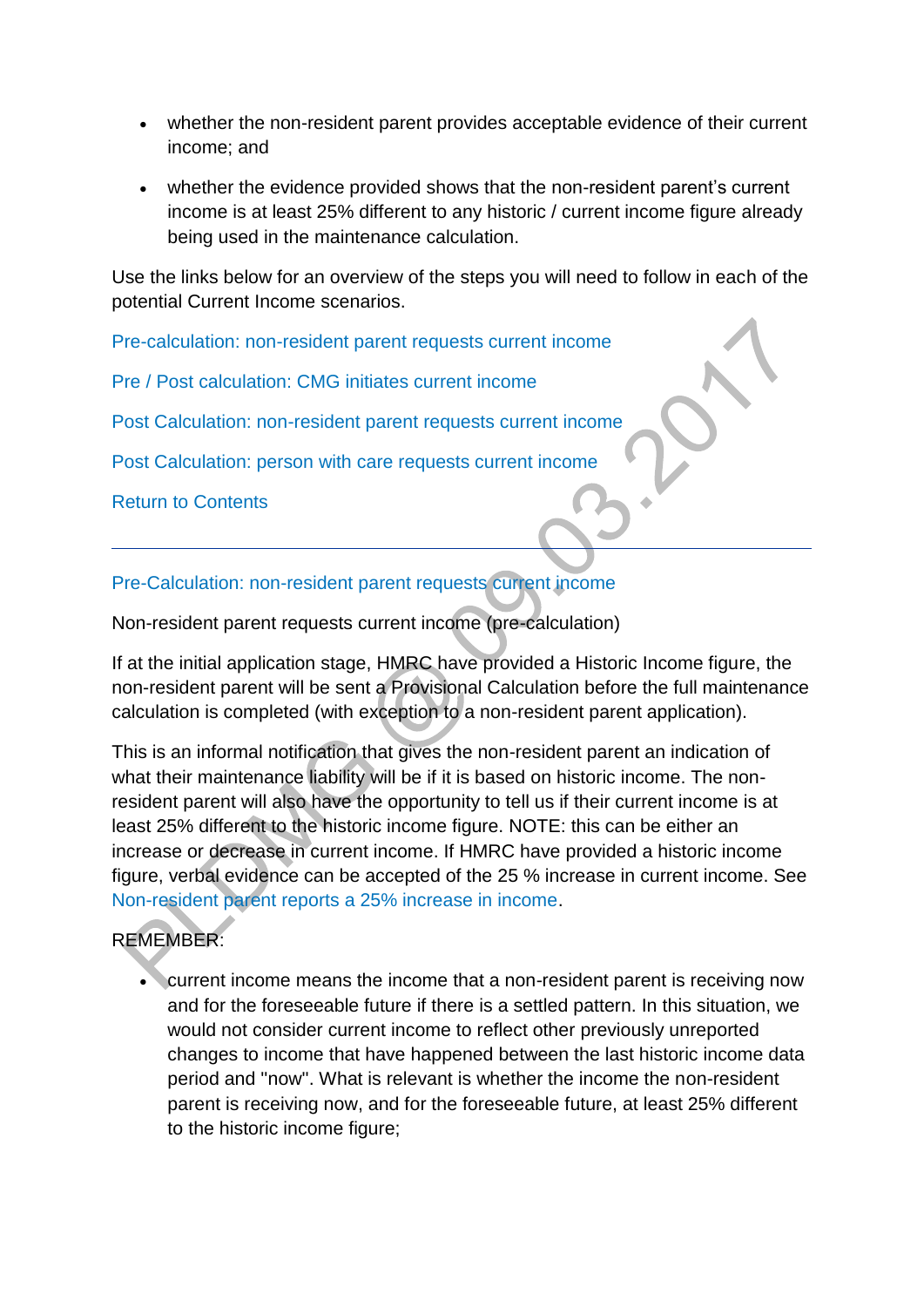• if there is no settled pattern (for example because wages fluctuate greatly from one period to the next), the payments made over a period preceding the effective date can be considered to allow a reasonable average weekly figure to be applied.

If a non-resident parent asks for current income in these circumstances you should remind them that we will only consider using current income if the non-resident parent's income is now at least 25% different to the figure used in the maintenance calculation and if this is expected not to be a short term change.

If they continue with the request, you should:

Request evidence of current income

You should ask the non-resident parent for evidence of their current gross taxable income. This means the non-resident parent must supply evidence from their employer (such as wage slips or a statement) confirming their gross taxable income. Refer to the section on [Evidence of Current Income f](http://np-cmg-sharepoint.link2.gpn.gov.uk/sites/policy-law-and-decision-making-guidance/Pages/Calculations/General/Current-income-employed.aspx#Evidence)or further advice. Non-resident parents should be allowed fourteen days to provide evidence of their current income. Additional time can be allowed if the non-resident parent provides valid reasons why this is required.

If the non-resident parent fails to provide sufficient evidence of their current income within fourteen days (or any additional time allowed) you should consider the following actions in the order they are provided:

# **Contact the non-resident parent's employer(s) if know**

• if contact details for the non-resident parent's current employer(s) are held, then you should contact them directly to request details of the non-resident parent's current income.

# **Refer to the guidance on [Evidence of Current Income f](http://np-cmg-sharepoint.link2.gpn.gov.uk/sites/policy-law-and-decision-making-guidance/Pages/Calculations/General/Current-income-employed.aspx#Evidence)or further advice**

• if the non-resident parent's employer details are not known, you should consider whether it is possible to estimate the non-resident parent's current income.

If the relevant evidence is provided, you should record the current income figure on SIEBEL for a system check of whether the current income figure is at least 25% different to the historic income figure (refer to the drop down below). If the relevant evidence not provided within fourteen days (or any additional period allowed) you should complete the Maintenance Calculation on the basis of the historic income figure.

Record current income figure on SIEBEL for Income Tolerance Check

Refer to the guidance on Income Tolerance for further information about this check.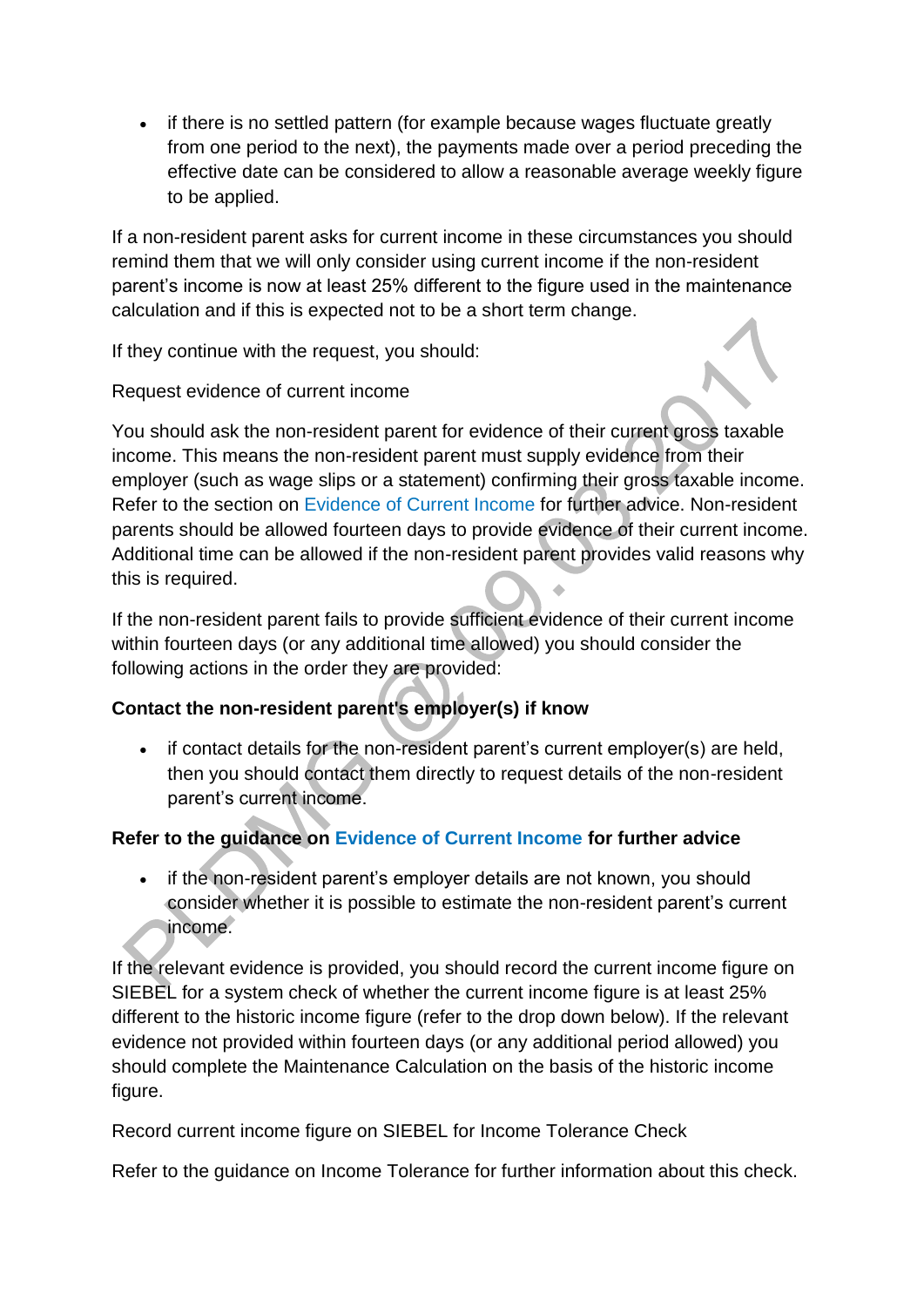REMEMBER: if the non-resident parent makes pension contributions, these figures must be recorded before the comparison is made. You should not deduct these from the income figure first – SIEBEL will do this automatically once it has both figures.

If the non-resident parent's current income is at least 25% different to the historic income figure, the maintenance calculation should be completed on the basis of the current income amount.

If not, the maintenance calculation should be completed on the basis of the historic income figure.

[Return to Contents](http://np-cmg-sharepoint.link2.gpn.gov.uk/sites/policy-law-and-decision-making-guidance/Pages/Calculations/General/Current-income-employed.aspx#con)

# [Pre OR Post Calculation: CMG Initiates Current Income](http://np-cmg-sharepoint.link2.gpn.gov.uk/sites/policy-law-and-decision-making-guidance/Pages/Calculations/General/Current-income-employed.aspx?ControlMode=Edit&DisplayMode=Design)

### [CMG Initiates Current Income](http://np-cmg-sharepoint.link2.gpn.gov.uk/sites/policy-law-and-decision-making-guidance/Pages/Calculations/General/)

CMG will initiate consideration of Current Income if the non-resident parent is not receiving benefits and one of the following applies:

- HMRC have returned no historic income details; or
- HMRC have been unable to accept / answer a request for an historic income figure, either via the IT interface or through clerical procedures. This will be for one of the following reasons:
	- o an IT failure means the interface to request / supply historic income information is not available; or
	- $\circ$  an individual case cannot be operated on the system because certain details are not available.

The above scenarios may arise when:

- the initial application is made; or
- following a post calculation change of circumstances.

If one of these scenarios applies, you will need to request [evidence of current](http://np-cmg-sharepoint.link2.gpn.gov.uk/sites/policy-law-and-decision-making-guidance/Pages/Calculations/General/Current-income-employed.aspx#Evidence)  [income t](http://np-cmg-sharepoint.link2.gpn.gov.uk/sites/policy-law-and-decision-making-guidance/Pages/Calculations/General/Current-income-employed.aspx#Evidence)o complete the maintenance calculation, using the following steps:

 you should ask the non-resident parent for evidence of their current gross taxable income. This means the non-resident parent must supply evidence from their employer (such as wage slips or a statement) confirming their gross taxable income. Refer to the section on [Evidence of Current Income f](http://np-cmg-sharepoint.link2.gpn.gov.uk/sites/policy-law-and-decision-making-guidance/Pages/Calculations/General/Current-income-employed.aspx#Evidence)or further advice;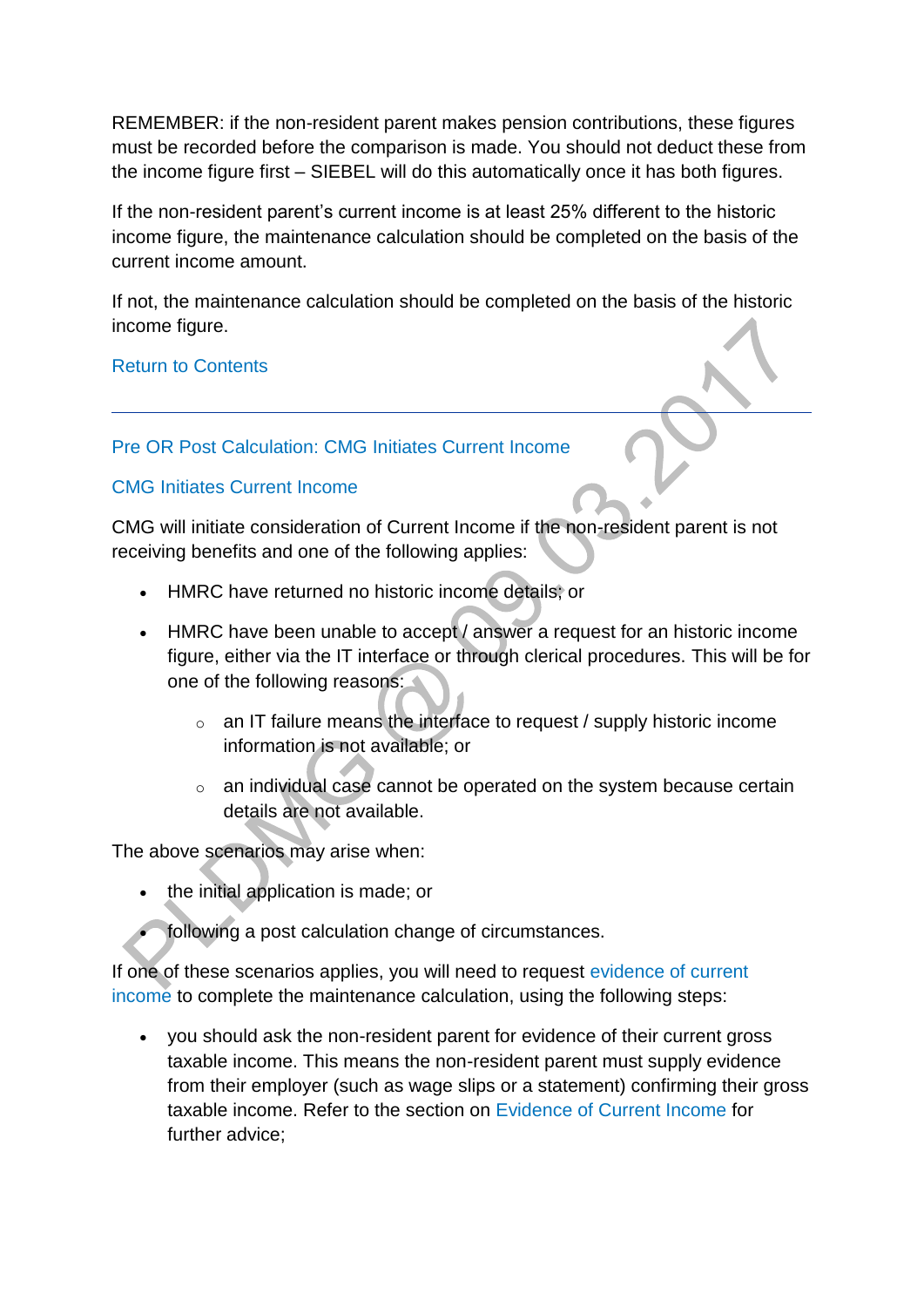- non-resident parents should be allowed fourteen days to provide evidence of their current income. Additional time can be allowed if the non-resident parent provides valid reasons why this is required;
- if the relevant evidence is provided, you should complete the Maintenance Calculation on the basis of the current income figure.

If the non-resident parent fails to provide sufficient evidence of their current income within fourteen days (or any additional time allowed) you should consider the following actions in the order they are provided:

Contact the non-resident parent's employer(s) if known

 if contact details for the non-resident parent's current employer(s) are held, then you should contact them directly to request details of the non-resident parent's current income.

Refer to the guidance on [Evidence of Current Income f](http://np-cmg-sharepoint.link2.gpn.gov.uk/sites/policy-law-and-decision-making-guidance/Pages/Calculations/General/Current-income-employed.aspx#Evidence)or further advice.

• if the non-resident parent's employer details are not known, you should consider whether it is possible to estimate the non-resident parent's current income. Use the links below for further advice.

Consider [estimating current income](http://np-cmg-sharepoint.link2.gpn.gov.uk/sites/policy-law-and-decision-making-guidance/Pages/Estimating-current-income.aspx)

Impose a [default maintenance decision \(](http://np-cmg-sharepoint.link2.gpn.gov.uk/sites/policy-law-and-decision-making-guidance/Pages/Default-maintenance-decisions.aspx)DMD)

[Return to Contents](http://np-cmg-sharepoint.link2.gpn.gov.uk/sites/policy-law-and-decision-making-guidance/Pages/Calculations/General/Current-income-employed.aspx#con)

[Post-Calculation: Non-resident Parent requests Current Income](http://np-cmg-sharepoint.link2.gpn.gov.uk/sites/policy-law-and-decision-making-guidance/Pages/Calculations/General/Current-income-employed.aspx?ControlMode=Edit&DisplayMode=Design)

# *[2012/2677](http://www.legislation.gov.uk/uksi/2012/2677) Regulation 23 of the Child Support Maintenance Calculation Regulations 2012*

*[2012/427 R](http://www.legislation.gov.uk/nisr/2012/427/contents/made)egulation 23 of the Child Support Maintenance Calculation Regulations (Northern Ireland) 2012* 

A non-resident parent may ask for current income to be considered after the maintenance calculation has been completed, because their gross taxable income has changed by at least 25%.

REMEMBER: this can apply whether the maintenance calculation is based on historic OR current income.

Current income means the income that a non-resident parent is receiving now and for the foreseeable future. We would not consider current income to reflect short term changes, or other previously unreported changes to income that have happened between the present maintenance calculation and ''now''. What is relevant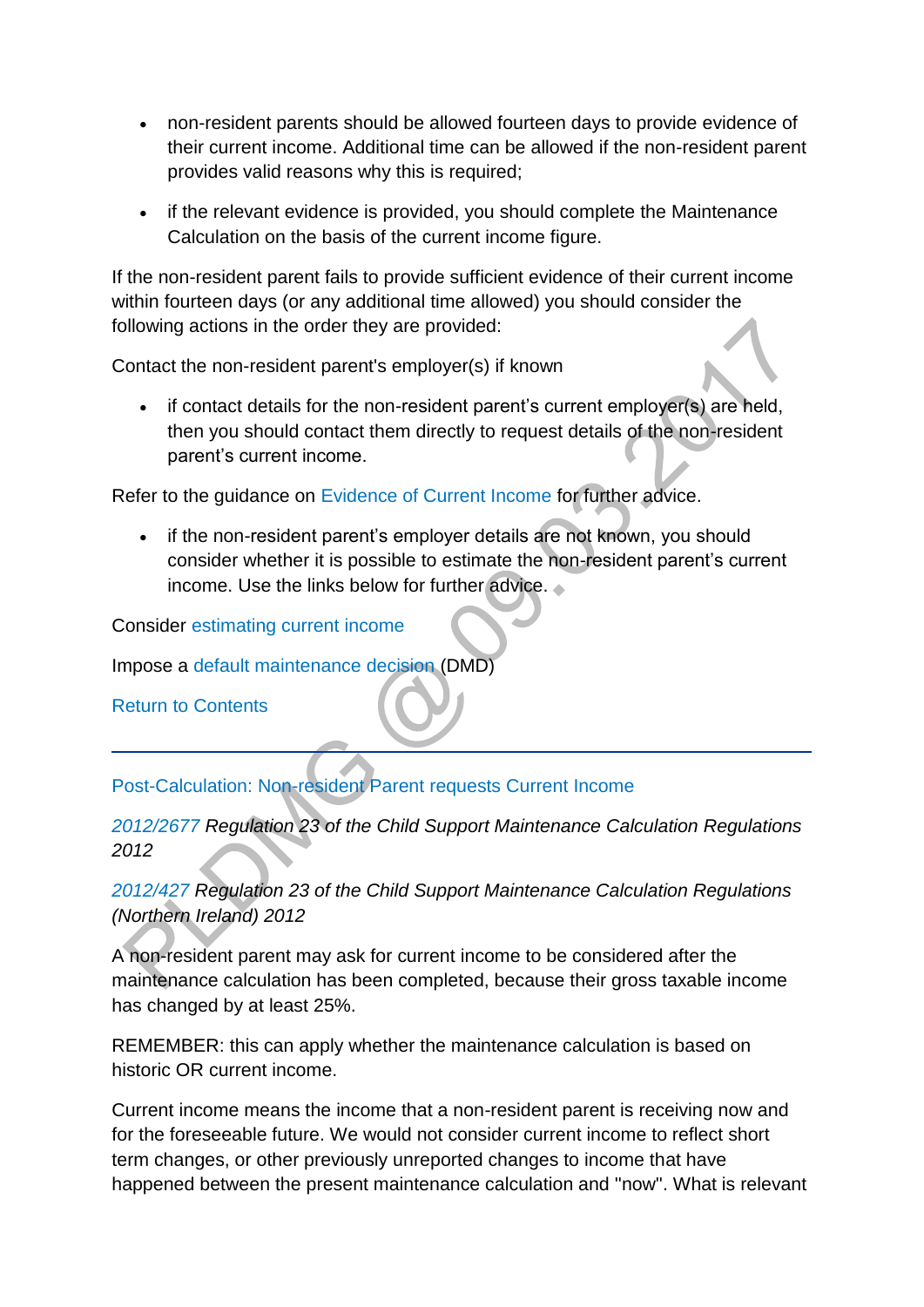is whether the income the non-resident parent is receiving now, and for the foreseeable future, is at least 25% different to the historic income figure.

The non-resident parent's request should be treated as an application for a supersession of the maintenance calculation. Refer to the guidance on Supersessions for further information about this process.

The action required in individual cases will depend on whether the non-resident parent is reporting an increase or a decrease in their income.

Non-resident parent reports a 25% decrease in income

NOTE: this will include cases where the non-resident parent reports that their income has reduced to nil. You should refer to the guidance on Evidence that [Employment](http://np-cmg-sharepoint.link2.gpn.gov.uk/sites/policy-law-and-decision-making-guidance/Pages/Calculations/General/Current-income-employed.aspx#ceased)  [has Ceased](http://np-cmg-sharepoint.link2.gpn.gov.uk/sites/policy-law-and-decision-making-guidance/Pages/Calculations/General/Current-income-employed.aspx#ceased) for specific advice on the information / evidence you will need if a nonresident parent is reporting that they have ceased employment.

If the non-resident parent is reporting a decrease in their income you should:

Request evidence of current income

You should ask the non-resident parent for evidence of their current gross taxable income. This means the non-resident parent must supply evidence from their employer (such as wage slips or a statement) confirming their gross taxable income. Refer to the section on [Evidence of Current Income f](http://np-cmg-sharepoint.link2.gpn.gov.uk/sites/policy-law-and-decision-making-guidance/Pages/Calculations/General/Current-income-employed.aspx#Evidence)or further advice. Non-resident parents should be allowed fourteen days to provide evidence of their current income. Additional time can be allowed if the non-resident parent provides valid reasons why this is required.

If the required evidence is not provided within fourteen days (or any additional time allowed), you should refuse to supersede the maintenance calculation and notify the non-resident parent of this. If the relevant evidence is provided, you should check whether the non-resident parent's new income figure has decreased by at least 25% different to the income figure being used in the present maintenance calculation figure before deciding whether to supersede the maintenance calculation. Use the drop down below for additional advice.

Record current income on SIEBEL for Income Tolerance Check

Refer to the guidance on Income Tolerance for further information about this check.

REMEMBER: if the non-resident parent makes pension contributions, these figures must be recorded before the comparison is made.

If the non-resident parent's current income is at least 25% different to the income figure being used, a supersession decision should be completed using the new income figure. If not, you should refuse to supersede the maintenance calculation and notify the non-resident parent of this.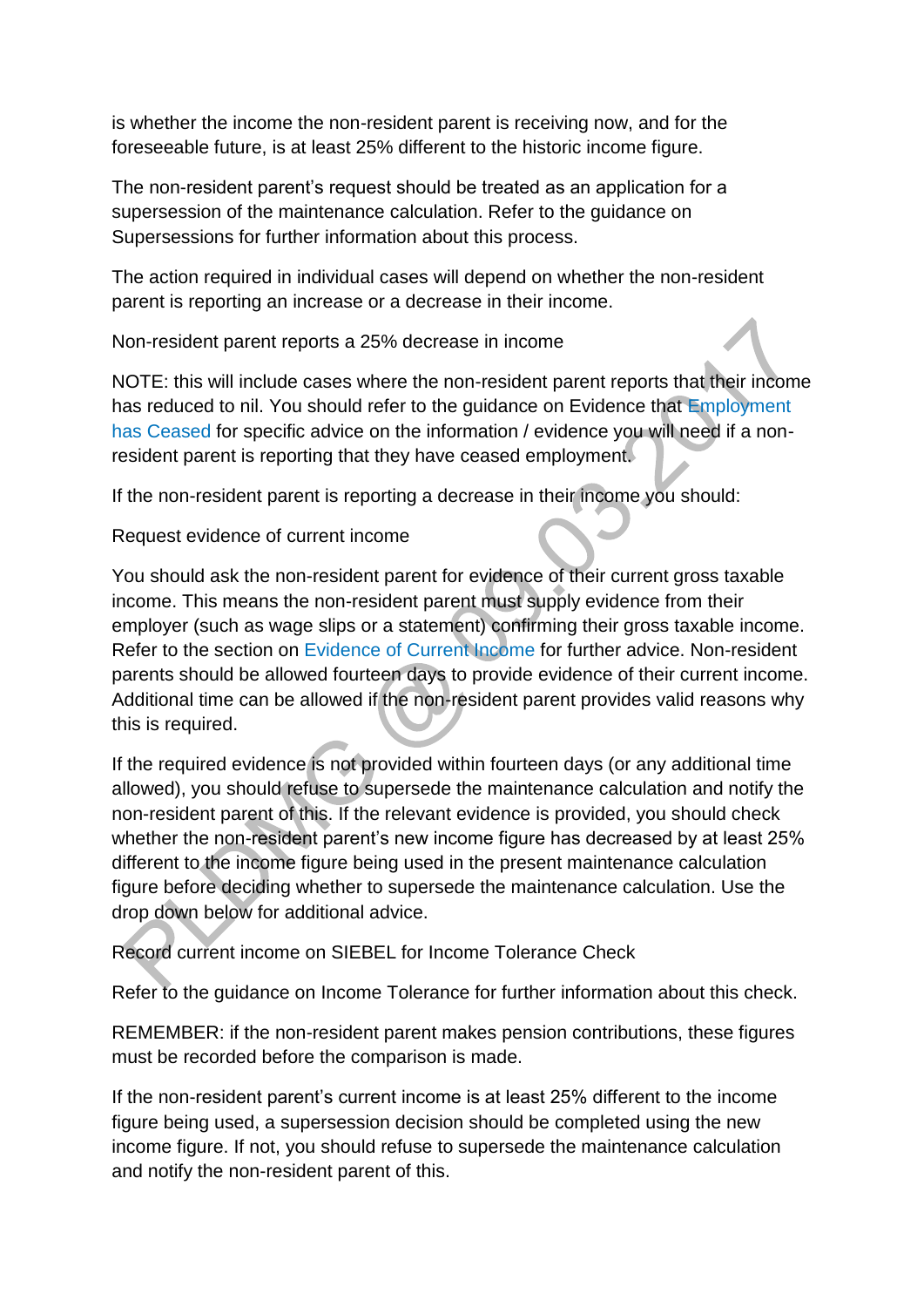#### [Non-resident parent reports a 25% increase in income](http://np-cmg-sharepoint.link2.gpn.gov.uk/sites/policy-law-and-decision-making-guidance/Pages/Calculations/General/)

If the non-resident parent is reporting an increase in their income, you should:

Ask for full details of their new income

If a non-resident parent is reporting an increase in their income, (this applies regardless of whether the increase in current income is being declared at the provisional maintenance calculation stage or after the initial maintenance calculation) then verbal evidence can be accepted. This applies regardless of whether the last Maintenance Calculation was based on historic or current income. Caseworkers should exercise their judgment as to whether verbal or written evidence is most appropriate for the specific case scenario being considered, as well as using all the available evidence to make an accurate decision.

Note: Non-resident parents whose maintenance calculations are based on current income are under a duty to report increases of 25% or more within 14 days of the change occurring so we need to make it as straightforward as possible for them to comply with this.

Equally, where a decision was previously calculated on a historic income basis, if the non-resident parent is advising that their current income is now 25% higher, we should be ready to action that change as quickly as possible.

If a non-resident parent reports an increase in their income, you should ask them for:

- their new taxable gross weekly income figure; and
- the date that the change in their income occurred; and
- details of their employer if this information is not already held.

If the income figure is obtained, you should record it on SIEBEL for the 25% difference check (if they are moving from historic to current income). Refer to the drop down below for additional guidance.

Record current income on SIEBEL for Income Tolerance check

Refer to the guidance on Income Tolerance for advice on completing this check.

If the non-resident parent's current income is at least 25% increase in the different to the income figure being used in the present maintenance Calculation, you should complete a supersession decision using the new income figure. If not, you should refuse to supersede the maintenance calculation and notify the non-resident parent of this.

# [Return to Contents](http://np-cmg-sharepoint.link2.gpn.gov.uk/sites/policy-law-and-decision-making-guidance/Pages/Calculations/General/Current-income-employed.aspx#con)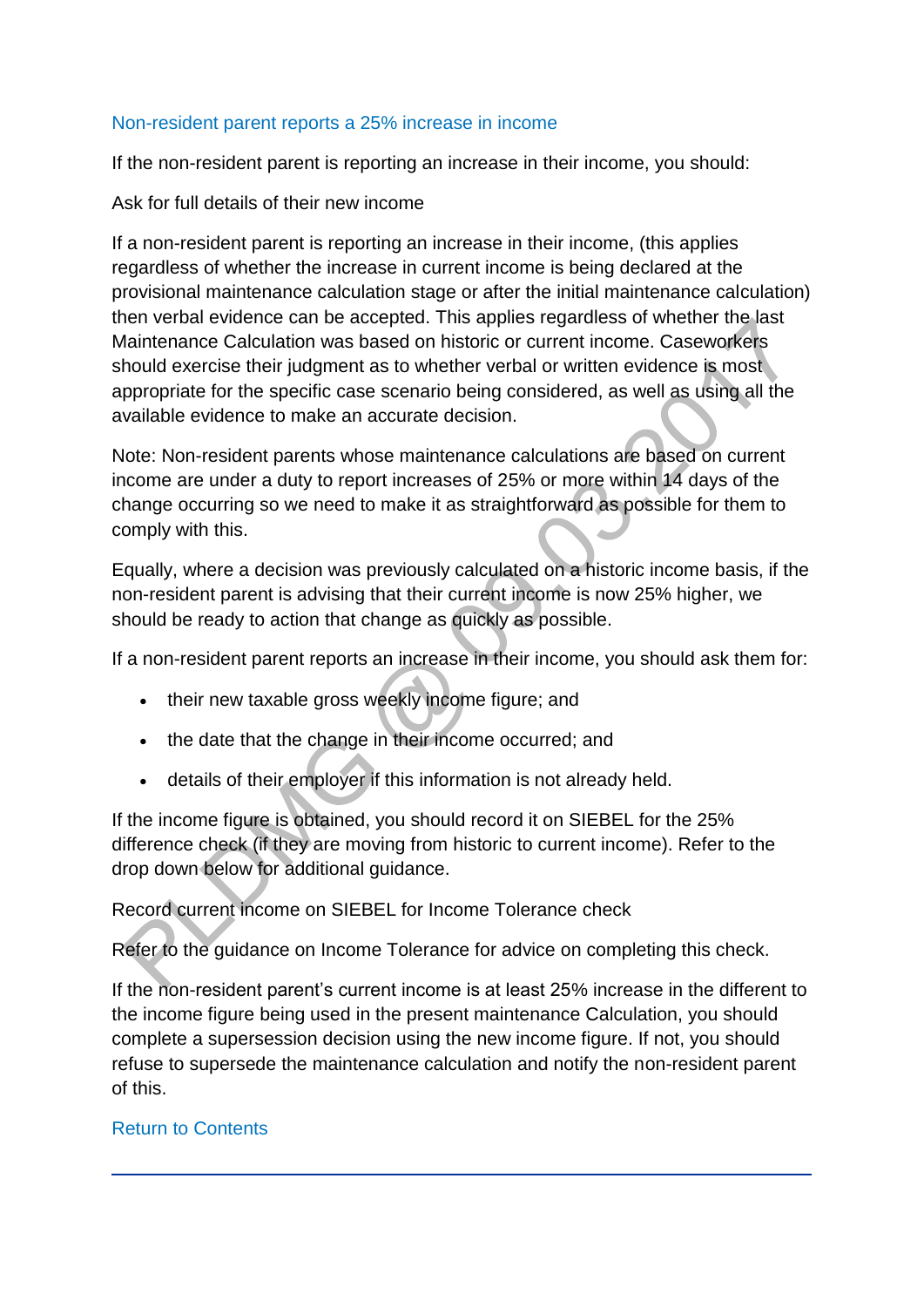#### [Post Calculation: Person with care requests current income](http://np-cmg-sharepoint.link2.gpn.gov.uk/sites/policy-law-and-decision-making-guidance/Pages/Calculations/General/Current-income-employed.aspx?ControlMode=Edit&DisplayMode=Design)

Person with care requests current income

A person with care may ask for current income to be considered after the maintenance calculation has been completed if they can demonstrate the nonresident parent's income has changed by at least 25%.

Persons with care are unlikely to have full evidence of changes to a non-resident parent's income. However, you should not ask the non-resident parent for evidence of their current income unless the person with care provides reasonable grounds to support their case. It would be unfair to non-resident parents and impose an undue administrative burden on CMG if we investigated current income details solely on the basis of speculative assertions.

If a person with care asks for current income to be considered they should be:

- reminded that we will only consider using current income if the non-resident parent's income is now at least 25% different to the figure used in the present maintenance calculation and if this is not expected to be a short term change; and
- asked to explain why they believe the non-resident parent's income is higher than the income figure used.

#### Reasonable Grounds

The person with care must have reasonable grounds to believe that the non-resident parent's income is:

- at least 25% different than the figure being used in the present maintenance calculation; and
- is likely to be a long term change. Long term in this context will normally mean that the change is expected to last for at least 12 weeks.

Examples of reasonable grounds for these purposes could include:

- non-resident parent has been promoted;
- non-resident parent has started a new job with increased earnings;
- non-resident parent has increased their working hours (for example working regular periods of overtime).

Examples of explanations that would not give reasonable grounds:

- non-resident parent has taken on additional casual work;
- non-resident parent is doing irregular overtime;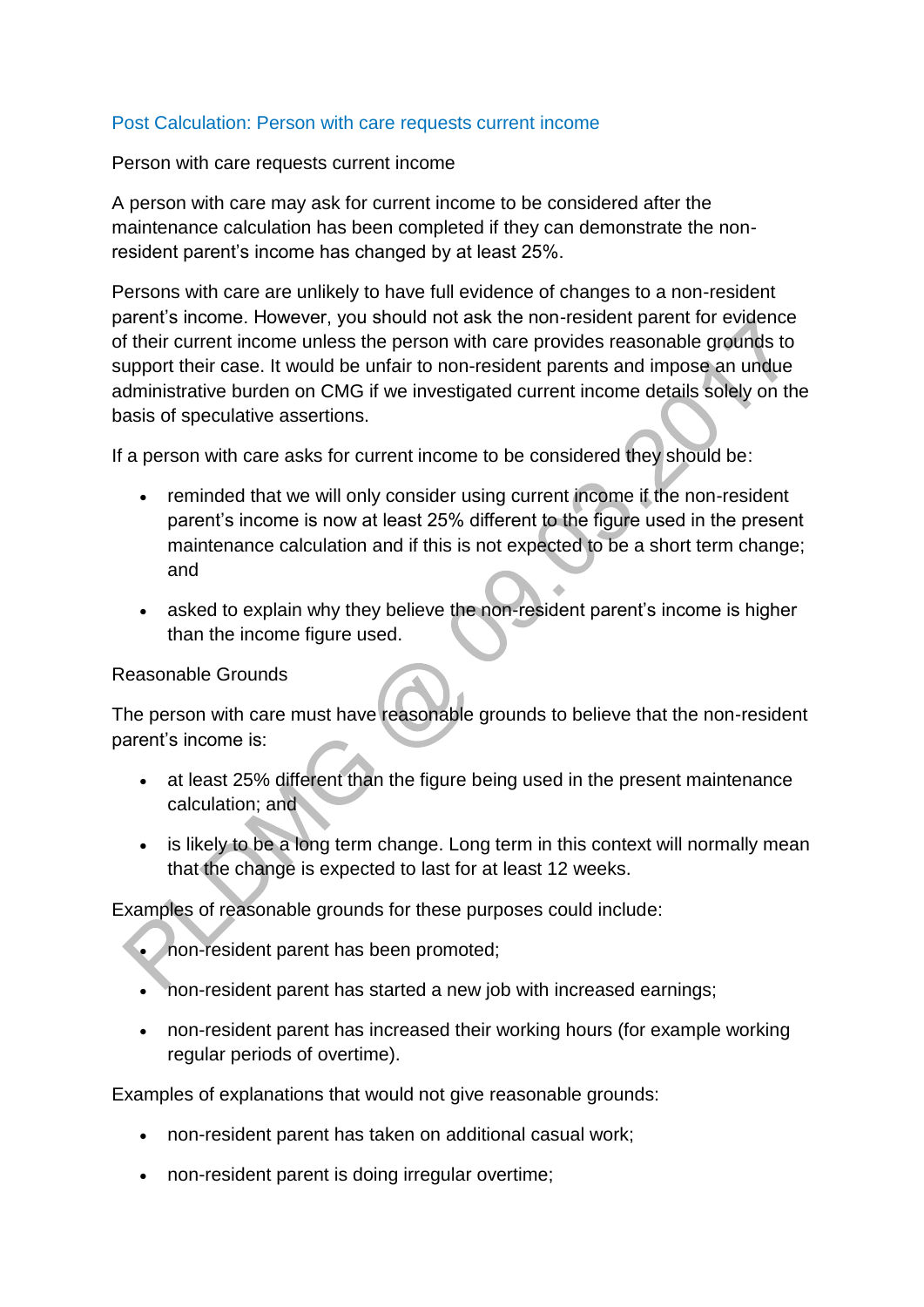• lifestyle related factors. For example: the non-resident parent has purchased a new car/property or gone on expensive holidays.

Person with care does / does not have Reasonable Grounds

• If the person with care does not have reasonable grounds, you should refuse to accept the application for supersession.

This is not the same thing as a "refusal to supersede" decision and it does not carry appeal rights. The applicant has simply made an application for a supersession, which has not been accepted due to insufficient information. In these situations, the non-resident parent does not need to be notified of the outcome. A refusal to supersede decision only needs to be issued if the application for a supersession is accepted and investigated, but it is found that the criteria for a supersession are not met. For example: the 25% threshold is not satisfied.

• If you accept that the person with care has reasonable grounds to believe that the non-resident parent's income is at least 25% different to the figure used in the maintenance calculation, you should take the following steps.

Request evidence of current income

- You should ask the non-resident parent for evidence of their current gross taxable income. This means the non-resident parent must supply evidence from their employer (such as wage slips or a statement) confirming their gross taxable income. Refer to the section on Evidence of Current Income for further advice
- Non-resident parents should be allowed fourteen days to provide evidence of their current income. Additional time can be allowed if the non-resident parent provides valid reasons why this is required.

# Evidence is / is not provided

- If the non-resident parent fails to provide the required evidence within fourteen days (or any additional time allowed) refer to the section on Person with Care Request: Non-resident parent fails to respond for advice on the next action you should take.
- If the relevant evidence is provided, you should record the current income figure on SIEBEL for the 25% difference check. Refer to the drop down below for further advice.

Record current income on SIEBEL for income tolerance check

Refer to the guidance on [Income Tolerance f](http://np-cmg-sharepoint.link2.gpn.gov.uk/sites/policy-law-and-decision-making-guidance/Pages/Calculations/General/Current-income-employed.aspx#intol)or further information about this check: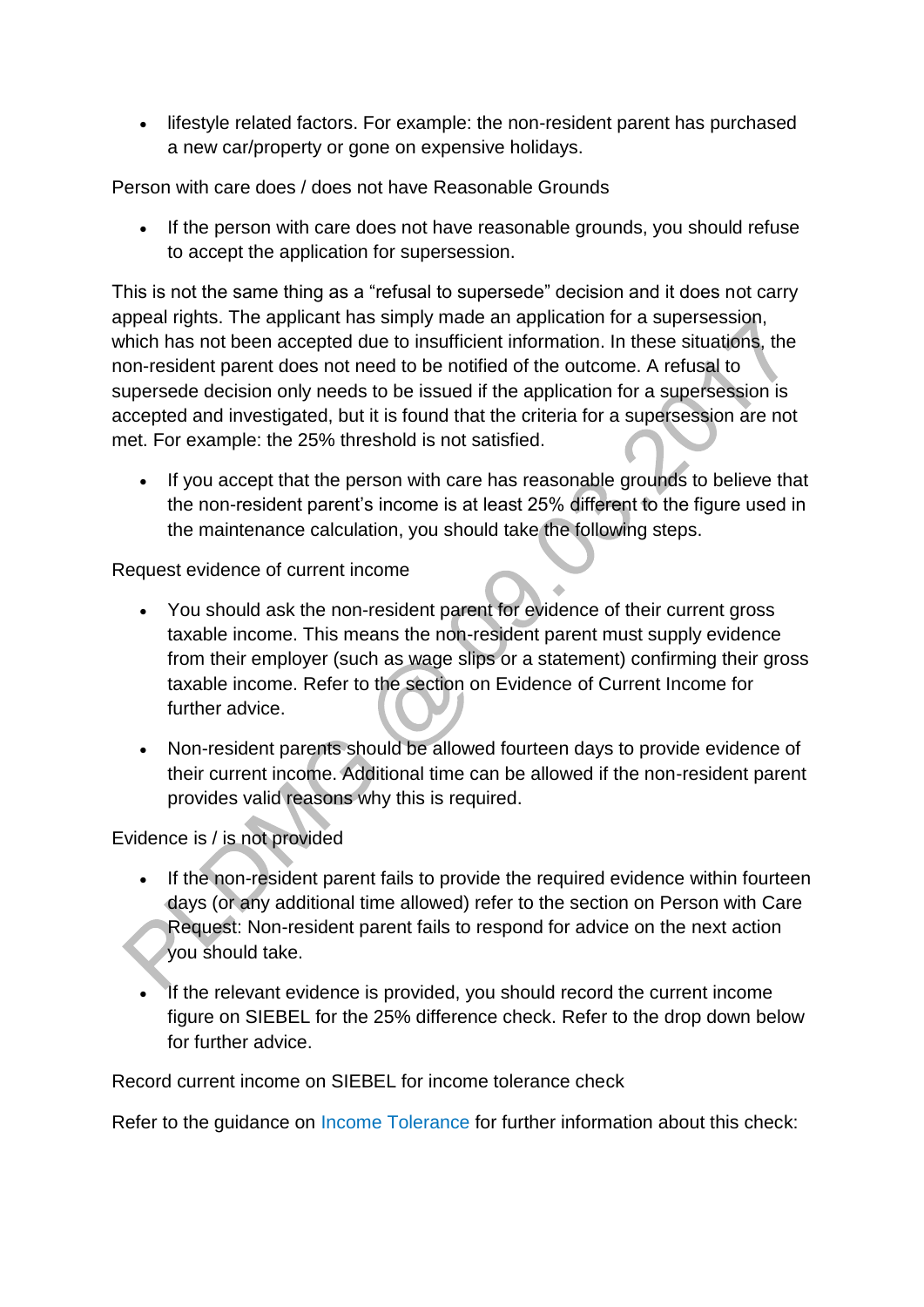- If the non-resident parent's current income is at least 25% different to the income figure being used in the present maintenance calculation, a revision (within 30 days of the provisional calculation) / supersession decision should be completed using the new income figure.
- If not, you should refuse to supersede the maintenance calculation and notify the person with care and the non-resident parent of this.

Person with Care Request: Non-resident parent fails to respond

# *[2012/2677](http://www.legislation.gov.uk/uksi/2012/2677) Regulation 42 and 49 of the Child Support Maintenance Calculation Regulations 2012*

If the non-resident parent fails to respond to a request for current income information in these circumstances, you should consider the following:

Where a person with care requests for current income to be taken into consideration (having reasonable grounds to believe a 25% change to the non-resident parent's income), and the non-resident parent fails to cooperate in providing sufficient information to allow maintenance calculation, regulations provide provisions for, and Estimate to be made or a default maintenance decisions (DMD) to be imposed. (please see guidance under [CMG initiates current income,](http://np-cmg-sharepoint.link2.gpn.gov.uk/sites/policy-law-and-decision-making-guidance/Pages/Calculations/General/Current-income-employed.aspx#Initiates) NRP fails to respond)

# [Return to Contents](http://np-cmg-sharepoint.link2.gpn.gov.uk/sites/policy-law-and-decision-making-guidance/Pages/Calculations/General/Current-income-employed.aspx#con)

# [Evidence of Current Income and Identifying the Relevant Figure](http://np-cmg-sharepoint.link2.gpn.gov.uk/sites/policy-law-and-decision-making-guidance/Pages/Calculations/General/)

### **Introduction**

This section covers:

- what will be sufficient evidence of a non-resident parent's current income from employment; and
- how you can identify the correct figure, depending on the type of evidence received.

# REMEMBER:

- the evidence needs to reflect either the non-resident parent's income now and for the foreseeable future or income over a past period which allows a weekly average amount to be obtained;
- where there is a clear pattern of what the current income is likely to be, for example where pay is expected to be same each week or month, past changes / fluctuations will not be relevant, except where they are useful in clarifying what the non-resident parent's income now and for the foreseeable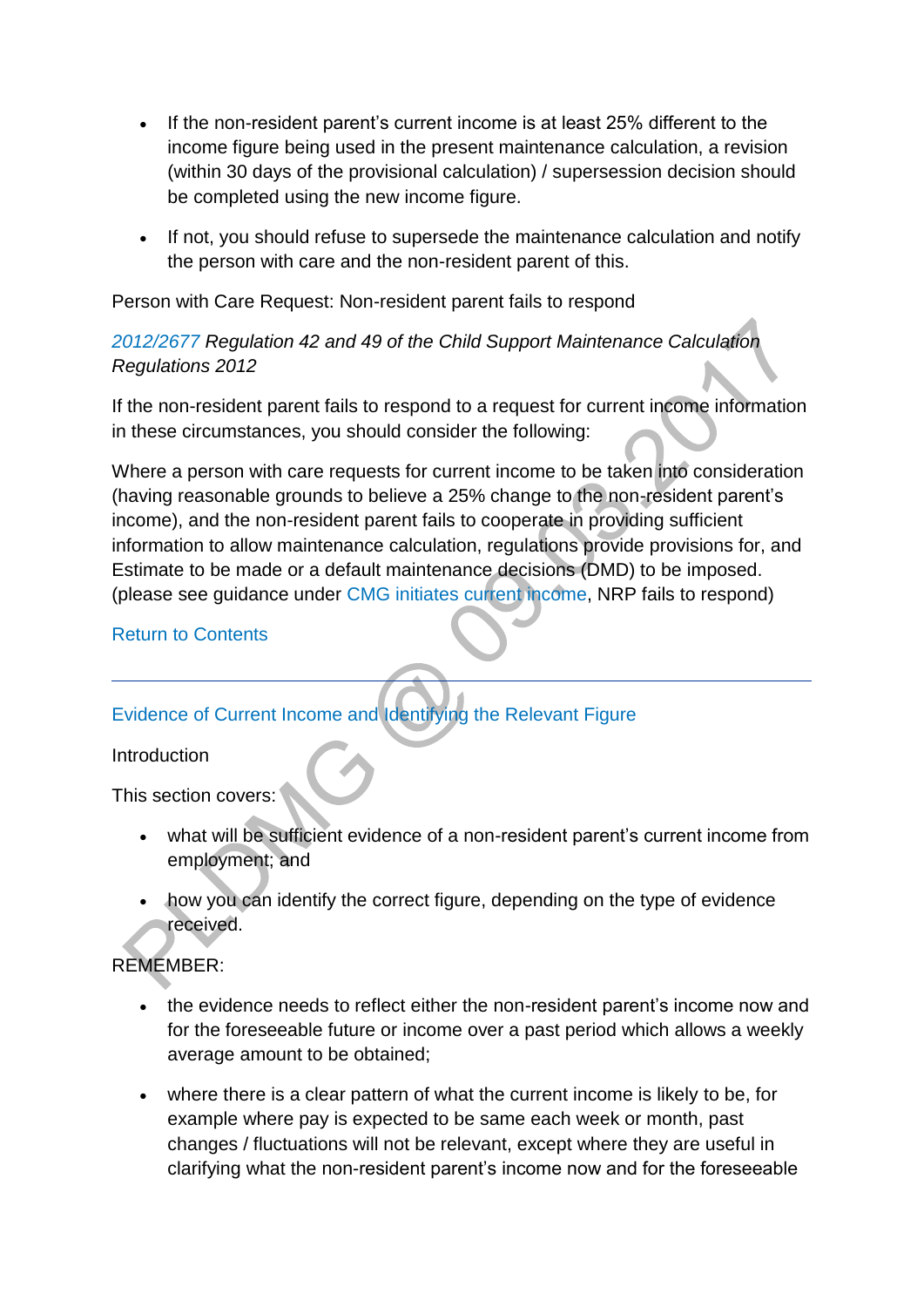future will be (For example; if the non-resident parent can produce past wage slips to show that their income since a change in hours / employment has remained constant, and that these payments are expected to continue. This would be good evidence that their income is expected to continue at that amount);

- Verbal evidence can be accepted if the non-resident parent is reporting an increase in the level of thier income (see [non-resident parent reports a 25%](http://np-cmg-sharepoint.link2.gpn.gov.uk/sites/policy-law-and-decision-making-guidance/Pages/Calculations/General/Current-income-employed.aspx#25%)  [increase in income\)](http://np-cmg-sharepoint.link2.gpn.gov.uk/sites/policy-law-and-decision-making-guidance/Pages/Calculations/General/Current-income-employed.aspx#25%).
- if a non-resident parent has income from more than one source of employment / self-employment, you will need to obtain details of them all to calculate their total current income. See Aggregating Current Income guidance;
- you should refer to the separate guidance on self employed income for cases where there is information / evidence to indicate the non-resident parent has earnings from self employment.

What is Current Income from Employment?

Current income from employment will include any taxable income that a non-resident parent receives as the holder of an office or employment. This is income paid to an employee that is subject to income tax under Part 2 of the Income Tax (Earnings and Pensions) Act 2003.

The following table shows the most common types of taxable and non-taxable income from employment. NOTE: in many cases, the evidence provided by a nonresident parent will specify a gross taxable income figure. However, the information below may be helpful if you need to explain why some amounts are / are not included, or if the evidence requires you to identify and deduct non-taxable elements. In cases where it is not clear whether specific amounts are/are not taxable and hence whether it should be included in current income, **you should seek clarification from the non-resident parent or the non-resident parent's employer.**

| <b>Taxable Employment Income</b>   | <b>Non Taxable Employment Income</b>              |
|------------------------------------|---------------------------------------------------|
| Additional housing cost allowances | Childcare vouchers                                |
| Basic salary / wages               | Direct reimbursement for work related<br>expenses |
| Bonus / commission payments        | Pension contributions                             |

Taxable Employment Income Table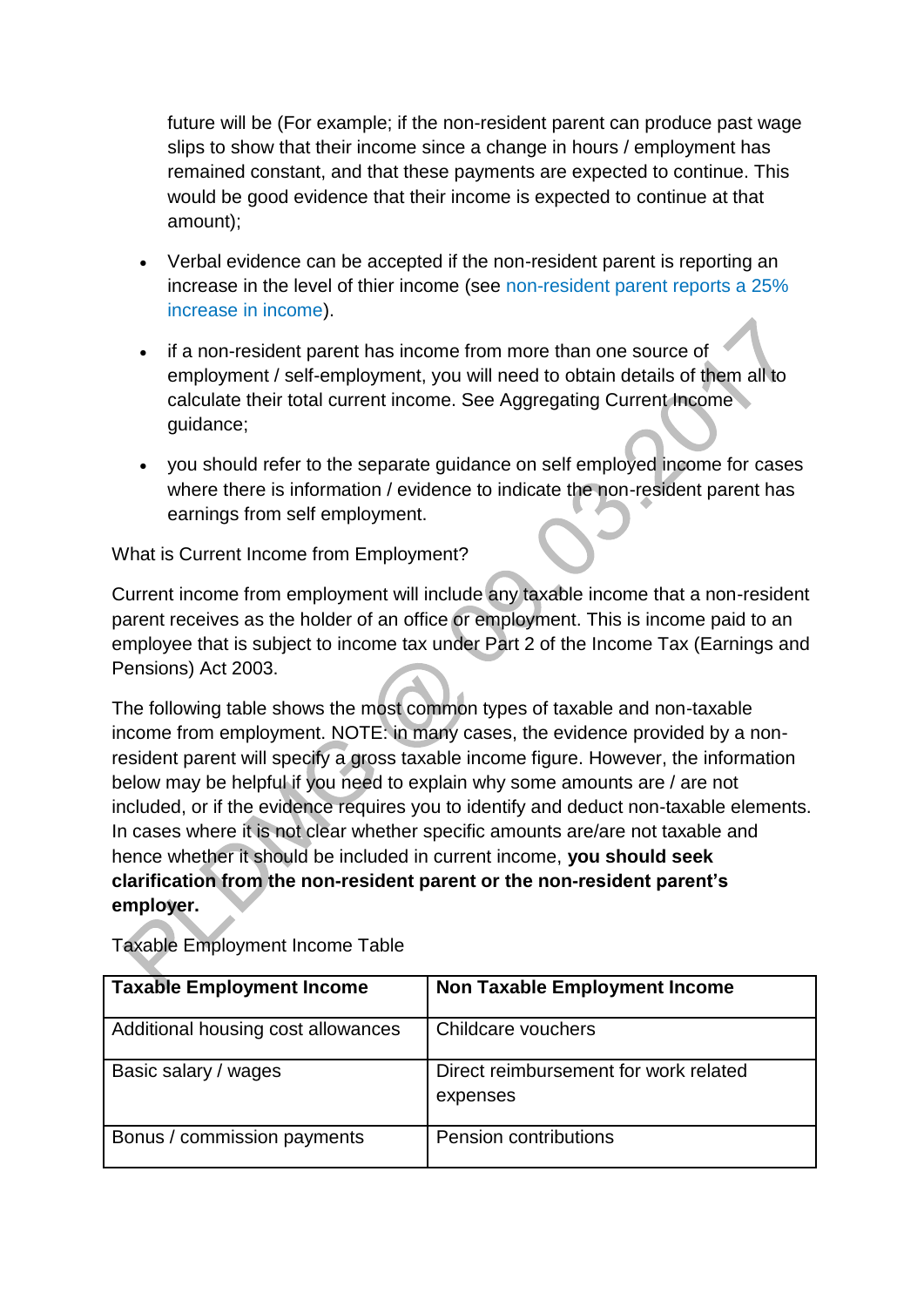| Holiday pay                                                                                                                | Subsistence payments (unless significantly<br>in excess of what the employee would be<br>likely to pay)                                                              |
|----------------------------------------------------------------------------------------------------------------------------|----------------------------------------------------------------------------------------------------------------------------------------------------------------------|
| Medical expenses paid directly to the<br>employee                                                                          | Tax credits                                                                                                                                                          |
| Overtime / shift payments                                                                                                  | Work experience payments to young people<br>taking part in government or other work<br>experience schemes if they hold the status<br>of 'trainee' and not 'employee' |
| Payment for additional duties                                                                                              | Work related training costs                                                                                                                                          |
| Removal / transfer costs associated<br>with a new job location if these<br>exceed £8000                                    |                                                                                                                                                                      |
| Sick / Maternity pay / Paternity pay<br>(including statutory sick pay (SSP)<br>and statutory maternity / paternity<br>pay) |                                                                                                                                                                      |
| Taxable benefits in kind                                                                                                   |                                                                                                                                                                      |
| Taxable foreign income                                                                                                     |                                                                                                                                                                      |
| <b>Tips</b>                                                                                                                |                                                                                                                                                                      |
| Work related expenses with profit to<br>the employee                                                                       |                                                                                                                                                                      |

Note: Although redundancy payments exceeding £30,000 are subject to HMRC income tax, they are not included within the definition of Historic Income or Current Income under regulations 34 to 38 of the Child Support Maintenance Calculation Regulations 2012 and therefore should not be included within the maintenance calculation.

What do we need to consider when determining current income for employed nonresident parents.

Note: guidance below does not apply to self-employed non-resident parents if the non-resident parent is self employed see guidance on Current Income-Self Employed for information on how to determine gross income.

*[2012/2677](http://www.legislation.gov.uk/uksi/2012/2677) Regulation 38 (2) (a) and (b) Child Support Maintenance Calculation Regulation 2012*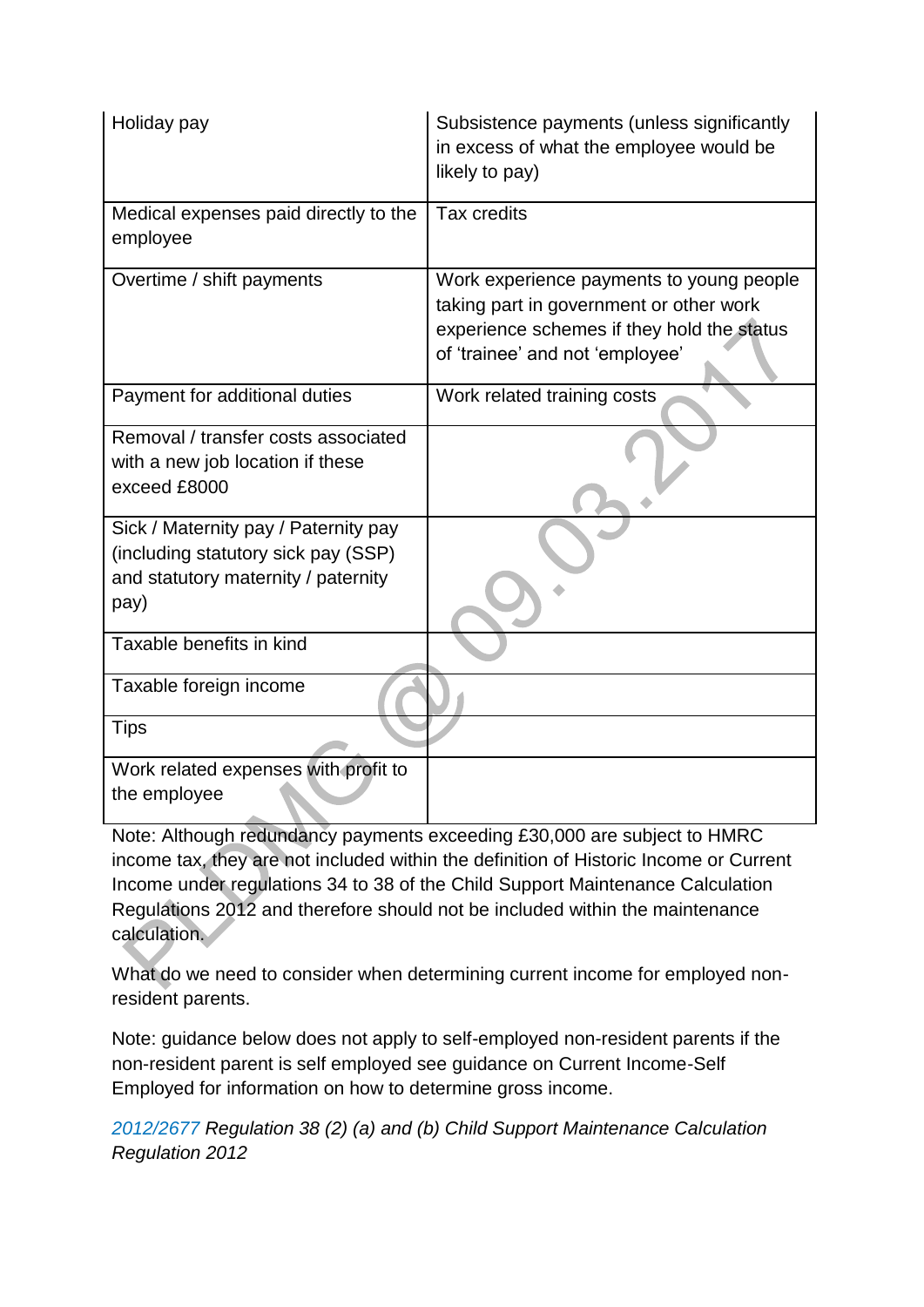There are two legislative provisions contained within the 2012 Maintenance Calculation Regulations that allow CMG to determine how we calculate current income.

Once we have accepted the request for the income change/or a move to current income we need to consider which of the two regulations (see below) applies based on the circumstances of the change being requested.

Overview of the legislative provision of Regulation 38 (2)(a) and (b):

Regulation 38(2)(a) - states that current income can be considered "if it appears to the Secretary of State that the non-resident parent is (or is to be paid) a regular amount according to a settled pattern that is likely to continue for the foreseeable future". Note: Current policy guidance defines foreseeable future as a guideline of 12 week period of time.

This regulation is intended for clients who, as implied in the description, have regular earnings (the level of earnings is broadly consistent in each pay period), and who are receiving this amount on a regular basis (for example, the client is paid weekly / fortnightly etc. as opposed to on a fluctuating basis and, finally, this position is likely to continue for a minimum of a 12 week period from the effective date of the relevant maintenance calculation.

Where this applies the non-resident parent's current income is calculated as the weekly equivalent of amounts received. See guidance for more information on how to work out the weekly figure.

Regulation 38(2)(b) - states "that where (a) does not apply (for example where the non-resident parent is a seasonal worker or has working hours that follow an irregular pattern) that part of the non-residents parent's income is to be calculated as the weekly average of the amounts paid over such period preceding the effective date of the relevant calculation decision".

The regulation is about establishing a fair average amount and is intended to apply where Regulation 38(2)(a) does not apply i.e. where earnings are unsettled in nature and/or fluctuate over a period of time. Examples of this could be seasonal employees, or non-resident parents who work for employment agencies and their earnings fluctuate or on "zero hours" contracts where their employment and /or earnings are sporadic.

In order to calculate a fair average gross figure, you will need evidence of the nonresident parent's income from employment usually in the form of payslips covering an appropriate period. The appropriate period in this context may differ from one case to another depending on the degree of fluctuation in earnings.. For example, the paying parent may work in the tourism industry where earnings fluctuate seasonally. There, we may decide that a 6 month period of time is appropriate. Where someone's earnings change week-on-week, we may determine that a shorter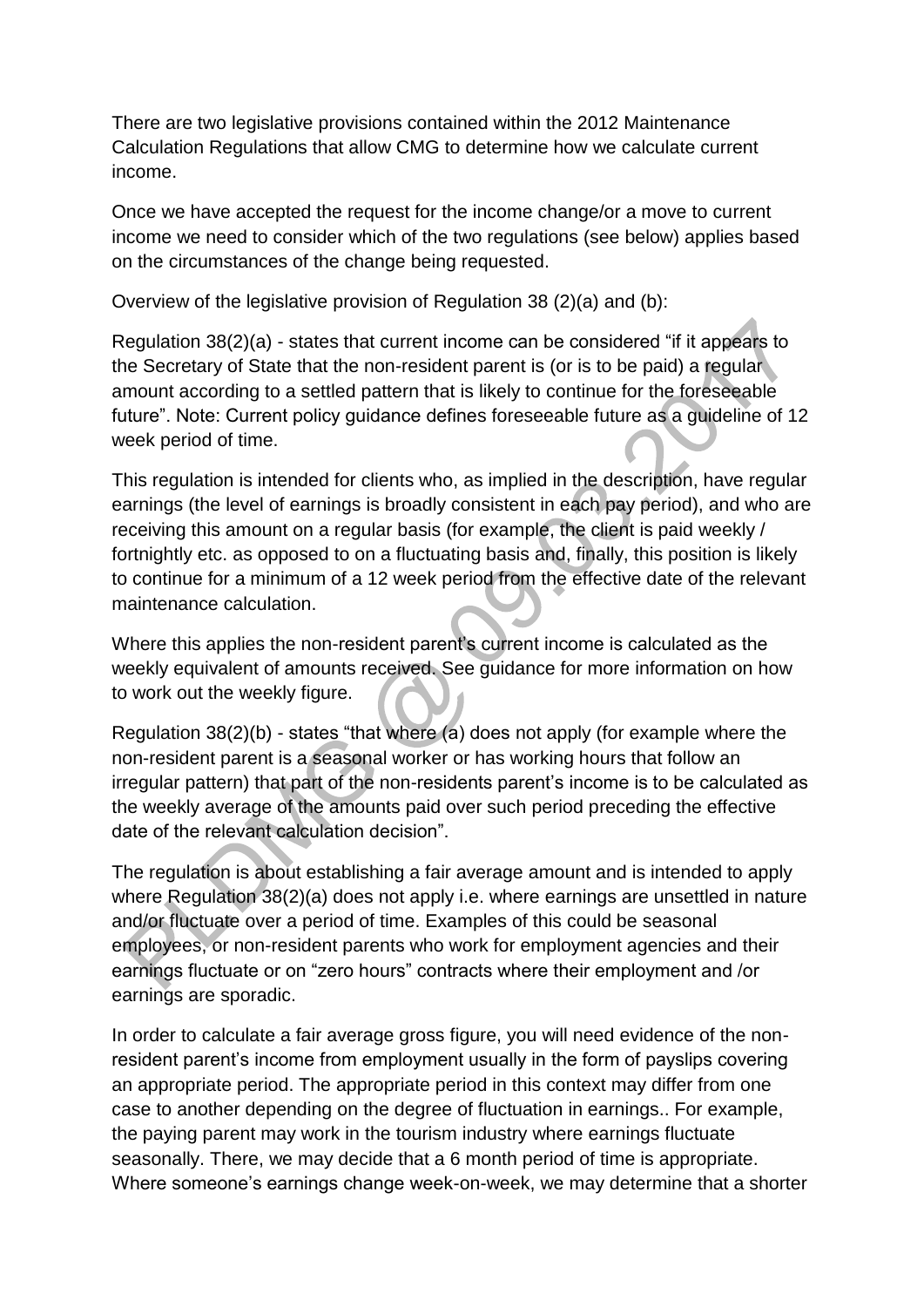period of weeks is appropriate if it is sufficient to allow us to determine a fair average of the non-resident parents gross earnings.

Remember: When requesting payslips from employed non-resident parents with unsettled and/or fluctuating earnings, the period payslips cover is not prescribed and there is no "definitive" period which must be chosen. The level of evidence required may vary from one case to another depending on how frequently earnings fluctuate.

How do I apply provisions for calculation of current income in practice?

In order to determine which of the above regulations, (Regulation 38(2)(a) OR 38(2)(b)) would apply in calculating the non-resident parent's income from employment, you should ask relevant questions regarding the circumstances of their employment. For example:

- What is the nature of the non-resident parent's employment, are they employed/ self-employed ?
- If employed, what is the nature of that employment i.e.:
	- $\circ$  Is the non-resident parent paid on regular intervals receiving a weekly / monthly pay?
	- o Is income likely to continue for at least the next 12 weeks?
	- $\circ$  Is the amount of pay the non-resident parent receives broadly consistent or does it change regularly?
	- $\circ$  If earnings vary regularly why is this and to what degree does earnings vary?

Once we have decided which regulation and circumstance applies we can then determine what information we require in order to progress the current income application.

Note: if the non-resident parent is self employed see guidance on 'Current Income-Self Employed' for information on how to determine gross income.

Example 1 – Income expected to continue for the foreseeable future

21/09/13 - initial maintenance calculation effective date

The initial maintenance calculation is performed using an historic income amount of £21,000 (£403.85 per week).

 12/05/2014 - Telephone call from non-resident parent advising of a change to income. Client advises CMG that they had lost their job back in April but managed to find a new job beginning in May, and explain this is a full time permanent job with regular monthly pay).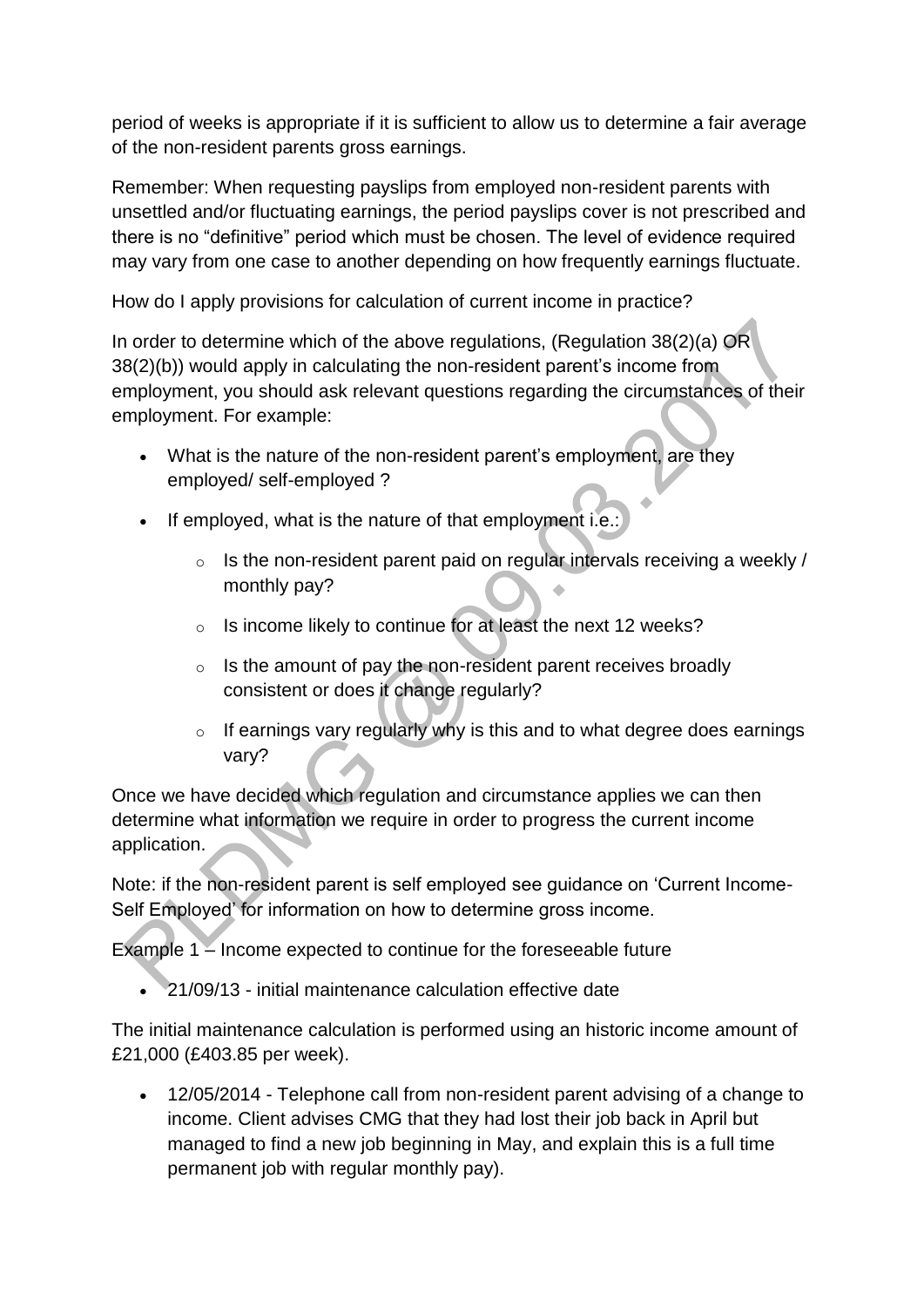On the earned income declaration form the non-resident parent states their gross monthly income is now £750 and requests that we consider their current income.

You need to decide which legislation is appropriate to this scenario.

As the earnings are expected to continue for the foreseeable future Regulation 38(2)(a) should apply and the non-resident parents gross weekly income should be determined as the weekly equivalent of their gross monthly income. See 'Current income-Employed' Guidance for more information.

Remember: the effective date of the change will be the date change was notified to CMG irrespective of when the non-resident parent started their new rate of remuneration. See guidance on Effective Dates for more information.

Example 2 – Zero Hours Contract

21/09/13 - initial maintenance calculation effective date

The initial maintenance calculation is performed using an historic income amount of £21,000 (£403.85 per week).

- 12/05/2014 Telephone call from non-resident parent advising of a change to income. Client advises CMG that they are now employed under a zero hours contract. Non-resident parent also states although they get paid monthly, their earnings vary and that they are uncertain whether employment will last for the next 12 weeks.
- On the earned income declaration form the non-resident parent stated that their gross weekly income is £255.67 and that they started with this employment on 3 February 2014.
- Pay details provided: February (£250.23) March 14 (£492.48), April 2014 (£1094.40)

To calculate non-resident parent's current income you need to decide which legislation is appropriate to this scenario.

As the non-resident parent's earnings fluctuate i.e. the earnings are unsettled in nature; and the client has also indicated that the earnings may not last for the foreseeable future (12 weeks) Regulation 38(2)(b) should be applied to calculate non-resident parent's current income from employment..

The appropriate period of time preceding the effective date is February to April 2014 and earnings for this period are aggregated to determine a gross weekly average.

Summary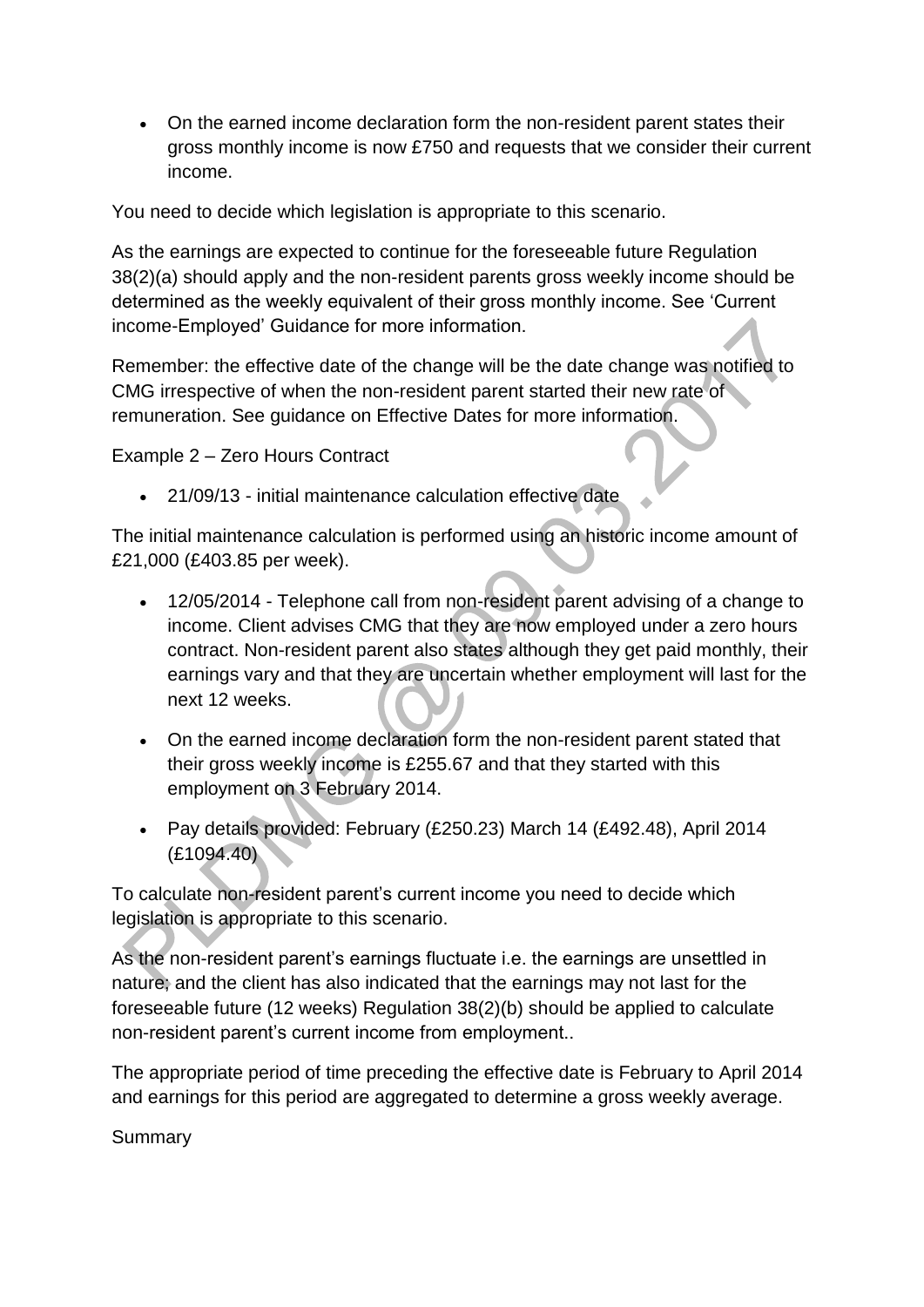When considering a request for current income, to determine how to calculate nonresident parent's income from employment you need to decide which legislative provisions applies to the given set of circumstances. This will determine what evidence we will need to obtain, and for what periods of time.

 the evidence needs to reflect either the non-resident parent's income now and for the foreseeable future or income over a period preceding the effective date which allows a fair weekly average amount to be obtained:

where there is a clear pattern of what the current income is likely to be, for example where pay is expected to be the same each week or month, past changes / fluctuations will not be relevant, except where they are useful in clarifying what the non-resident parent's income now and for the foreseeable future will be. For example; if the non-resident parent can produce past wage slips to show that their income since a change in hours / employment has remained constant, and that these payments are expected to continue. This would be good evidence that their income is expected to continue at that amount.

# What Type of Evidence is Required?

The specific type of evidence needed to confirm a non-resident parent's current income from employment will partly depend on the reason current income is being considered.

### Wage Slips

To gain a fair reflection of the non-resident parent's current gross income, the information provided on wage slips will need to be sufficient to allow you to determine the non-resident parent's income now and for the foreseeable future.

Where the non-resident parent has irregular working pattern, their taxable earnings is to be calculated as the weekly average.

The following outlines the forms of evidence which can be accepted from employers, when to accept each form of evidence, and in the case of verbal evidence how this should be recorded.

Any statement from an employer is evidence whether made orally or in writing.

Evidence can come from the following sources:

- wage slips:
- a written or verbal statement from the employer.

This list is not exhaustive.

It must be recognised that the onus in the first instance is on the non-resident parent to provide the necessary information, and a reasonable amount of time, 14 days or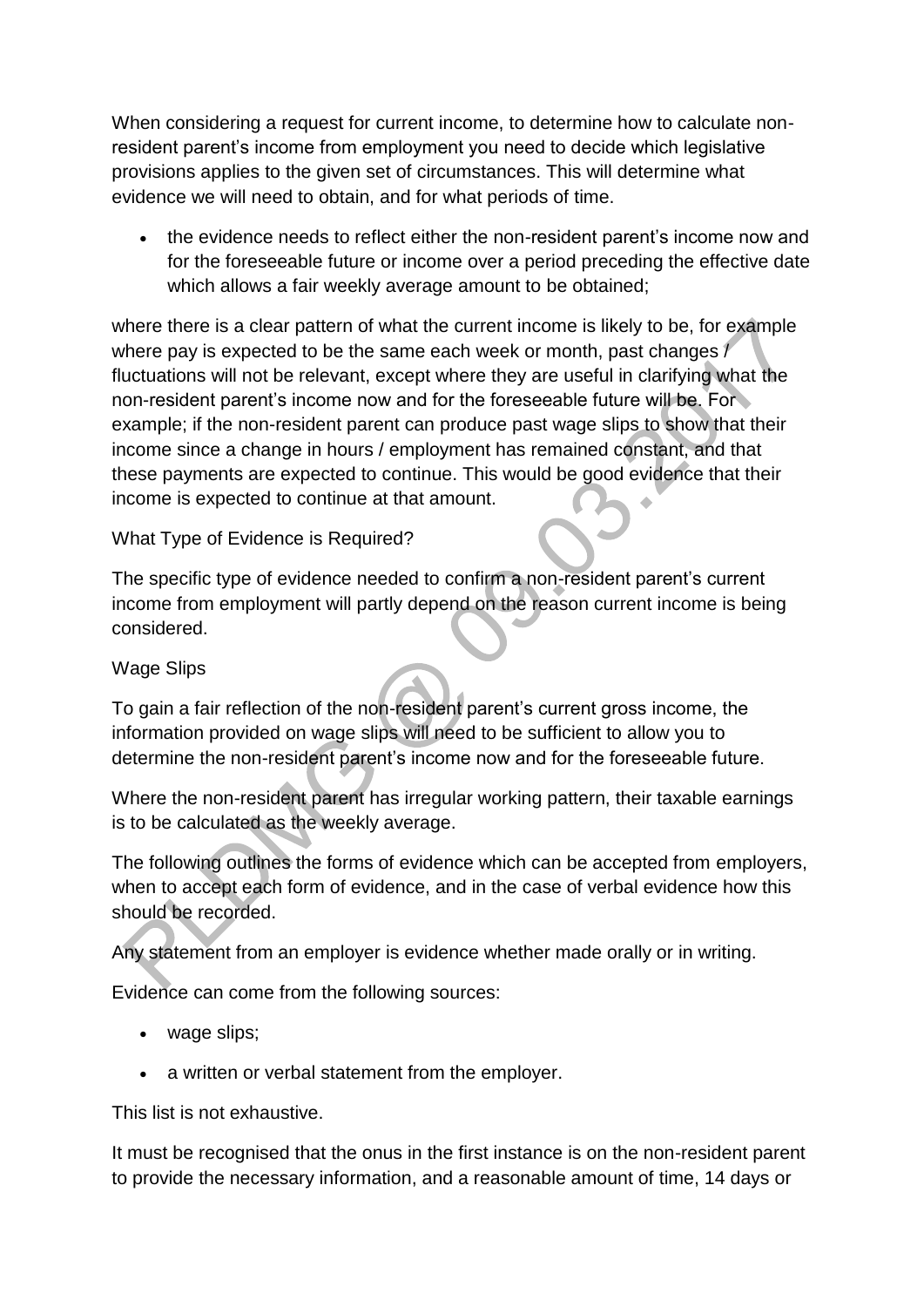time period agreed should be allowed for the information to be provided before contacting the employer.

# Written Evidence

Where an employer is unable to provide verbal evidence or where written verification is required employer can be asked to provide evidence in writing.

# Note:

- a reasonable timescale should be allowed for the employer to respond. (A reasonable timescale has been defined are 14 days from the original request followed by a subsequent 24 hours if the information is not received);
- where a written return is required, if the employer does not provide written evidence of income/earnings, make a further call to the employer asking for confirmation over the telephone and requesting written confirmation by fax within 24 hours. Any information provided over the telephone must be recorded in the case notes;
- if after 24 hours written confirmation has not been received, consider 'acceptable evidence' provisions and the information from earlier telephone calls to make the maintenance calculation;
- if there is insufficient evidence consider estimated earnings.

### Presentation of Statements

A signed statement is evidence from the employer. If the circumstances in which the statement was made and signed are not obvious, it should be accompanied by a signed and dated explanation. This explanation is particularly important where the statement may have an adverse effect on someone's case, which may be instigated by evidence about the circumstances in which it was made.

Refer to Is the evidence from a reliable source for further guidance on what should be taken in to account in considering written evidence.

# Verbal Evidence

Verbal evidence from an employer can be accepted providing the employer is willing to provide the information verbally.

Where information is supplied verbally you must be satisfied:

- the employer is not being misleading and the evidence supplied is correct;
- the evidence provided is not improbable or self-contradictory;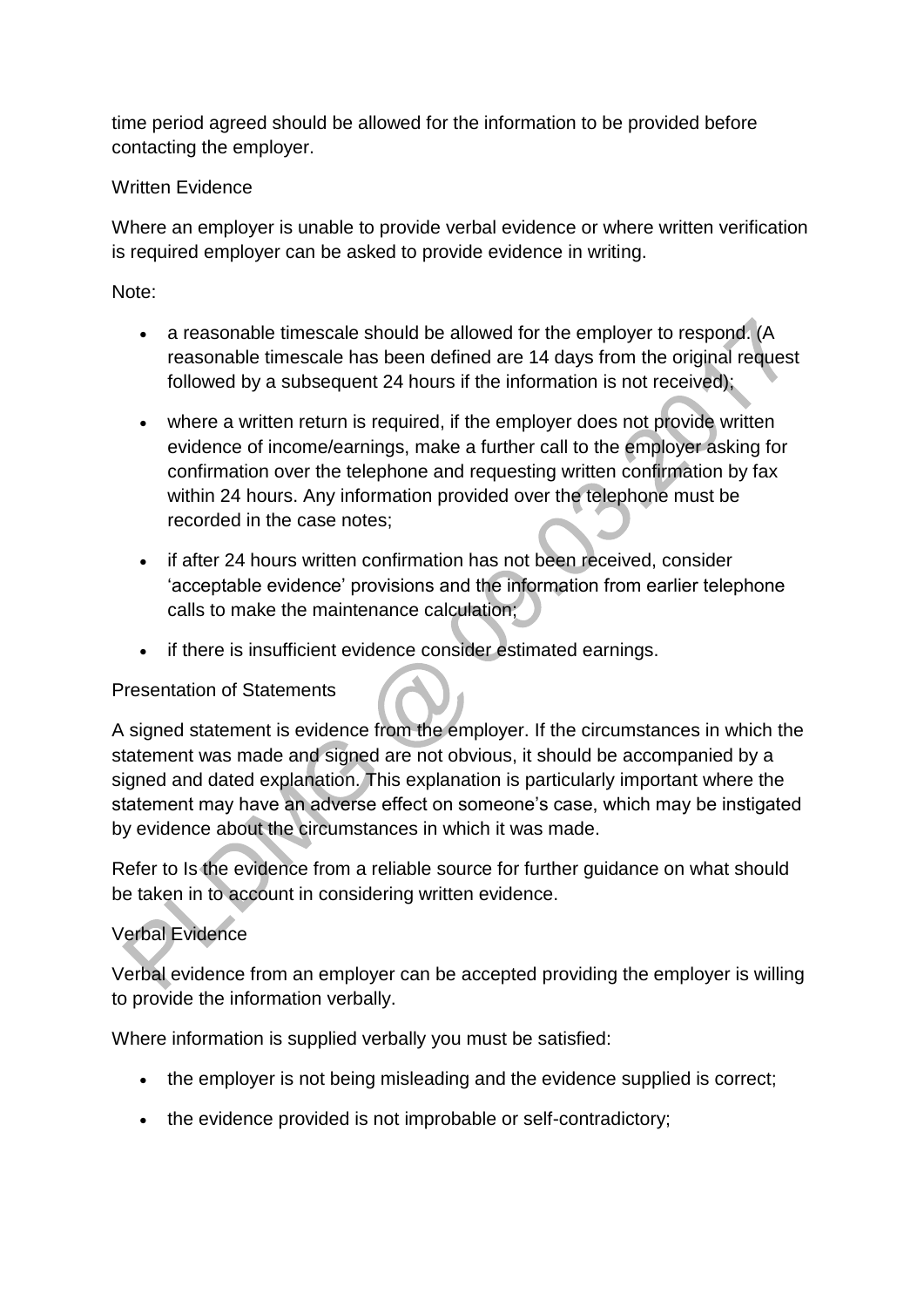• that there is no known relationship between the non-resident parent and Employer other than that of worker/employer that may cast doubt into the accuracy of the evidence provided.

In such cases the information does not need to be requested in writing and a decision can be made.

All evidence gathered over the telephone should be recorded at the point the information was obtained.

Where information is supplied verbally and the caseworker is satisfied that the employer is not misleading or supplying incorrect information, caseworkers DO NOT have to request the information in writing and a decision can be made immediately on the evidence provided.

Detailed notes of the conversation must saved in the case notes

Non-resident parent's present maintenance calculation is based upon current income and reports a 25% + increase in their current income

- In these circumstances, you can accept a verbal statement from the nonresident parent of their gross taxable income, without requiring supporting evidence. This is because non-resident parents have a legal obligation to report changes of this type and we need to ensure it is as simple as possible for them to do so.
- If required use the guidance on "what is gross taxable income from employment" if you need to explain to the non-resident parent what figure they should provide.
- If there is doubt about the figures consider if the non-resident parent can provide further information from his employer or consider contacting the employer to clarify allowable and non-allowable expenses that are in payment.
- Use the guidance on [calculating the annual gross t](http://np-cmg-sharepoint.link2.gpn.gov.uk/sites/policy-law-and-decision-making-guidance/Pages/Calculations/General/Current-income-employed.aspx#al)axable income figure if the non-resident parent provides a figure for a period other than an annual figure (e.g. weekly / monthly).

You will normally need to obtain written evidence to confirm the non-resident parent's current income from employment. However, you can reasonably accept verbal evidence from an employer under the Acceptable Evidence provisions (providing the employer is willing to provide the information verbally) where:

 the non-resident parent has said it's easier for us to obtain the information required;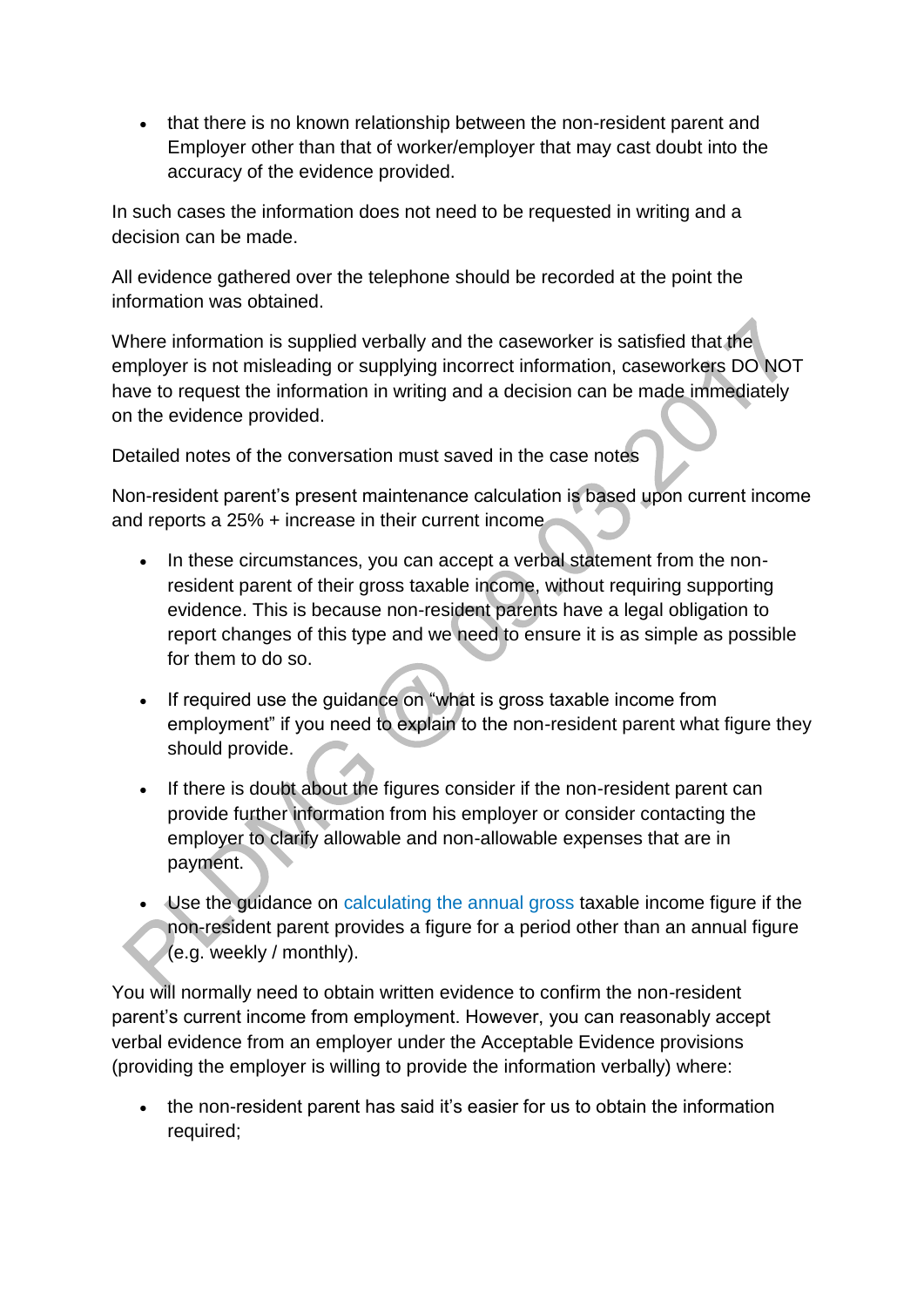- continuing to chase proof will lead to unacceptable delay, for example, because of the age of the case;
- the non-resident parent has failed to provide the information;
- the non-resident parent has not provided sufficient evidence of earnings (see Decision Making Principles for current income evidence) and you require supporting evidence as confirmation of earnings from the employer to make a decision.

Where information is supplied verbally you must be satisfied:

- the employer is not being misleading and the evidence supplied is correct;
- the evidence provided is not improbable or self-contradictory;
- that there is no known relationship between the non-resident parent and Employer other than that of worker/employer that may cast doubt into the accuracy of the evidence provided.

In such cases the information does not need to be requested in writing and a decision can be made.

Information gathered verbally should be recorded at the point the information was obtained.

### [Return to Contents](http://np-cmg-sharepoint.link2.gpn.gov.uk/sites/policy-law-and-decision-making-guidance/Pages/Calculations/General/Current-income-employed.aspx#con)

# **Written Evidence of Current Income: Decision Making Principles and Points to Consider**

#### **Evidence**

Evidence of current income must always reflect the non-resident parent's income now and likely current income for the foreseeable future. This may include evidence for past periods, but only to the extent that it allows you to determine what is the nonresident parent's income is now. However, where a non-resident parent's earnings fluctuate, evidence of past earnings may often be the most reliable.

Additional guidance on this type is included in the section on: suitable and sufficient periods. (Hyperlink to be included)

#### Earnings Evidence

To confirm the non-resident parent's current income, suitable evidence can include any of the following, providing the decision making principles outlined below are satisfied: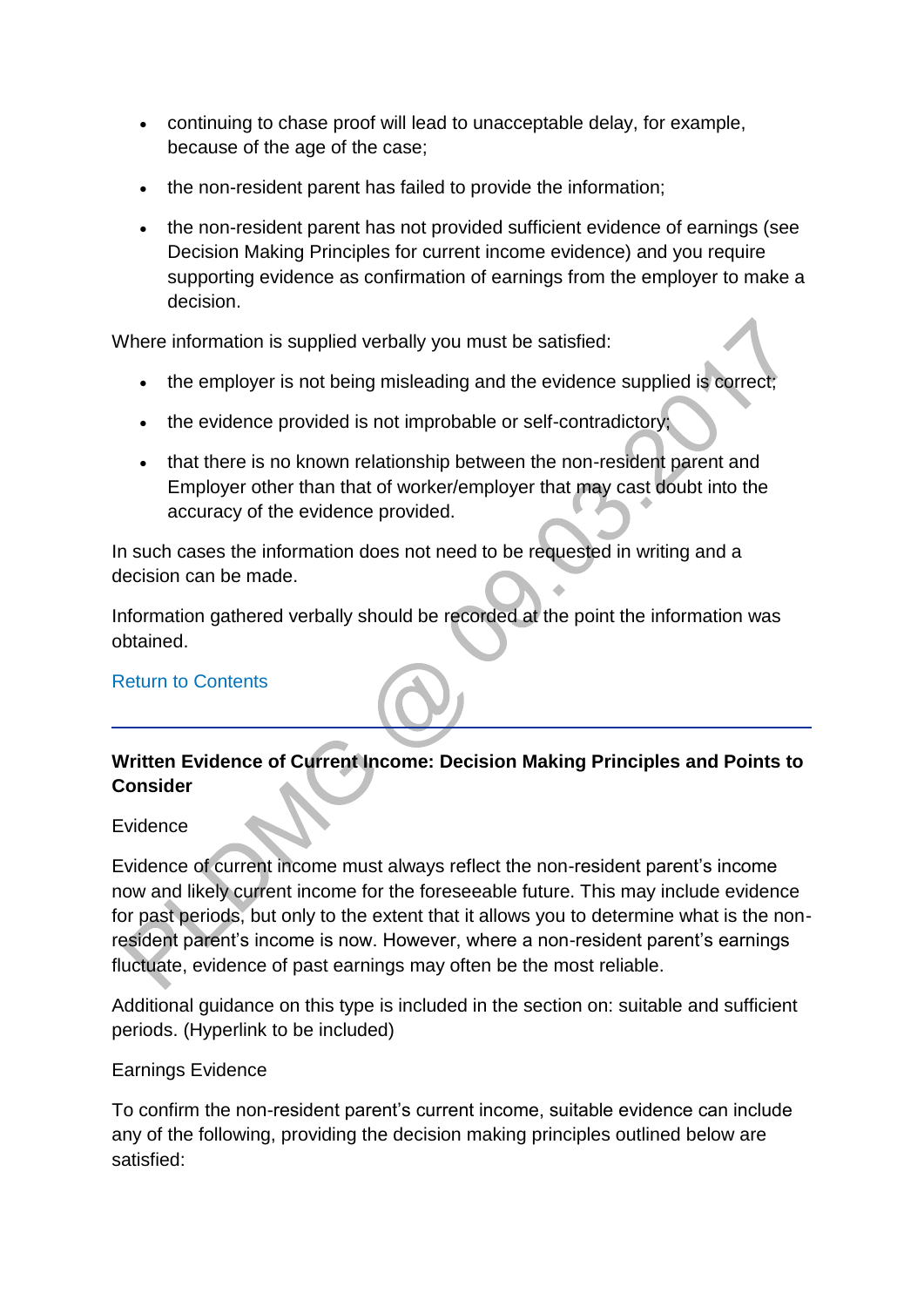- wage slips; or
- a written or verbal statement from the employer (refer to 'All other cases' for guidance on verbal statements);
- a copy of the non-resident parent's contract or letter of appointment.

This evidence can be accepted where the non-resident parent has started a job and has not yet received sufficient wage slips. A contract or appointment letter which gives the gross amount can be accepted if it is clear that there are unlikely to be additional payments included in gross pay. For example a letter which refers to an amount of "basic pay" might suggest that additional payments could be made. If a non-resident parent wants to supply such a letter as evidence of current income, they should be asked if they expect to receive other payments with their earnings. If they do, the letter cannot be accepted and you will need to consider other means of obtaining the evidence, such as wages slips or approaching the employer.

If the income evidence is accepted, the figure provided should be converted to a weekly equivalent amount where necessary.

Earnings evidence which would not be acceptable:

Where we are trying to establish a current income figure, which will either be based on evidence of a settled pattern for the foreseeable future or, where the non-resident parent is a seasonal worker or has working hours that follow an irregular pattern, the most recent appropriate past period preceding the effective date enabling a "fair" average gross weekly income to be calculated.

Therefore evidence should only be accepted if it provides the best means of establishing one of the above. Therefore, recent pay slips or for the newly employed, contract letters or employers' statements are among the "favoured" forms of evidence.

The following types of evidence would not be acceptable for the following reasons :

 P60, P45 and other PAYE forms: are issued after the end of the tax year and will by definition be for a past period. There will almost certainly be more recent evidence of current income that can be obtained. In addition these forms only give an annual figure without any reference to the number of weeks or months that the non-resident parent has been working in the tax year, so cannot give a "true" weekly income figure. [Exception: the P11D form, which sets out, again for a complete tax year, the value of taxable benefits in kind, may be used in certain circumstances. This will arise because these values of such benefits are often only worked out at the end of the year, and so will not appear as taxable amounts on wage slips issued at the time;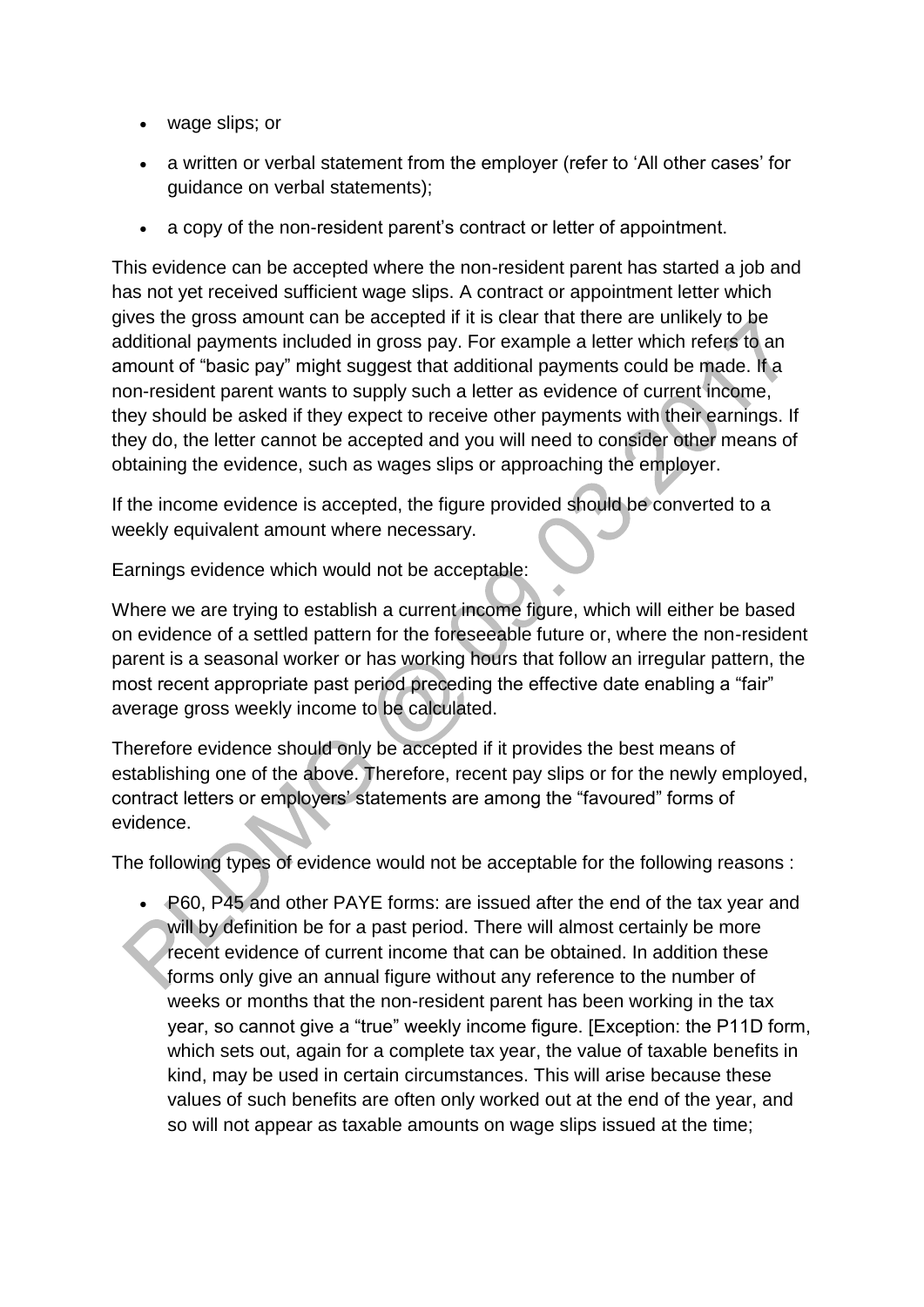- Year to date (YTD) figures: in themselves do not enable the caseworker to identify if there is a settled pattern to the non-resident parent's current pay. Additionally, they do not identify the period by which the amount could be divided to arrive at a weekly average. We cannot assume that the year to date will always have begun at the start of the tax year;
- wage payments quoted on bank statements: these will be net, not gross amounts. It is not the task of the caseworker to convert net figures to gross figures. Again, there will usually be better sources of evidence of gross weekly income figures;
- earnings information as set out on a benefit award, particularly Universal Credit notices: CM earnings rules differ from most benefit rules, for example it is usually net earnings amounts that are taken into account in benefits.

Additional guidance on the acceptable types of evidence is provided below. However, dependant on the type of evidence you are considering, you will need to take into account the following decision making principles in deciding whether the evidence is suitable and sufficient.

Decision Making Principles for current income evidence

Is the evidence from a reliable source

If a non-resident parent submits evidence of their gross taxable income, you need to consider whether it is reliable. Printed pay slips can usually be taken at face value; but if they are handwritten, consider whether to seek confirmation from the employer.

If the evidence is from their employer, you should take into account:

- does it include a company name / address / logo?
- does it include contact details?
- does it include the name of the employee providing the information?

If you are in any doubt about whether evidence from an employer is genuine/reliable, you should contact them directly to confirm the details provided. (A telephone call or issue of the appropriate forms/letters would be appropriate ways to contact the employer).

REMEMBER: in these circumstances, you may wish to check any contact details given on the evidence via the internet / telephone directories.

Is the evidence for a suitable / sufficient period?

You need to consider whether the evidence sufficiently reflects the income that the non-resident parent is currently receiving. This means taking into account whether the evidence relates to an appropriate period (e.g. 5 weekly, 2 monthly etc.) and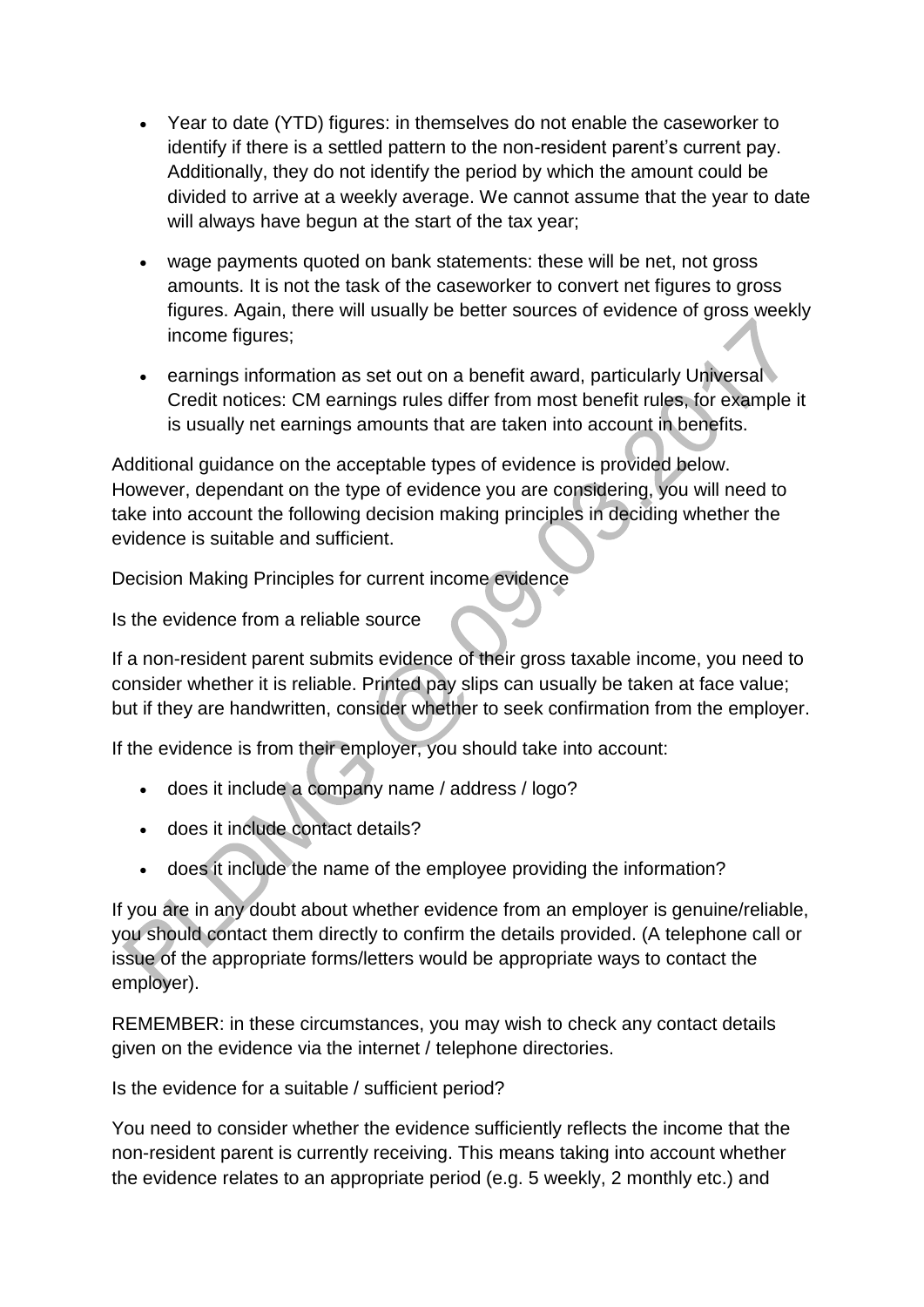whether, it is possible to confirm the amount of income the non-resident parent will be receiving for the foreseeable future or at least twelve weeks.

Is there evidence of commission / bonus payments?

Bonus or commission or other similar payments paid in the past 12 months are taxable and should be included in current income. They may either be paid together with regular pay or at different less frequent intervals. For example a non-resident parent may receive their regular earnings monthly, but may also be paid a quarterly commission payment or annual bonus payment.

What are "other similar payments"?

These are any other taxable payments which are likely to be paid at different intervals to regular pay, but are not expected to be "one-off" payments. They include:

- profit-related pay;
- intermittent overtime payments;
- royalty payments;
- other Taxable payments such as "Training" day payments to armed forces reservists, part-time fire-fighters, lifeboat crews and those engaged in similar activities.

If payments are made with the same frequency as regular earnings

In these cases, payments will be shown on wage slips or a statement as a component of gross pay. That gross pay figure can be treated as the current income figure (subject to any conversion to a weekly amount).

If payments are made with a different frequency from regular earnings

Evidence will be needed of any payments made in the past 12 month period.

If the non-resident parent has been in their existing employment for less than 12 months, the required evidence is of any bonus or commission payments made since the employment began.

Evidence of bonus or commission payments should be in the form of wage slips or statements. If the non-resident parent is unable to supply this information, you should contact their employer by telephone or the issue of CSML4001.

Any payments made over the last 12 months should be added together, and then divided by 365 and multiplied by 7 to arrive at a weekly equivalent amount. This calculation should apply even if the non-resident parent has been in their present employment for less than 12 months.

[Is there evidence of fluctuating payments?](http://np-cmg-sharepoint.link2.gpn.gov.uk/sites/policy-law-and-decision-making-guidance/Pages/Calculations/General/Current-income-employed.aspx?ControlMode=Edit&DisplayMode=Design)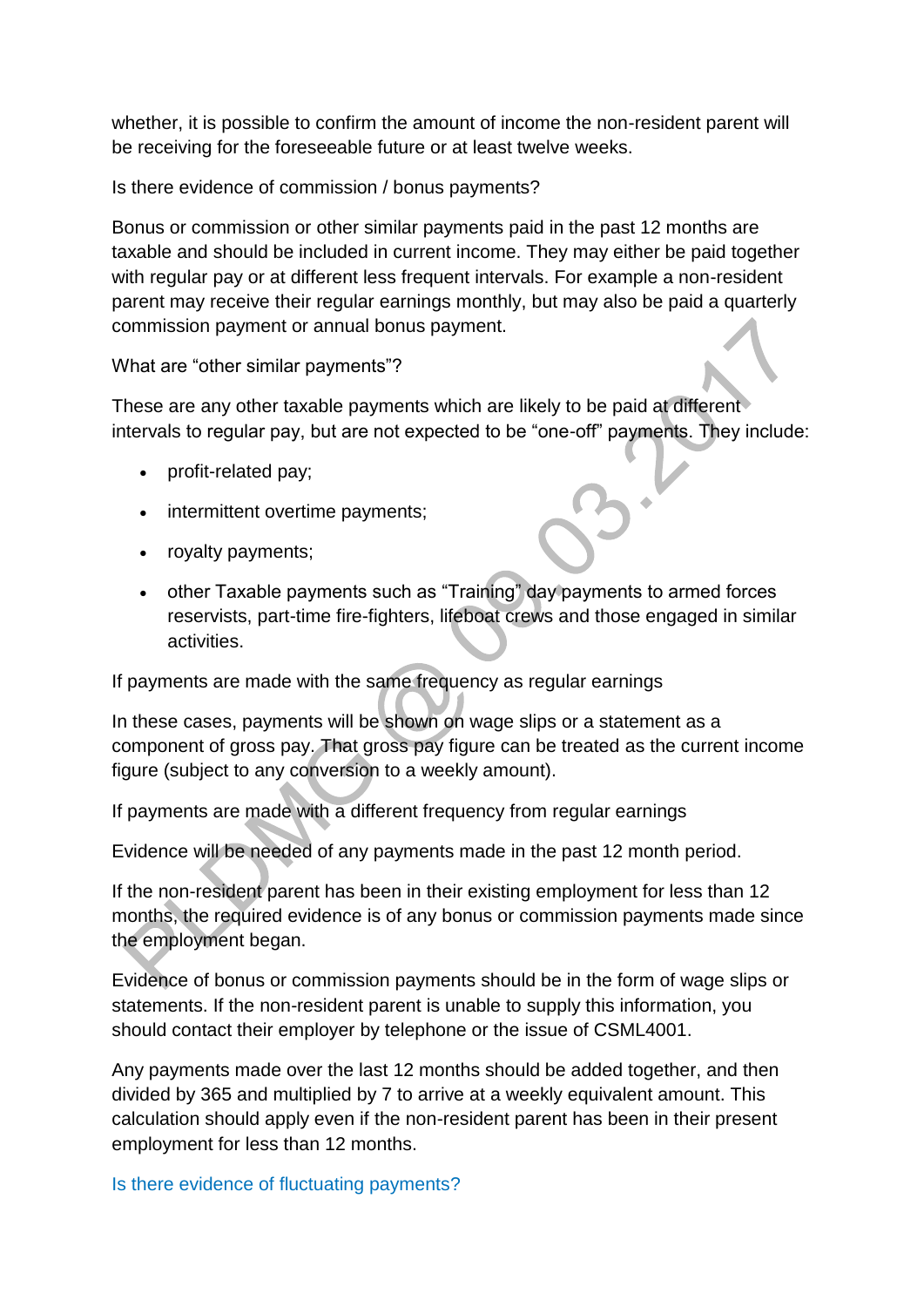Note: Although bonus and commission payments will be the most common examples of such payments, the relevant Regulations refer to "other payments" made separately from or at longer intervals to regular earnings. Caseworkers should be aware of other payments, such as profit-sharing or irregular overtime payments that may be paid in this way]

Bonus and commission payments are taxable and so will be included in the historic income figures supplied by HMRC. To enable a fair test of whether the 25% tolerance threshold has been breached, these payments should also be included in current employment income calculations.

In some cases such payments could be made to employees at different intervals to regular earnings. Therefore payslips submitted in the normal way to confirm current income may not always capture such payments. Relying solely on such evidence could enable non-resident parents to manipulate the situation so that bonus/commission payments end up not being included in the calculation of current income.

Therefore evidence of current income needs to include bonuses and commission payments where these have been made at different intervals to regular pay.

While different employers may make such payments at different intervals, it is extremely unlikely that payments will be made less frequently than once a year. Therefore only payments made in the past 12 months (and only payments relating to that employment) will be included in current income. [NB Regulations only refer to the "past 12 months" - this should generally be taken to mean the 12 months ending on the effective date of the resulting calculation decision.]

Evidence of such payments will normally be provided by the NRP (either with wage slips or on the declaration of income form) or by the employer.

Once evidence has been supplied, any such payment made in the last 12 months should be added together, and then converted to a weekly amount (dividing by 365 and multiplying by 7).

How to identify the gross taxable income figure

# *[2012/2677](http://www.legislation.gov.uk/uksi/2012/2677) Regulation 38(1) of the Child Support Maintenance Calculation Regulations 2012*

The figure that you need to identify is the non-resident parent's gross taxable income figure. This is because under the 2012 scheme, a non-resident parent's liability is based on income of this type.

This may mean that you need to make adjustments to reflect non taxable elements of the non-resident parent's overall income, depending on whether the evidence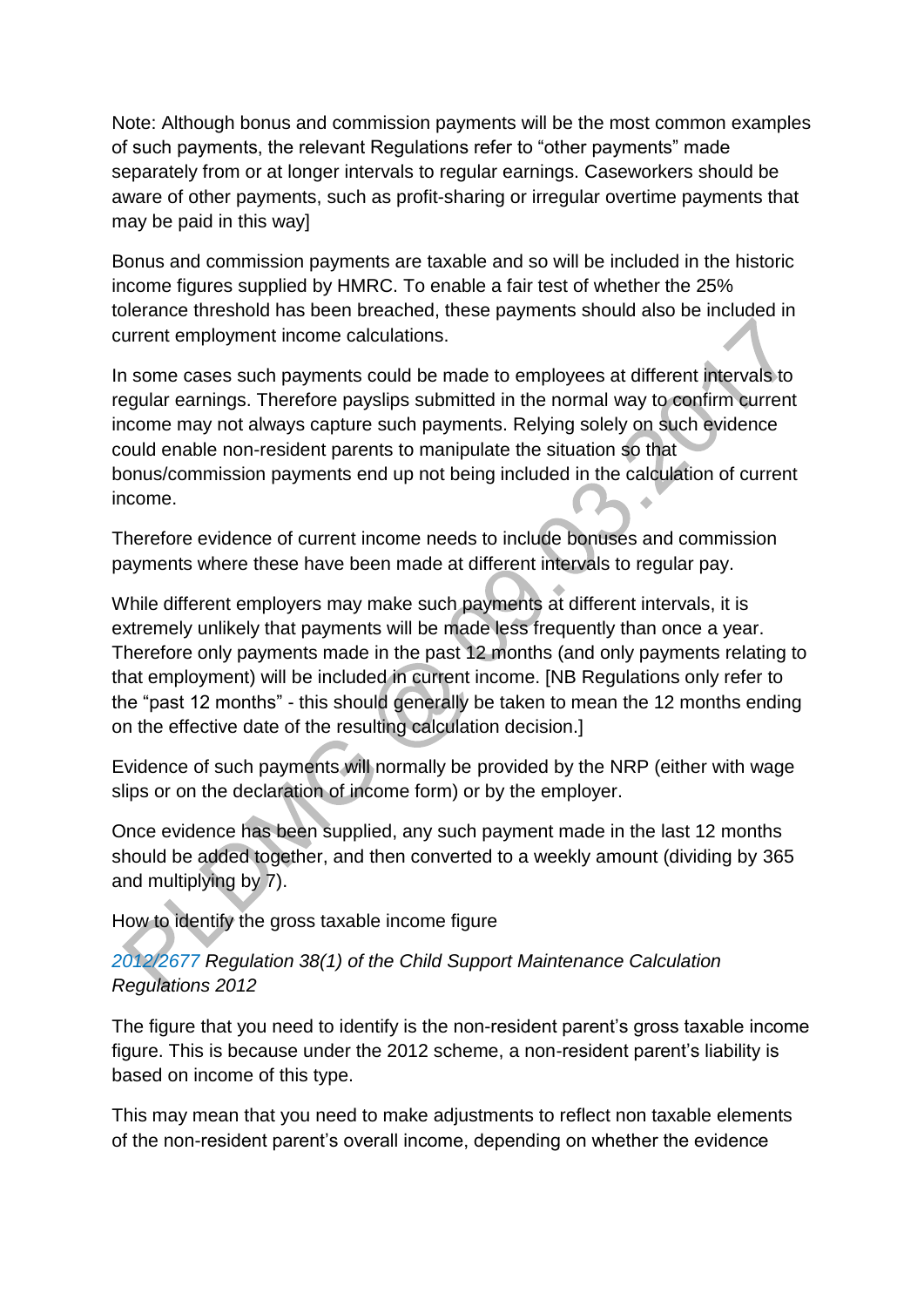specifies a gross taxable income figure, or shows a gross income figure with each of the taxable / non-taxable components itemised.

If the non-resident parent's evidence specifically shows a gross taxable income figure, that figure can be accepted. However, if the evidence does not specify this, you should treat any gross amount shown as fully taxable unless:

- the evidence shows specific amounts that fall within non-taxable categories (see what is gross taxable income from employment); or
- the non-resident parent reports that the gross amount shown includes nontaxable amounts; and
- the non-resident parentis able to provide additional supporting information confirming what and how much these are. For example: confirmation of the payment breakdown from their employer.

NOTE: Although an annual figure needs to be recorded on SIEBEL, the evidence does not necessarily need to show an annual figure. Providing you can confirm what the non-resident parent's current income is for a definite period (e.g. weekly, calendar monthly etc.) the figure can be converted to an annual amount. See the specific guidance on this point below.

Is the non-resident parent paid in a foreign currency?

# *[2012/2677](http://www.legislation.gov.uk/uksi/2012/2677) Regulation 37(2) of the Child Support Maintenance Calculation Regulations 2012*

If a non-resident parent receives current income in a currency other than sterling, then any costs associated with converting the income to sterling can be deducted from the current income figure. These costs will tend to be either:

- a commission payment (which will be a percentage of the amount being converted); or
- a one off charge for a fixed amount.

If a non-resident parent states, or provides evidence showing they are paid in a currency other than sterling, they should be asked to provide evidence confirming the amount of these charges for the period that their current income evidence relates to.

Evidence for these purposes can include:

- a statement or receipt from their bank / exchange bureau; or
- copies of bank statements, where the charges are shown as an entry.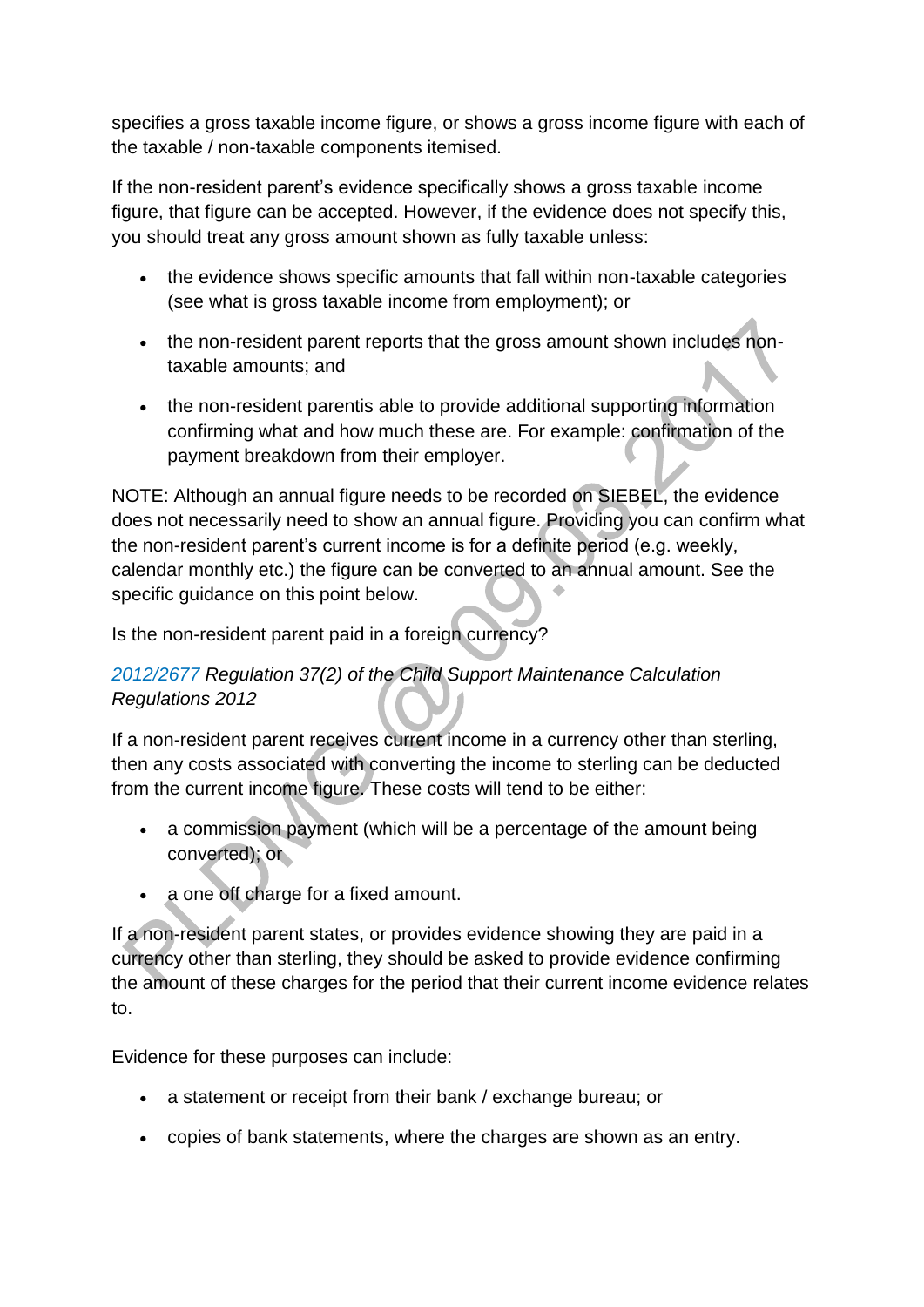If you receive a case where a non-resident parent is paid in foriengn currency and you require support, please contact the Advice & Guidance Team.

Do you need to convert the income figure to an annual amount?

When you record the non-resident parent's gross taxable income details on SIEBEL, you will need to record an annual figure. However, the non-resident parent may provide evidence for a lesser period depending on their payment frequency. For example: they may provide weekly or monthly wage slips. Refer to the guidance on [calculating the annual current income](http://np-cmg-sharepoint.link2.gpn.gov.uk/sites/policy-law-and-decision-making-guidance/Pages/Calculations/General/Current-income-employed.aspx#al) figure for advice on how you would convert a weekly / monthly etc figure to an annual amount in these circumstances.

Is there evidence of any pension contributions?

If the non-resident parent is making pension contributions, refer to the section on Private Pension Scheme Contributions

### [Additional Guidance on different types of evidence](http://np-cmg-sharepoint.link2.gpn.gov.uk/sites/policy-law-and-decision-making-guidance/Pages/Calculations/General/Current-income-employed.aspx?ControlMode=Edit&DisplayMode=Design)

Earned Income Declaration Form

The non-resident parent will on most occasions be required to complete an Earned Income Declaration Form which requests that accompanying wage slips are provided when the form is returned.

Wage Slips

The number of wage slips needed to confirm a non-resident parent's gross taxable income will depend on:

- the frequency of their payments; and
- whether earnings fluctuate.

Where the non-resident parent's earnings are consistent, the following number of wage slips will be sufficient to confirm the gross taxable income figure.

| Frequency<br>оf<br>Payment | <b>Number</b><br>of Wage<br><b>Slips</b><br><b>Needed</b> |
|----------------------------|-----------------------------------------------------------|
| Weekly                     | 5                                                         |
| Fortnightly                | 3                                                         |
| 4 Weekly                   | 2                                                         |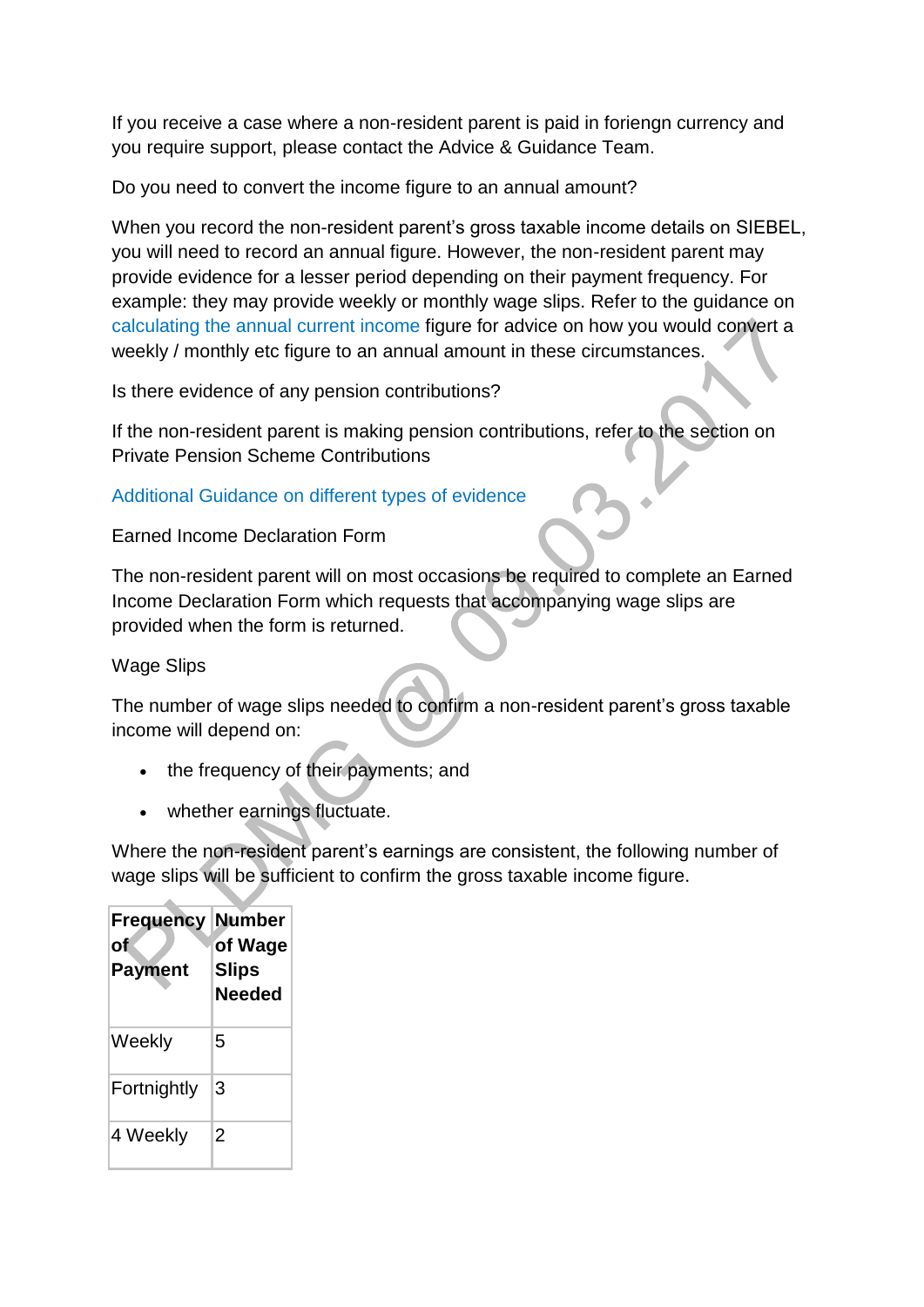| Monthly |  |
|---------|--|
|         |  |

If you are unable to make an informed decision based on the number of payslips supplied, it is acceptable to ask for additional information from the non-resident parent to support the decision making process.

If the non-resident parent is unable to provide the required number of wage slips, for example: because their income / job has recently changed, you will need to confirm any taxable income figure obtained with the non-resident parent's employer. Refer to the guidance on written / verbal statements from the non-resident parent's employer for further advice.

Written / Verbal Statements from the non-resident parent's employer

REMEMBER: employers – both present and former - are legally obliged to supply information required for the purposes of making a maintenance calculation (Regulation 4(2)(b) of the Child Support Information Regulations 2008). If an employer refuses to provide information requested, you should refer the case to Criminal Compliance, who can arrange for an inspector to visit the employer.

Although written evidence of current income from employment will be the norm, caseworker can reasonably accept verbal evidence from an employer (providing the employer is willing to provide the information verbally) where:

- the non-resident parent has said its easier for us to obtain the information required;
- continuing to chase proof will lead to unacceptable delay, for example, because of the age of the case;
- the non-resident parent has failed to provide the information within the time allowed;
- the non-resident parent has not provided sufficient evidence of earnings and caseworker requires supporting evidence as confirmation of earnings from the employer to make a decision.

Where information is supplied verbally the caseworker must be satisfied:

- the employer Is not being misleading and the evidence supplied is correct;
- the evidence provided is not improbable or self-contradictory;
- that there is no known relationship between the non-resident parent and the employer other than that of worker/employer that may cast doubt into the accuracy of the evidence provided.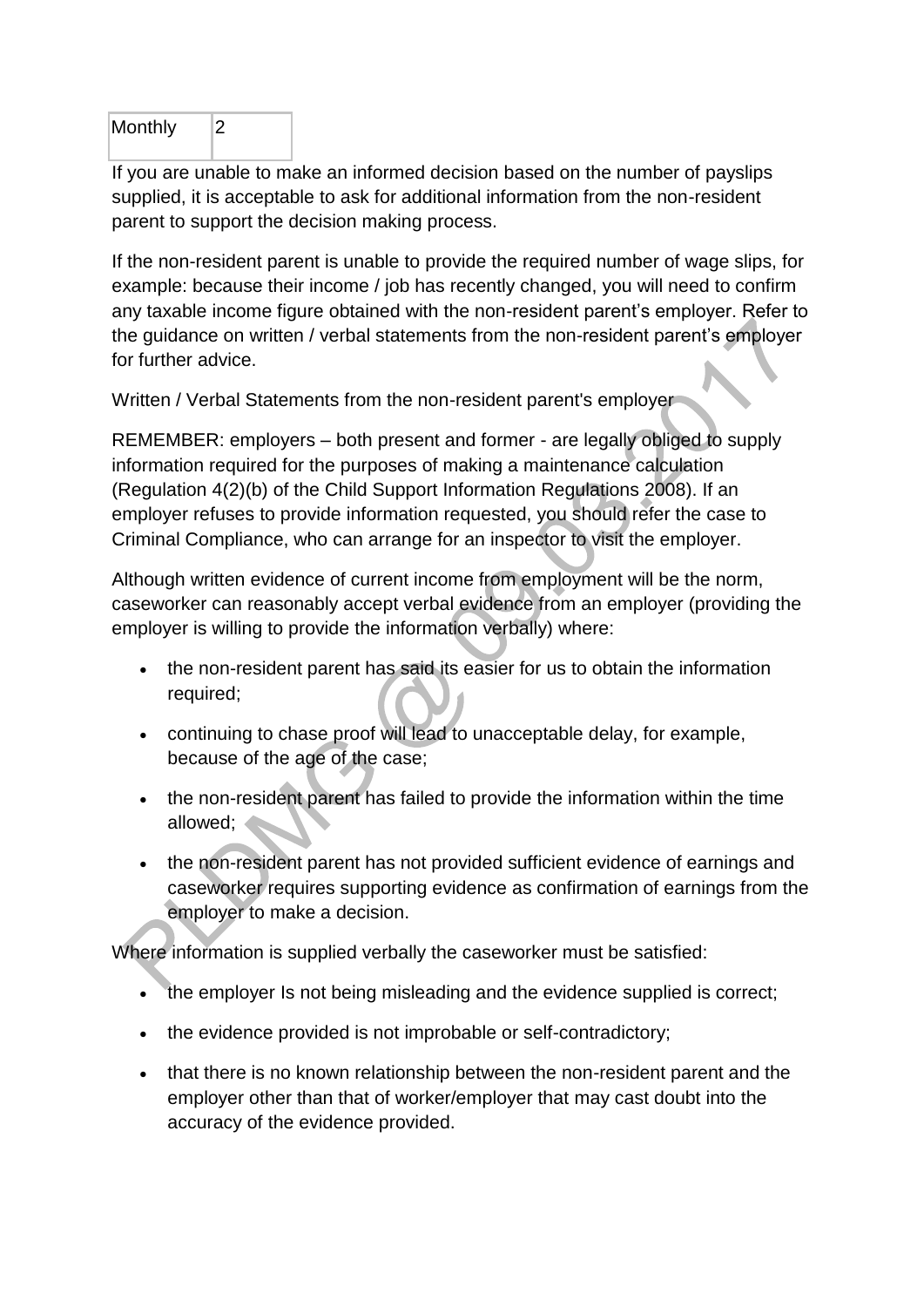In such cases the information does not need to be requested in writing and a decision can be made.

Copies of the non-resident parent's contract

[Recording Current Income Decisions](http://np-cmg-sharepoint.link2.gpn.gov.uk/sites/policy-law-and-decision-making-guidance/Pages/Calculations/General/Current-income-employed.aspx?ControlMode=Edit&DisplayMode=Design)

Notes should be used to record information in relation to the non-resident parent's current income evidence including:

- the form of income evidence provided;
- the period that the income evidence covers;
- whether any of the verbal evidence was applied-and if so, reasons for this.

Decisions made in relation to evidence of current income should be fully documented in Notes explaining why evidence is deemed complete to allow for a maintenance calculation or similarly if evidence provided is insufficient, notes explaining this should be documented.

 why you accept evidence reflects non-resident parent's income now and for the foreseeable future

For example: new employment, non-resident parent unable to provide wage slips as they have started a new job. Letter from current employer provided stating nonresident parent's gross amount of X and length of contract as X

- why evidence provided has been considered reliable (some points to consider; does the letter from employer confirming earnings have a letter head, employer contact details, is it dated?);
- if wage slips have been provided as a form of evidence- do these cover a sufficient period ?- refer to guidance on Wage slips for information on what period wage slips ought to be for;
- is it a settled pattern that is likely to continue for the foreseeable future?

For example: "x' number of wage slips from x employer, provided by non-resident parent (covering period xx/xx/xx to xx/xx/xx) sufficient to confirm non-resident parent's gross taxable income will remain the same long-tem. Proceed with maintenance calculation.'

 where the non-resident parent's income fluctuates what evidence over what period has been provided to allow a fair average of gross weekly income to be worked out;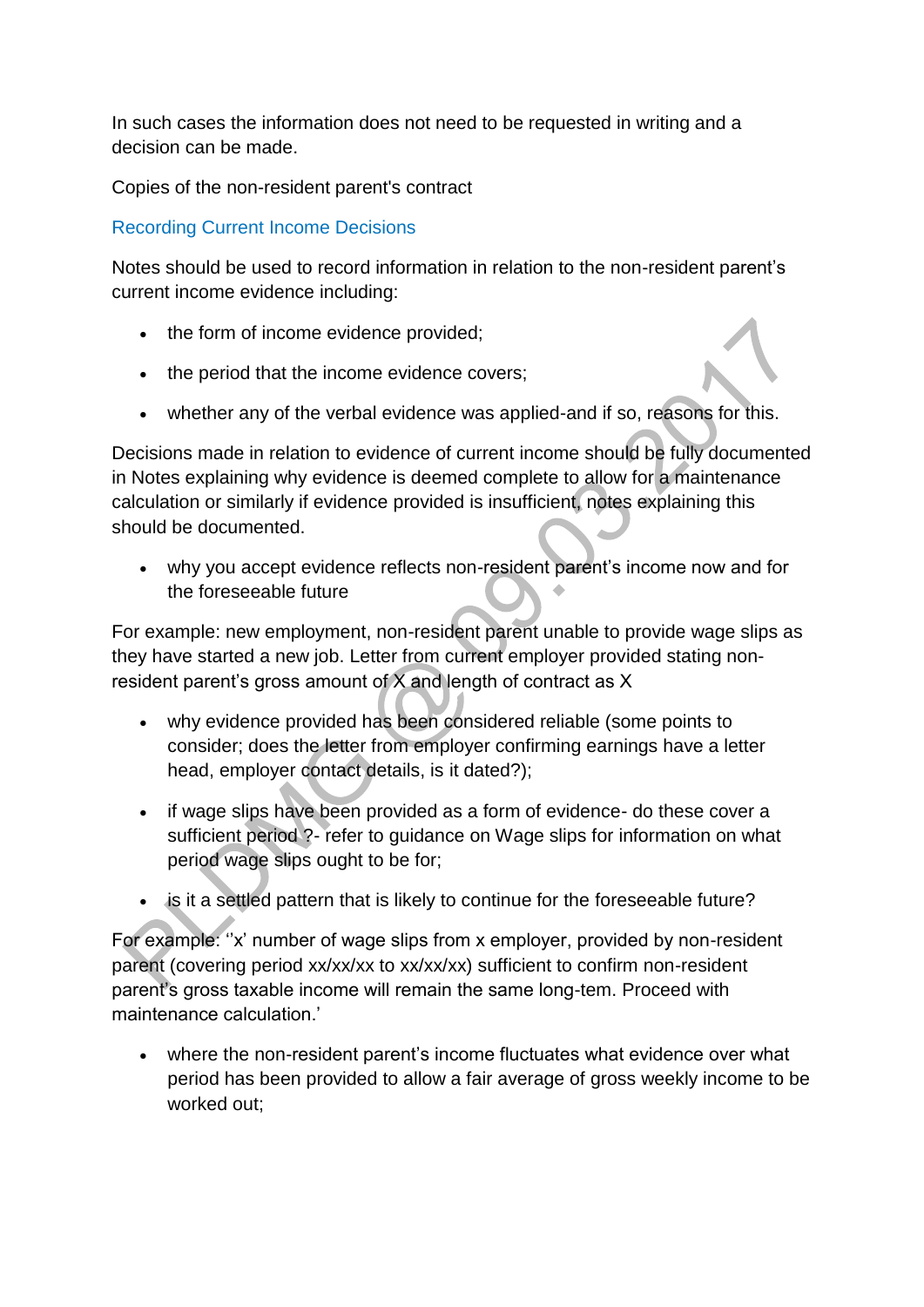• if you decide information provided is not-suitable/insufficient as evidence of current income, record reasons fully and what follow up actions, if any, have been taken.

For example: ''non-resident parent confirmed they have payslips covering (period ) xx/xx/xx – xx/xx/xx .Maintenance Calculation yet to be made, non-resident parent has until xx/xx/xx to provide payslips. If not received, contact employer"

Non-resident parent fails to provide evidence of current income

If a non-resident parent fails to provide evidence of their current income, the action needed will depend on the reason that current income was being considered.

Refer to the specific guidance for each of the potential current income scenarios for further advice.

Pre-calculation: non-resident parent requests current income

Pre / Post calculation: CMG initiates current income

Post Calculation: non-resident parent requests current income

Post Calculation: person with care requests current income

### [Return to Contents](http://np-cmg-sharepoint.link2.gpn.gov.uk/sites/policy-law-and-decision-making-guidance/Pages/Calculations/General/Current-income-employed.aspx#con)

# [Calculating the Annual Current Income Figure](http://np-cmg-sharepoint.link2.gpn.gov.uk/sites/policy-law-and-decision-making-guidance/Pages/Calculations/General/Current-income-employed.aspx?ControlMode=Edit&DisplayMode=Design)

Calculating the Annual Current Income Figure

When you are using current income, you need to record an annual gross taxable income figure on SIEBEL.

In cases where the non-resident parent has provided evidence confirming their annual gross taxable income, this figure can be entered directly.

However, where the non-resident parent's evidence has confirmed their gross taxable income for a lesser period (For example: weekly or monthly, because of their pay frequency) you will need to convert the amount to an annual figure using the appropriate calculation below.

Weekly Gross Taxable Income Figure Confirmed

Multiply the weekly amount by 365, then divide by 7.

Example:

 $\bullet$  Weekly GTI = £220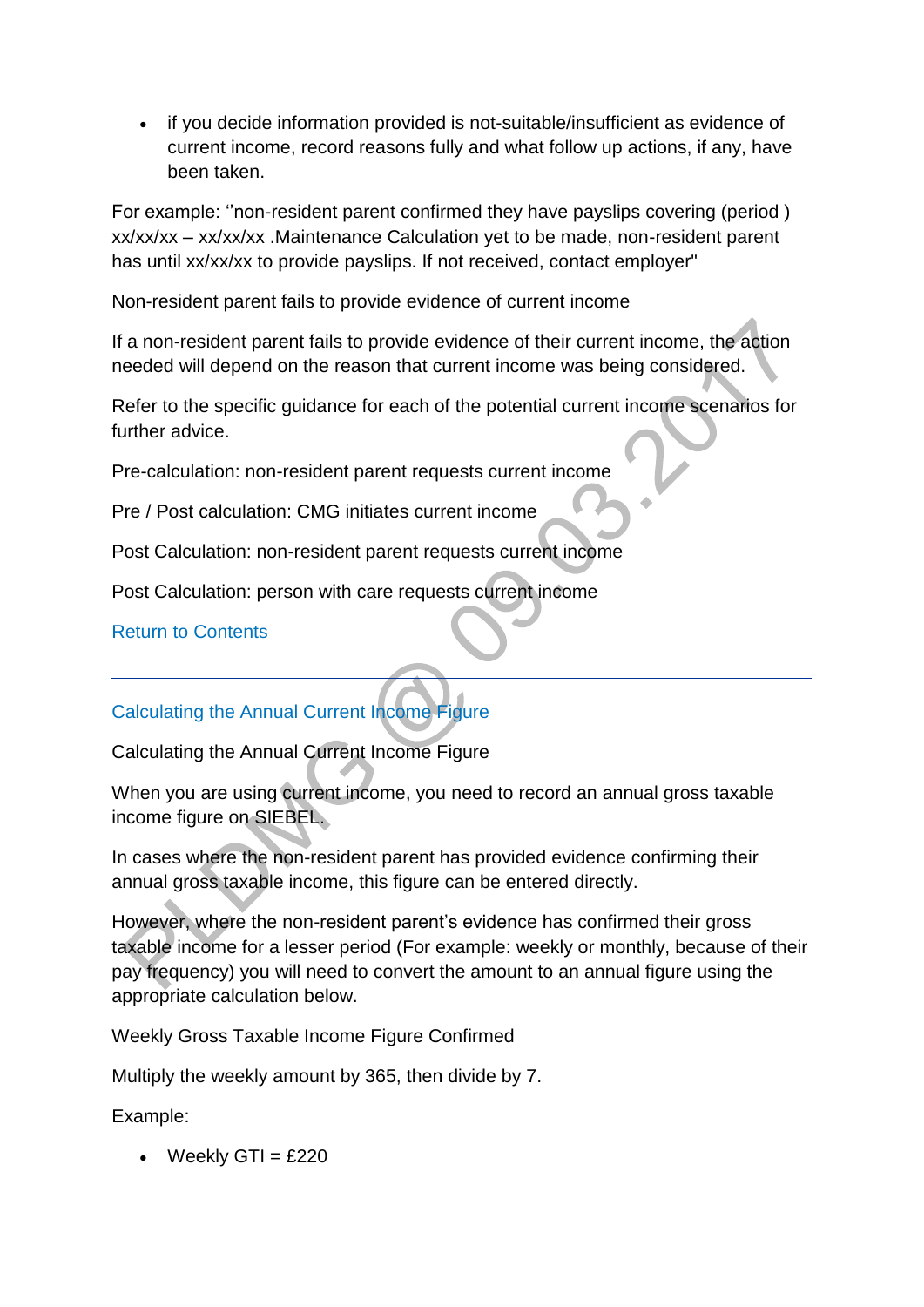- £220 x 365 / 7 = £11,471.428
- annual current income to be recorded on SIEBEL: £11,471.43

Fortnightly Gross Taxable Income Figure Confirmed

Multiply the fortnightly amount by 365, then divide by 14.

Example:

- fortnightly  $GTI = £500$
- $\text{\textdegree}$  £500 x 365 / 14 = £13,035.714
- annual current income to be recorded on SIEBEL: £13,035.71

Four Weekly Gross Taxable Income Confirmed

Multiply the four weekly amount by 365 then divide by 28

Example:

- $\bullet$  four weekly GTI = £970
- $E970 \times 365/28 = £12644.64$
- annual current income to be recorded on SIEBEL: £12,644.64

Calendar Monthly Gross Taxable Income Figure Confirmed

Multiply the monthly gross figure amount by 12

Example:

- monthly  $GTI = £1400$
- $\text{£}1400 \times \text{£}12 = \text{£}16800.00$
- annual current income to be recorded on SIEBEL: £16,800.00

# REMEMBER:

The annual figure you record should include any amounts for pension contributions. An annual figure for these contributions will be recorded separately and SIEBEL then uses both figures to calculate the non-resident parent's gross weekly income figure.

Recording Current Income Decisions

To assist caseworkers to make decisions on evidence accurately, lawfully, and quickly, based on all available information.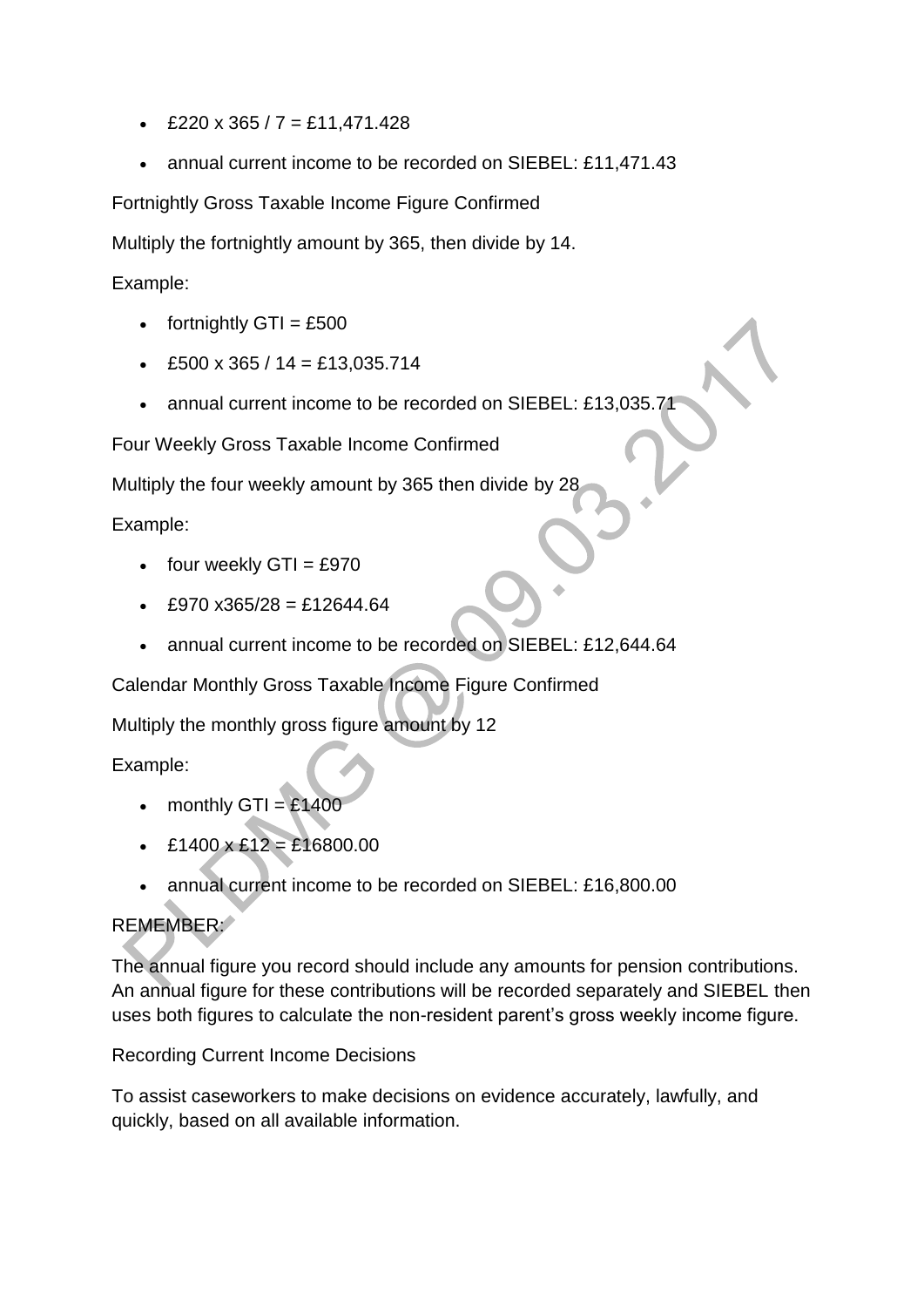Notes should be used to record all information in relation to the NRP's current income evidence for example:

- the form of income evidence provided;
- the period that the income evidence covers;
- whether any of the 'acceptable evidence' provisions were applied-and if so, reasons for this.

In addition, decisions made in relation to evidence of current income should be fully documented in Notes explaining why evidence is deemed as complete:

- why is evidence accepted as the non-resident parent's income 'now and /foreseeable future';
- why evidence provided is reliable;
- why is it a settled pattern.

### [Return to Contents](http://np-cmg-sharepoint.link2.gpn.gov.uk/sites/policy-law-and-decision-making-guidance/Pages/Calculations/General/Current-income-employed.aspx#con)

#### [Pension Contributions](http://np-cmg-sharepoint.link2.gpn.gov.uk/sites/policy-law-and-decision-making-guidance/Pages/Calculations/General/Current-income-employed.aspx?ControlMode=Edit&DisplayMode=Design)

Deductions from Current Income

Deductions can be made from Current Income for any private or occupational pension contributions made by the non-resident parent. The onus will be on the nonresident parents to inform us if they are making pension contributions and to provide evidence confirming the amounts. Any evidence of pension contributions must relate to a period corresponding to that covered by the non-resident parent's Current Income details.

Occupational Pension Scheme Contributions - Evidence

In the majority of cases where the non-resident parent is making contributions to his employer's occupational scheme, they will usually be collected by deductions from pay. In such cases it will usually be possible to ask the non-resident parent to obtain this information from their employer.

Private Pension Scheme Contributions: Evidence

The preferred evidence for private pension contributions in Historic Income cases is a copy of the annual statement that pension providers are legally obliged to provide for each tax year. However, this will not normally be acceptable evidence in Current Income cases, as it is only issued after the end of the tax year to which the payments relate and therefore will not show the contributions that the non-resident parent is currently paying.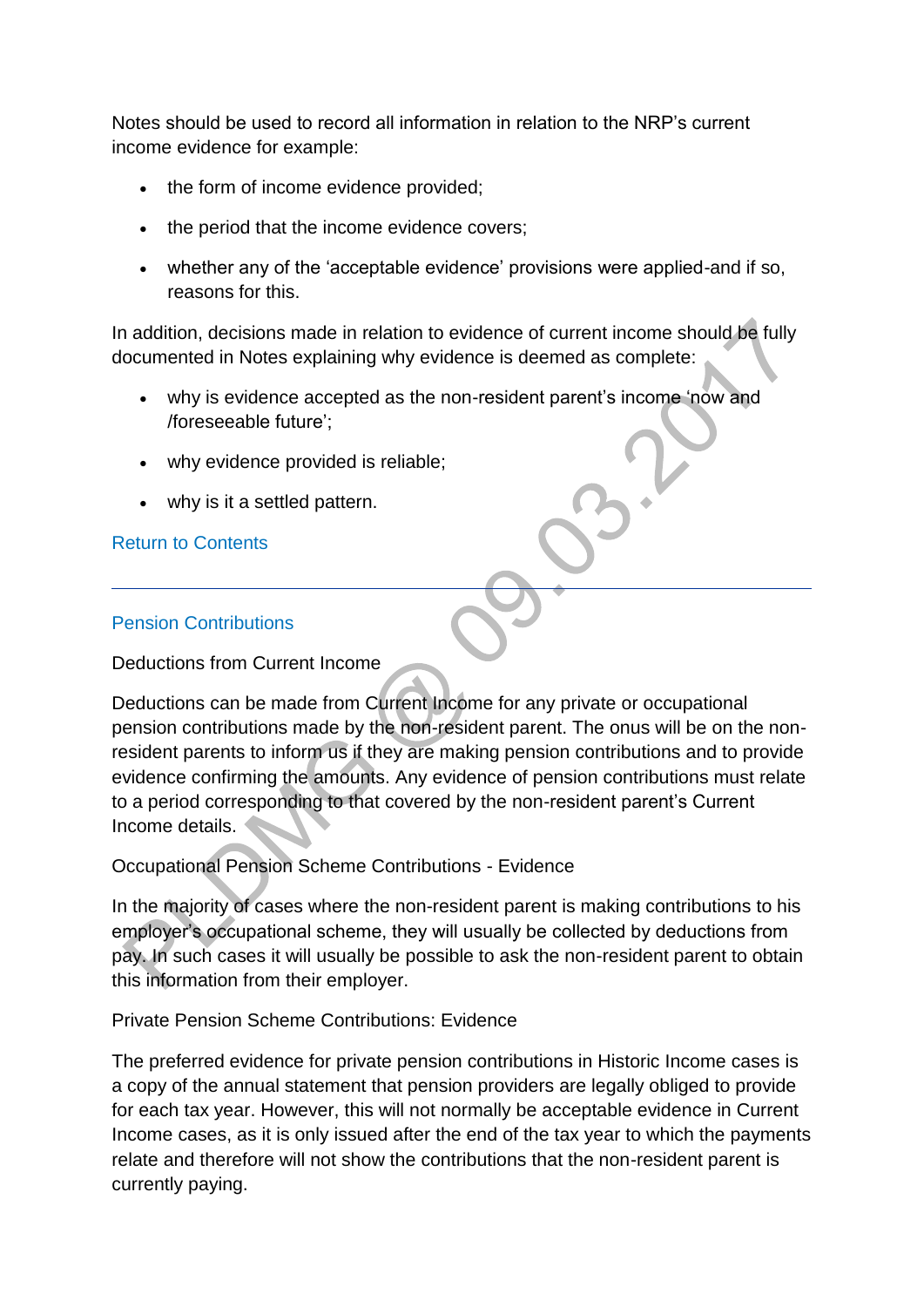Where a non-resident parent pays contributions to a private scheme provider, it will usually be necessary for the non-resident parent to show bank statements or some other record of their payments such as an annual pension statement.

If the non-resident parent does this, the onus is on them to identify:

- that the payments are made to the pension provider:
- the payment amounts; and
- frequency of payments.

If the frequency is other than annual you will need to convert this to an annual figure.

If the non resident parent is able to provide evidence the relevant amount will need to be deducted from the gross current income figure. The non resident parent's gross weekly income will then be calculated on the basis of the adjusted figure.

Calculating the Gross Value of the Contributions

Treatment of contributions to occupational pensions schemes

For contributions to occupational pension schemes, take the total amount paid during the period covered by Current Income.

Treatment of contributions to private pensions schemes

For contributions to private pensions schemes, the amount that should be deducted will be the 'gross' amount. This means the amount of the contributions, plus the Income Tax relief due on them. These amounts will normally be shown separately on the pension provider's annual statement.

If the provider's annual statement shows a single amount, you should assume that this is the gross amount. If a non-resident parent disputes this, they must provide confirmation from their pension provider that this is not the case.

Where evidence of pension payments is taken from bank statements, rather than an annual pension statement, the following rules should be applied to calculate the gross amount.

NOTE: You will need to ask the non-resident parent if they were a basic or higher rate taxpayer, as this will affect the evidence you will require (see below).

Non-resident parent was a basic rate taxpayer during the relevant tax year

The gross amount of their pension contributions will be:

£ Amount of contributions x 100 / 80 (this reflects the current basic income tax rate of 20%).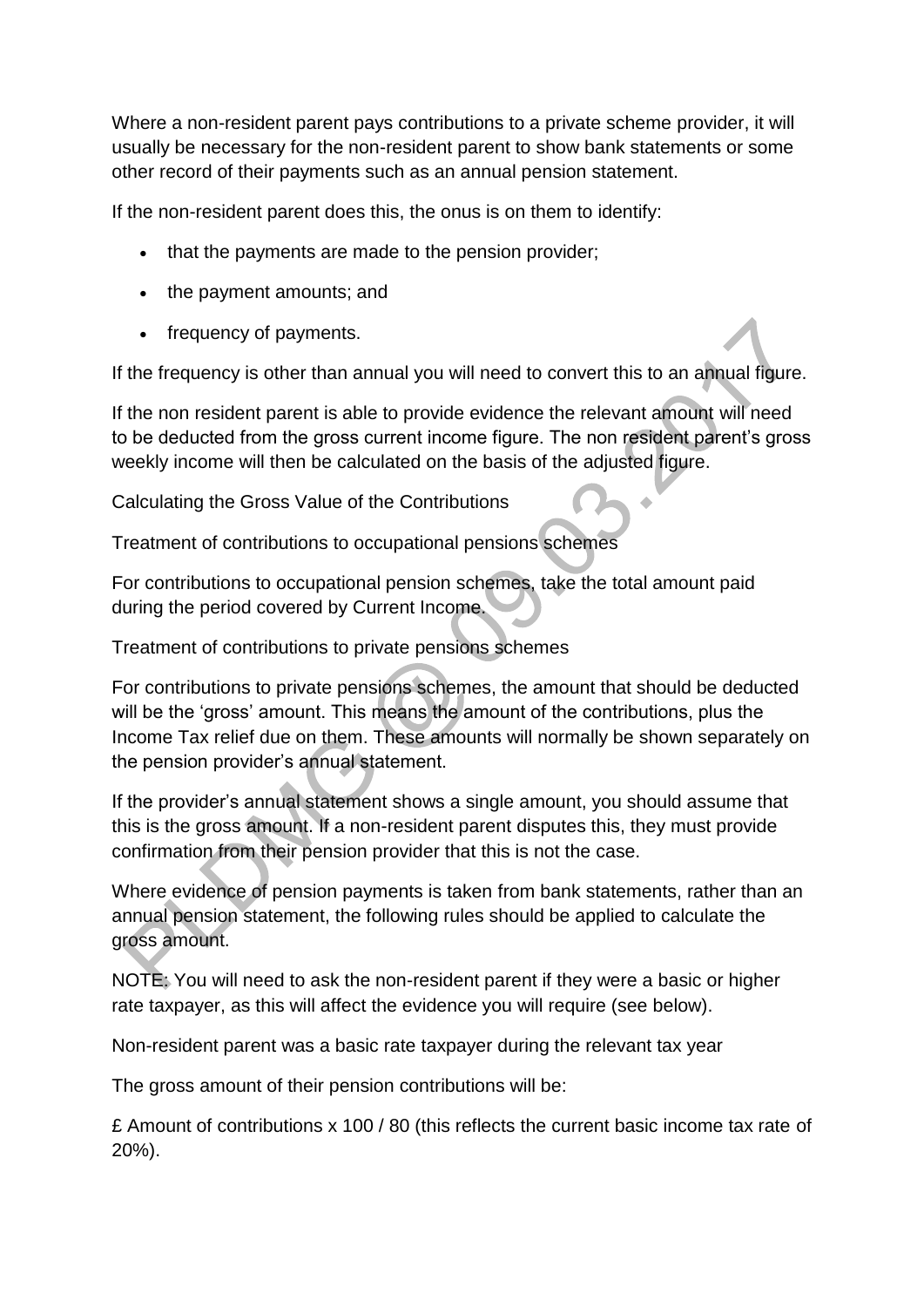Non-resident parent was a higher / additional rate tax payer

NOTE: The following section will only apply if the evidence relates to a completed tax year. If the evidence of contributions relates to the current tax year, the non-resident parent will not yet have been able to claim additional relief from HMRC.

Tax relief is only given by the pension provider at the basic rate of income tax. The remainder must be claimed by the taxpayer from HMRC.

The 'grossed up' amount of the pension contributions that should be deducted from the non-resident parent's income will be the total of:

- £ Amount of contributions x 100 / 80 (this reflects the current basic income tax rate of 20%); and
- £ Amount of additional tax relief allowed by HMRC.

Higher / additional rate tax payers who want pension contributions to be deducted from their income must submit the normal evidence required PLUS a copy of the HMRC tax calculation notice, which will provide the amount of additional tax relief allowed.

If the non-resident parent fails to provide this evidence, you should only allow tax relief at the basic rate.

Example: Non-resident parent was a higher rate / additional tax payer

Non-resident parent is required to support one qualifying child. HMRC confirm an income figure of £60,000 for the tax year 2010 – 2011. The non-resident parent claims they paid £3000 to their personal pension scheme during that tax year. The non-resident parent submits an annual statement from their pension provider, confirming they received £3000 in payments from the non-resident parent and that they have added £750 in income tax relief at the basic rate of 20%. The non-resident parent also submits a tax calculation notice from HMRC, which shows additional relief of £750 for the balance of tax relief at the higher income tax rate (i.e. 40% higher income tax rate – 20% basic income tax rate already covered by the pension provider).

The total amount to be deducted for pension contributions from the non-resident parent's will therefore be: £3000 (amount of contributions) + £750 (basic rate income tax relief) + £750 (balance of higher rate income tax relief) = £4500.

The income figure to be used in the Maintenance Calculation will therefore be  $£60,000 - £4500 = £55,500.$ 

This figure will be converted into a weekly amount of: £55,500 x 7 / 365 = £1064.38.

Making the Deduction for pension contributions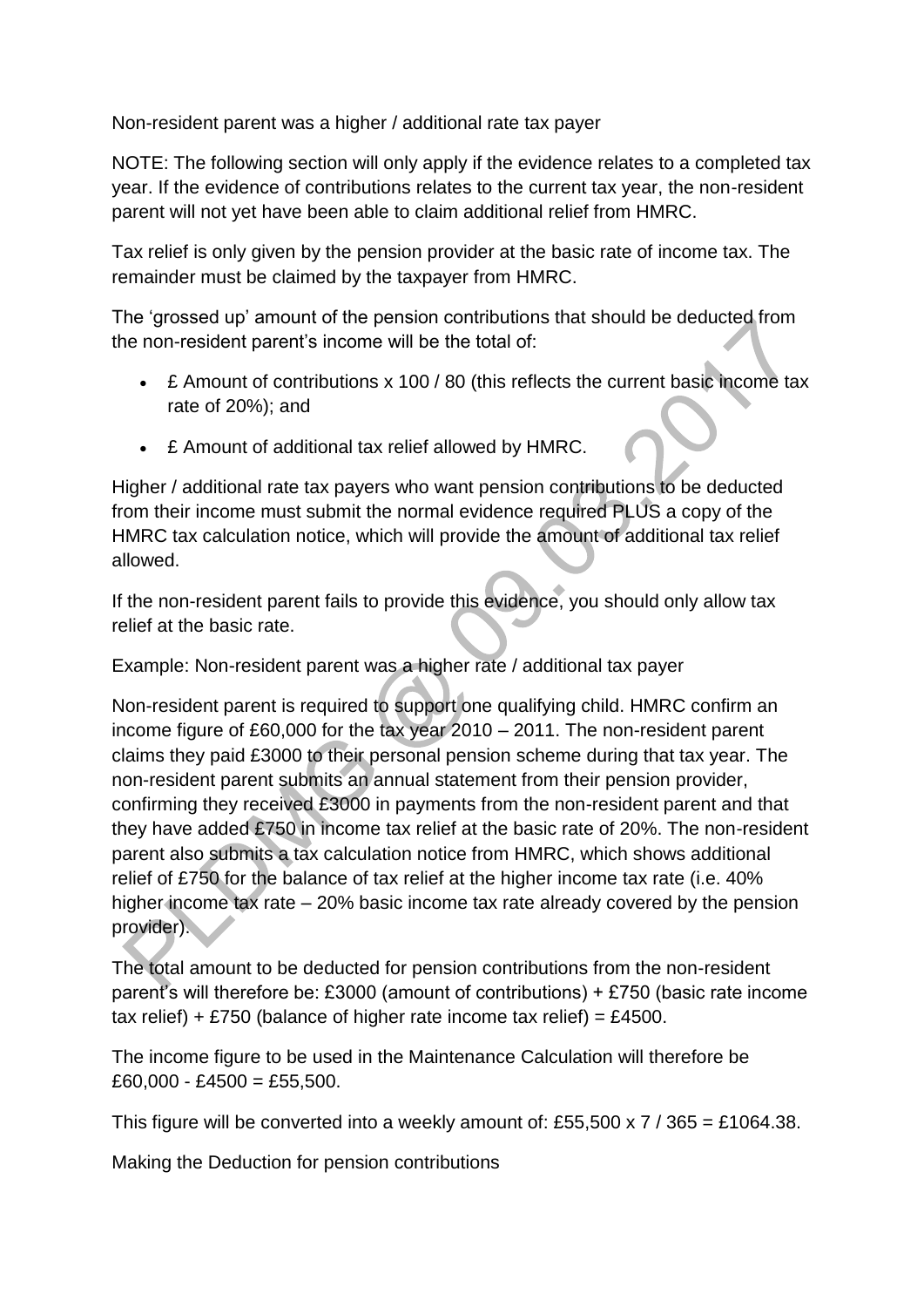When the gross amount of the non-resident parent's contributions has been calculated, the annual figure should be recorded on SIEBEL.

SIEBEL will deduct this amount from the non-resident parent's annual gross taxable income figure, and convert the balance into the Gross Weekly Income figure that will be used in the Maintenance calculation.

Other Deductions

Non-resident parent Current Income in another currency

*[2012/2677](http://www.legislation.gov.uk/uksi/2012/2677) Regulation 37(2) of the Child Support Maintenance Calculation Regulations 2012*

If a non-resident parent receives Current Income in a currency other than sterling, then any costs associated with converting the income to sterling can be deducted from the Current Income figure. These costs will tend to be either:

- a commission payment (which will be a percentage of the amount being converted); or
- a one of charge for a fixed amount.

If a non-resident parent states they are paid in a currency other than sterling, they should be asked to submit evidence confirming the amount of these charges that corresponds with the period of Current Income being considered. Evidence for these purposes could include:

- a statement or receipt from their bank / exchange bureau; or
- copies of bank statements where the charges are shown as an entry.

[Return to Contents](http://np-cmg-sharepoint.link2.gpn.gov.uk/sites/policy-law-and-decision-making-guidance/Pages/Calculations/General/Current-income-employed.aspx#con)

# [Evidence that Employment has ceased](http://np-cmg-sharepoint.link2.gpn.gov.uk/sites/policy-law-and-decision-making-guidance/Pages/Calculations/General/Current-income-employed.aspx?ControlMode=Edit&DisplayMode=Design)

Evidence that Employment has ceased

### **Evidence that Employment has ceased – Pre 7 March 2016**

If a non-resident parent reports that their income has reduced because they have left employment and they are not claiming a Prescribed Benefit, you should ask them to submit:

- a copy of their P45; or
- a copy of their termination letter (or equivalent) from their employer; or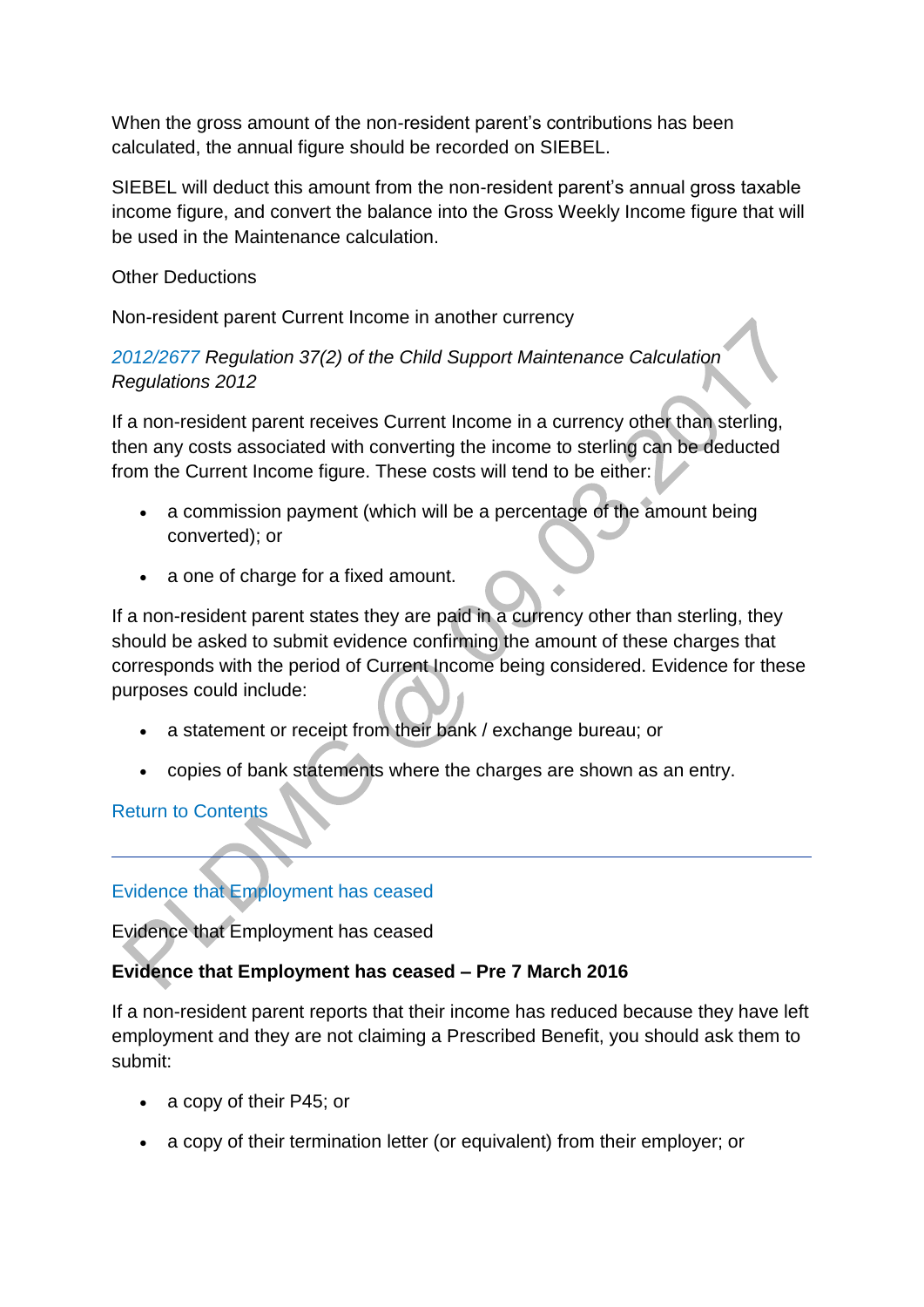• if no independent evidence is available, a signed written statement from the non-resident parent.

The onus is on the non-resident parent to provide supporting evidence. If they fail without good reason to do this, the application for supersession should normally be rejected.

If exceptionally you consider that it is reasonable for a non-resident parent not to have this evidence, you can consider, if the non-resident parent agrees, contacting the former employer direct. The employer is still legally obliged to supply information.

# **What to consider when determining a nil income – from 7 March 2016**

When determining the level of income for a maintenance calculation, verbal evidence can be accepted from a non-resident parent when they report a change to their employment status.

This means when talking to a non-resident parent, if you are informed that they are no longer employed and have no income, there is no requirement for a written declaration to be issued.

You should:

- accept the information you are told as verbal evidence;
- phone the employer to confirm and record the change (record in case notes)

**Note**: Where a decision has been made not to obtain a written declaration of nil income, there must be a recording of the phone call in which the client has advised of their £0.00 income. As per a written declaration, a call recording could be provided as evidence in an appeal hearing.

You can then create a new maintenance calculation and progress the case as normal.

# *[1991/48](http://www.legislation.gov.uk/ukpga/1991/48) Section 4 (2) (b) of the Child Support Act 1991*

Although we would normally expect the non-resident parent to report their employment has come to an end (as it serves their best interest to do so) and to provide evidence of this, there may be exceptional circumstances where the nonresident parent is unable to provide written evidence of this. In these cases, CMG can contact the former employer direct. Former employers have a duty to provide information under the Child Support Act.

Employment has ceased: Next Steps

If you receive information that a non-resident parent has left employment, you will need to obtain full details of their current circumstances, to ensure the maintenance calculation is amended to reflect these. You will need to know: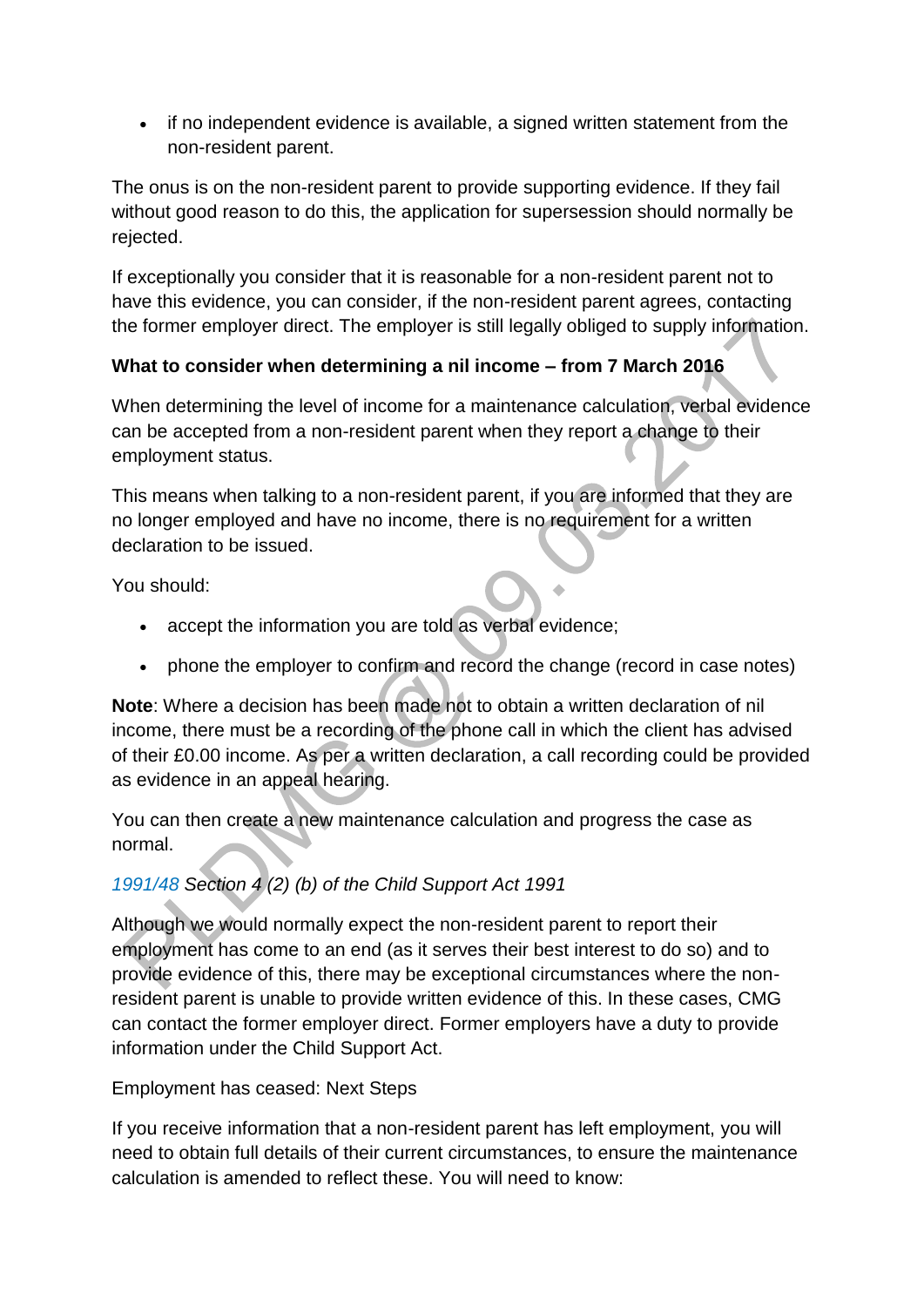- does the non-resident parent have gross taxable income from any other employment (For example: a second or new job). If so, you will need to obtain their current income details in the usual way;
- has the non-resident parent (or their partner) claimed any social security benefits, or do they intend to make a claim in the near future?
- if the non-resident parent states they have no income from employment and do not intend to claim social security benefits, you should ask them how they will support themselves. If you are informed that they are no longer employed and have no income, there is no requirement for a written declaration to be issued (decisions made from 07 March 2016).

Where non-resident parent's employment has ceased and s/he has or is starting another job:

- check whether historic income can be used, refer to guidance on historic income;
- if we know who the employer is contact employer for current income details. If not obtain current income details in the usual way (applying rules on treatment of pension contributions where required). If the non-resident parent is has more than one job- Refer to Aggregating Current Income for further guidance.

If neither of these applies and you are satisfied that the non-resident parent now has nil income, you should supersede the maintenance calculation on this basis. REMEMBER: in these circumstances, you should remind the non-resident parent that that they have a legal duty to notify CMG within 7 days if their gross weekly income increases to £7 or more. (Regulation 9A of the Child Support Information Regulations 2008).

Non-resident parent has income from a second job

If a non-resident parent has income from a second job which is already included in the maintenance calculation, you should refer to the Aggregating Current Income guidance below.

Aggregating Current Income

*[2012/2677](http://www.legislation.gov.uk/uksi/2012/2677) Regulations 37, 38, 2(a), (b), 39, 40 & 41of the Child Support Maintenance Calculation Regulations 2012*

Non-resident parent's earnings can be generated from a range of sources which may include:

- employed earnings;
- self-employed earnings;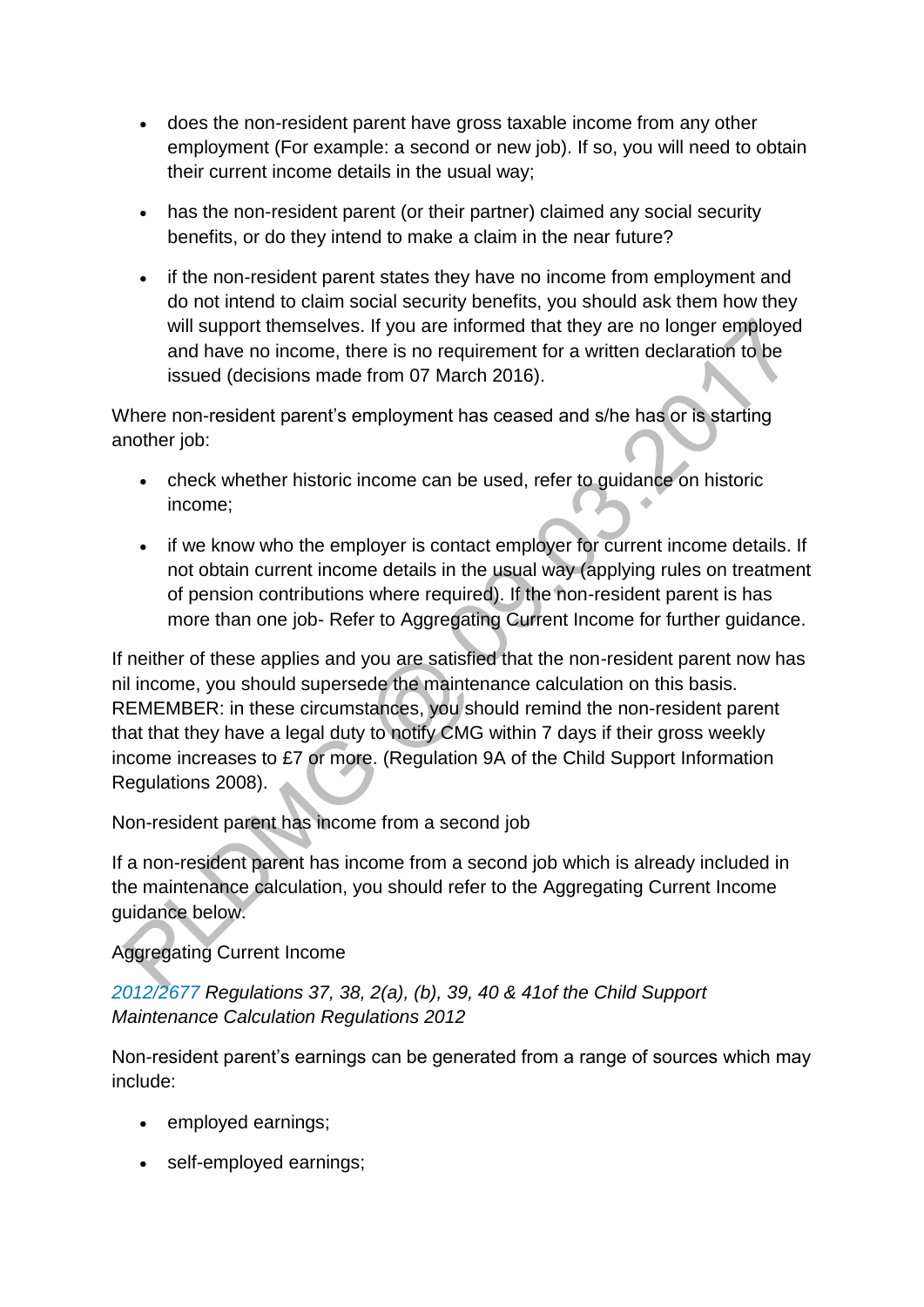• earnings from taxable pension.

As the non-resident parent's current income is the sum of all earnings, child maintenance calculation needs to take account of all taxable earnings provided there is some indication that the non-resident parent's income is likely to remain at the current income amount for the foreseeable future (normally a figure 12 weeks and over).

Employed current income should be calculated as the weekly equivalent of that amount. Where this includes irregular working hours (e.g. short-term contacts) that part of the non-resident parent's income is to be calculated as the weekly average of the amounts paid over such period preceding the effective date.

Where the sum of the non-resident parent's income includes self employment, taxable profits (for the most recently completed relevant period or where no such period has been completed yet, the estimated profits for the current relevant period) will need to be taken into consideration in calculating non-resident parent's liability.

Pension contributions

Refer to Deductions from current income for detailed guidance on this

The onus will be on the non-resident parents to inform us if they are making pension contributions and to provide evidence confirming the amounts.

Where the non-resident parent's employer make deductions of relievable pension contribution (employers occupational pension scheme), this amount should be deducted from gross earnings of the employed earnings it relates to NOT the sum inclusive of all other earnings.

If the non-resident parent makes contributions to private pension schemes, the 'gross' amount (amount of the contributions, plus the Income Tax relief due to them) should be deducted from the taxable income figure.

Non-resident parent has / is starting another job

Where non-resident parent's employment has ceased and s/he has or is starting another job:

Where a non-resident parent reports the employment we based our maintenance calculation on has ceased and they are starting a new job, you would only consider revision of maintenance calculation if the non-resident's income from their new employment is different by at least 25% and non-resident parent is able to provide evidence of this.

If non-resident parent is starting more than one new job. Refer to Aggregating Current Income guidance.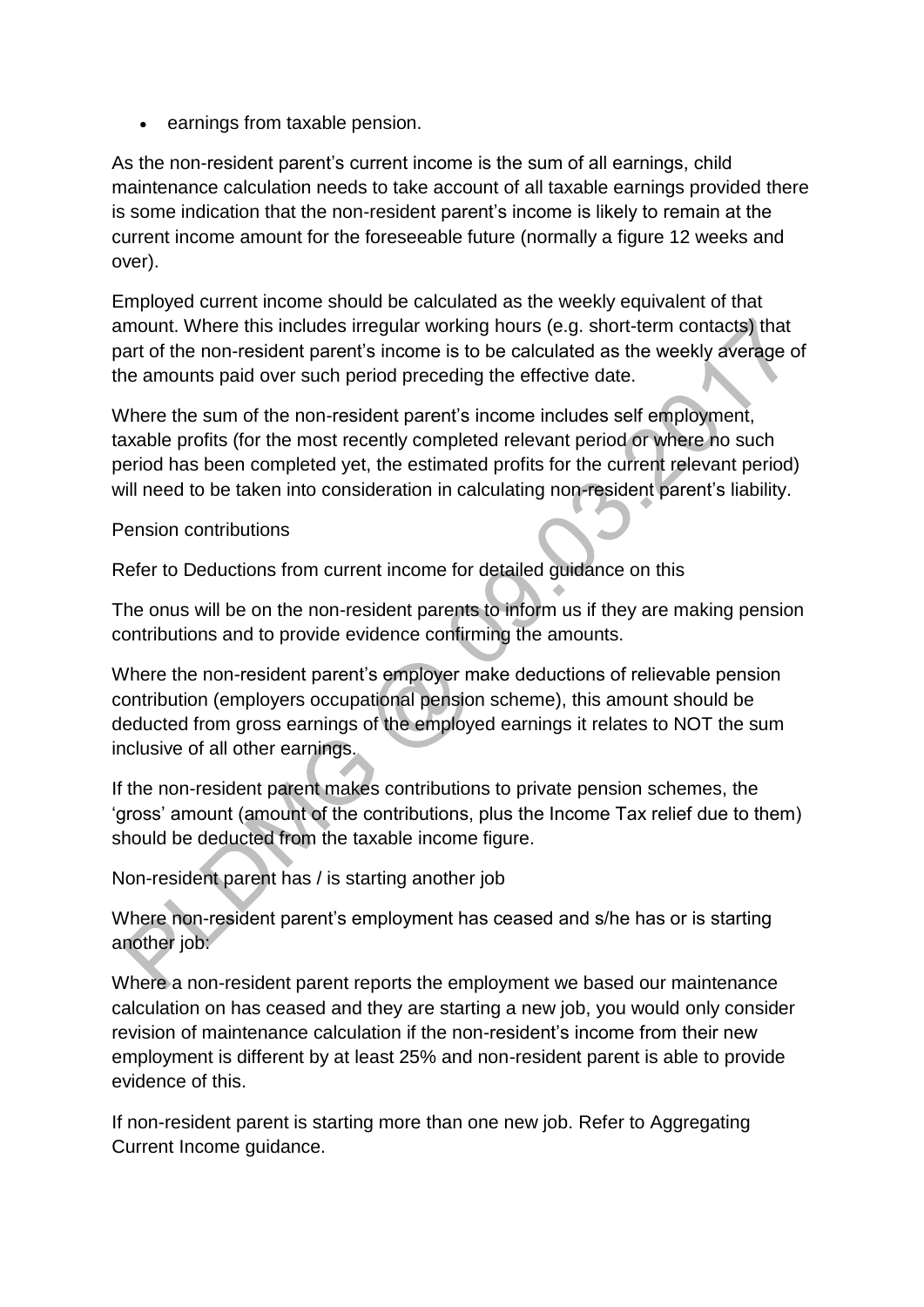Non-resident parent (or their partner) is / will be claiming benefits

*[2012/2677R](http://www.legislation.gov.uk/uksi/2012/2677)egulation 18 (4)of the Child Support Maintenance Calculation Regulations 2012*

Where an non-resident parent has reported their employment has ceased and their income now comprises of benefits of a prescribed kind:

 request evidence employment has ceased and confirmation of benefit payments from non-resident parent. Once this is received proceed with appropriate maintenance calculation. The effective date will commence from the date the change occurred (i.e. benefit entitlement start date).

Note: in most cases we will be automatically notified whenever a non-resident parent starts/comes off working age benefits, in which case non-resident parent will not be required to provide evidence.

- Where there is evidence non-resident parent has made a claim for benefits for which a decision is yet to be made, you can reasonably put calculation on hold until confirmation of benefit payment is received. Once evidence is received, effective date will commence from the date the change occurred.
- Non-resident's on UC: refer to guidance on treatment of UC (this is currently being drafted and will be included in Historic Income guidance).

#### [Return to Contents](http://np-cmg-sharepoint.link2.gpn.gov.uk/sites/policy-law-and-decision-making-guidance/Pages/Calculations/General/Current-income-employed.aspx#con)

#### [Income Tolerance](http://np-cmg-sharepoint.link2.gpn.gov.uk/sites/policy-law-and-decision-making-guidance/Pages/Calculations/General/Current-income-employed.aspx?ControlMode=Edit&DisplayMode=Design)

*[2012/2677](http://www.legislation.gov.uk/uksi/2012/2677) Regulation 23 & 34(2) of the Child Support Maintenance Regulations 2012*

### *[2008/2551 R](http://www.legislation.gov.uk/uksi/2008/2551/contents)egulation 9A of the Child Support (Information) Regulations 2008*

SIEBEL will automatically calculate whether or not Tolerance is breached. However, the following section will help you understand how / when the Tolerance Rule works and may also be helpful if you need to check figures before inputting them into the system or to advise clients.

The Tolerance Rule is relevant in 2 situations:

- 1. Pre maintenance calculation where a non-resident parent / person with care wants us to consider using current, rather than historic income; and
- 2. Post maintenance calculation where a maintenance calculation has already been completed using current income, but the non-resident parent / person with care reports a further income change.